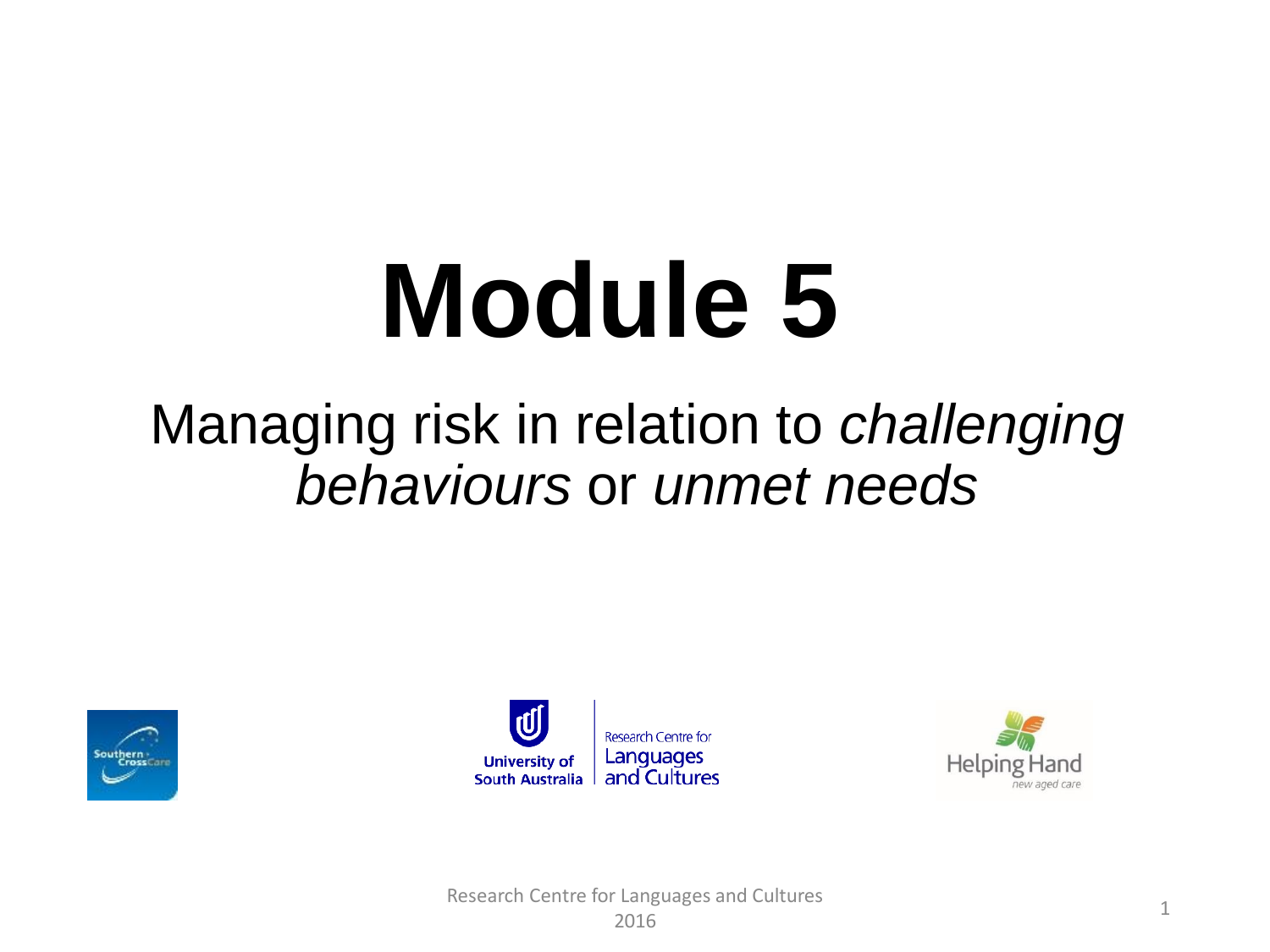# **Key questions**

- How do people recognise and identify behaviour as posing risk?
- How is risk created in communication among people involved in care?
- What choices do people have to manage risk in communicating care?
- What strategies can be used to minimise risk and how these choices be collaboratively extended and shared by nurses, care workers and families of residents?
- How do these choices matter for safety and care, particularly where there are in play:
	- challenging behaviours?
	- linguistic, cultural and faith-based diversity?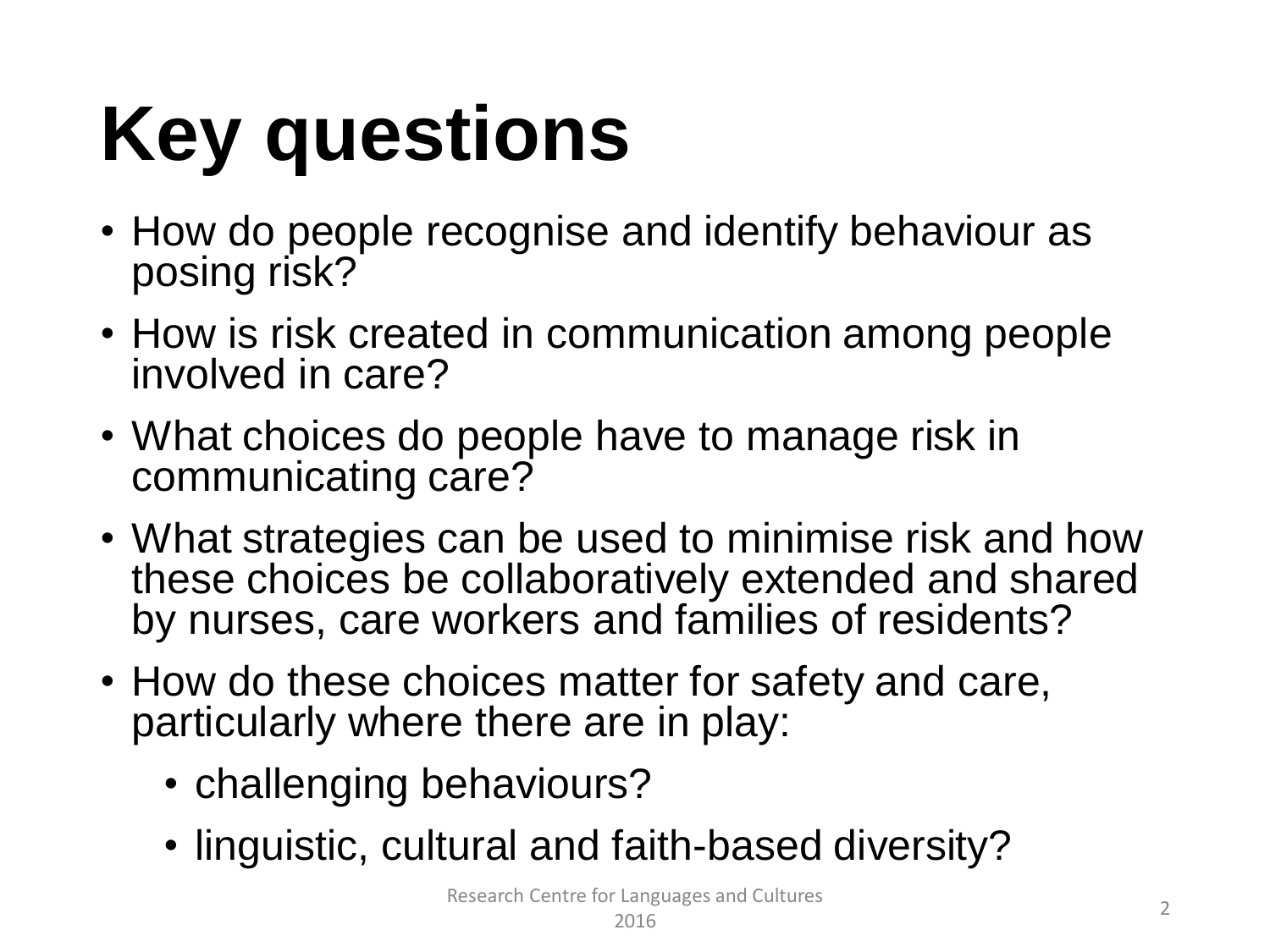### **Objectives**

In this module participants will:

- understand how people recognise and identify behaviour as posing risk to safety and care
- consider how risk can be created by people communicating together in care
- explore the communicative choices people have to manage risk
- develop strategies for communicating that build rapport and minimise risk to safety and care.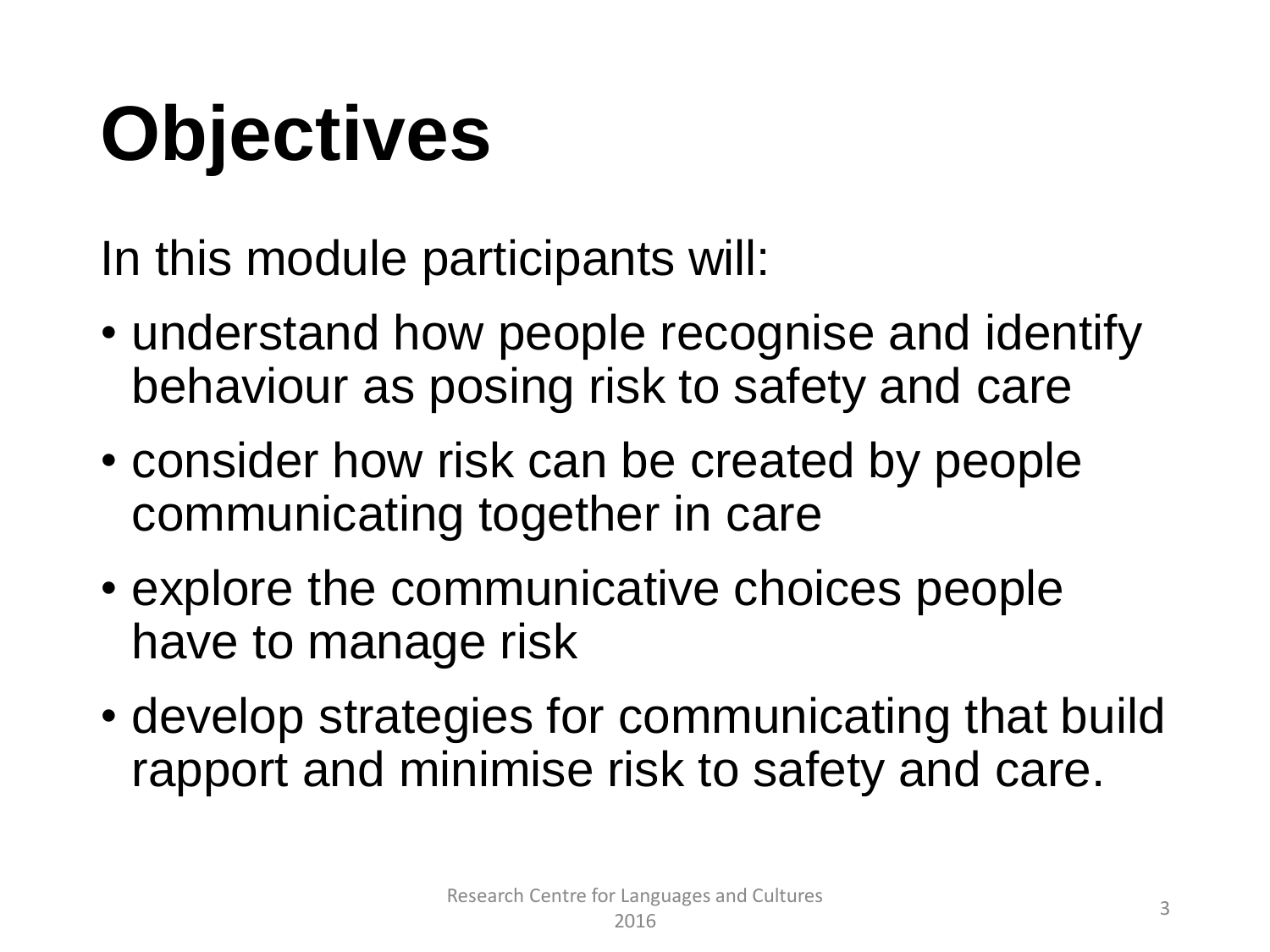'It was very scary. I was on night shift so I don't know what happened during the day. Night shift it's totally different because there's only one nurse that works in the night. An incident was just last night. I worked last night and we have this resident, and I was in the nurses' station and here he comes in. There's no sensor mat, there's no call bell in his room to indicate that he's getting up, because apparently they took it out, with the reason that he doesn't need any. So last night he walked out, because you couldn't understand him, anything that he says, he was just grinding his teeth, talking through his teeth. And not only that, the way he looks, it just scares you …

(contd over)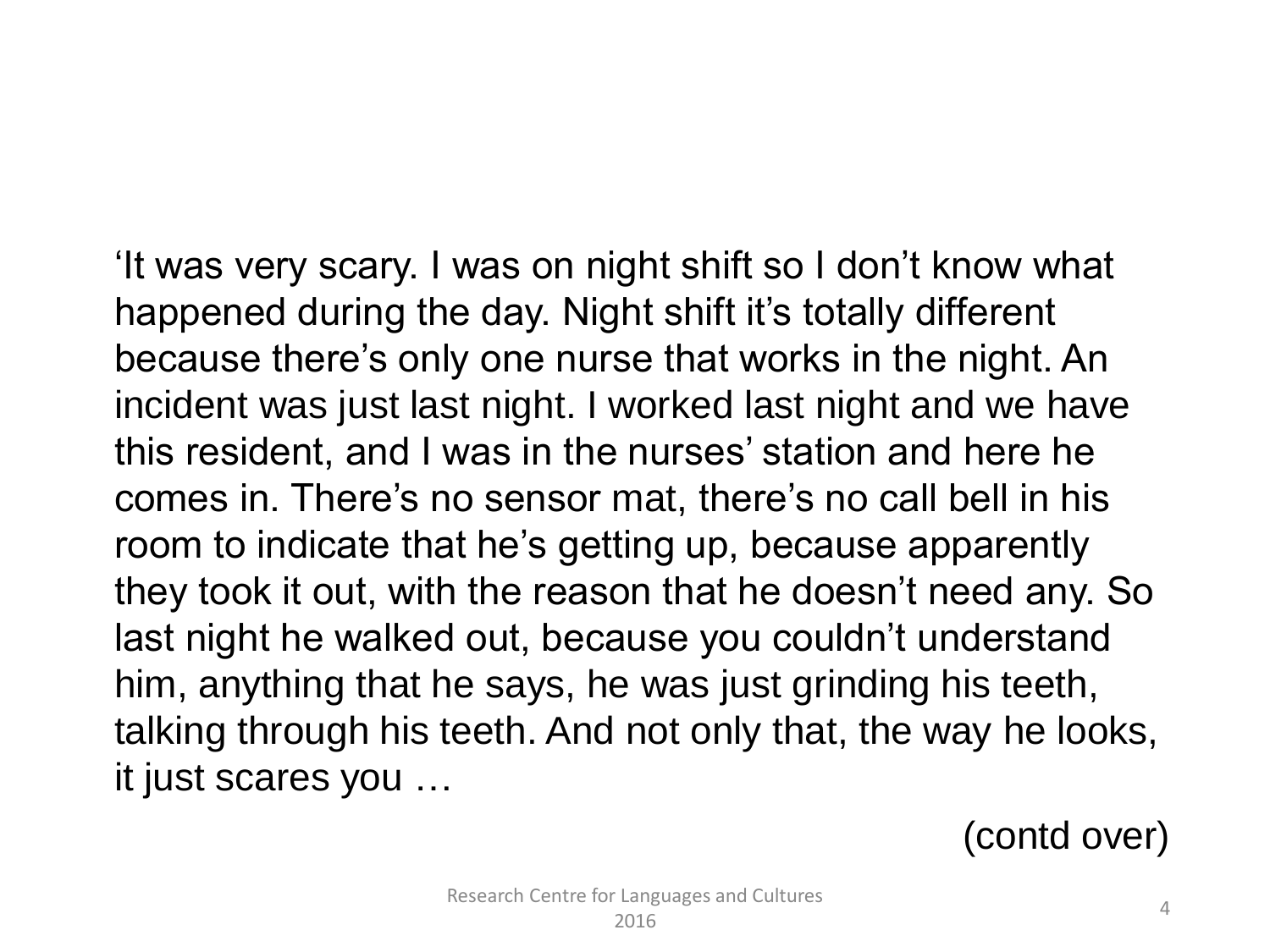#### (contd)

'I spoke to the registered nurse who was working this morning and I told her 'Round about 3.30 in the morning, that's when the behaviour arises. When his behaviour arises, I intend to prepare food for him or a warm drink, a cordial, ready for him, and it actually works for him and he goes back to lie down and apparently last night he went straight to room number 9, and it's a lady. She was distraught, she was crying.'

(Enrolled nurse)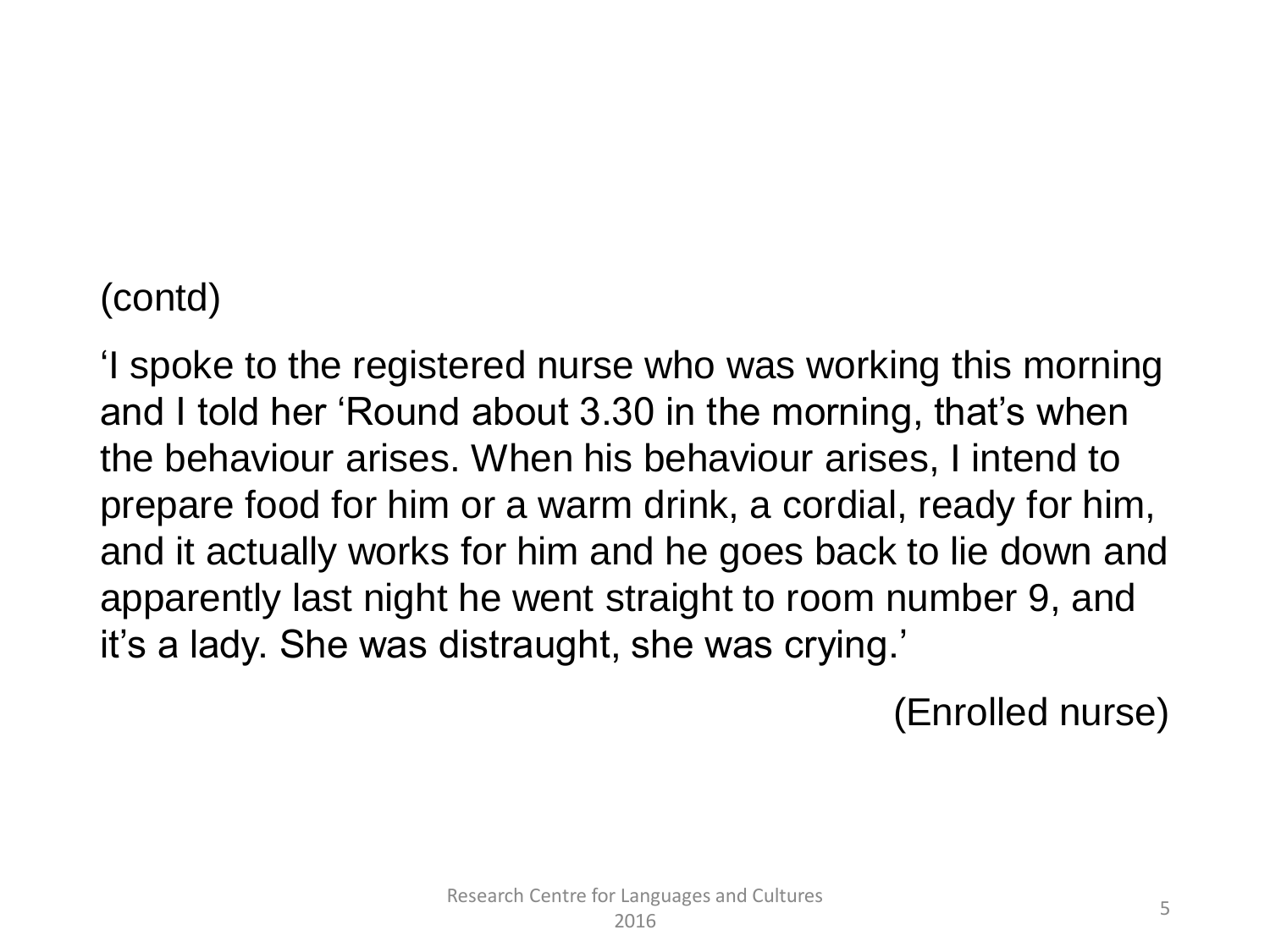### **What are behaviours of concern?**

'A behaviour of concern is any behaviour which causes stress, worry, risk of or actual harm to the person, their carers, staff, family members or those around them. The behaviour deserves consideration and investigation as it is an obstacle to achieving the best quality of life for the person with dementia and may present as an occupational health and safety concern for staff.'

(DBMAS, 2012, p. 5)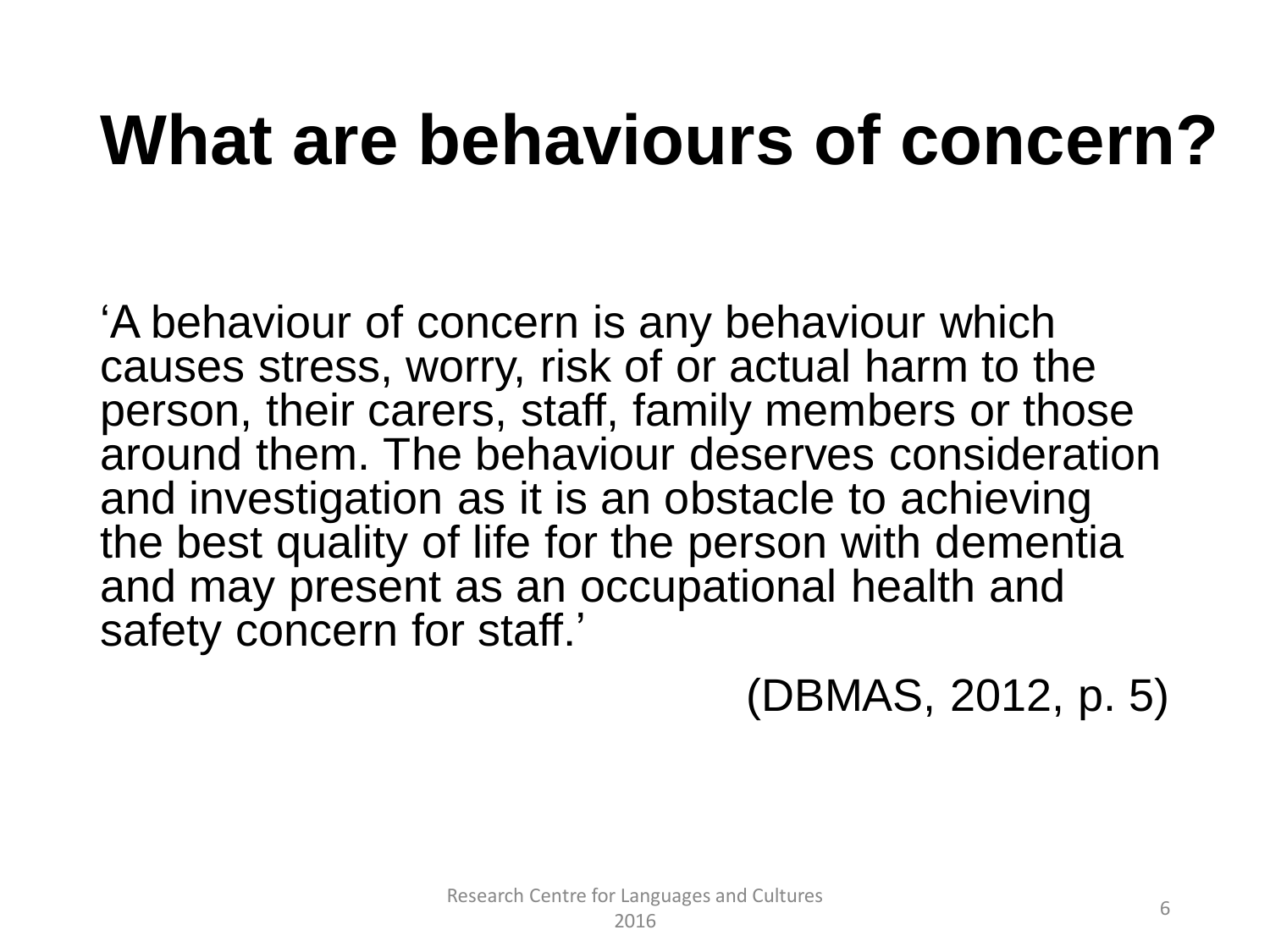### **Outline**

- 1. Understanding how people recognise and identify behaviour as posing risk to safety and care
- 2. Considering how risk can be created in communication among people
- 3. Exploring the communicative choices people have to manage risk
- 4. Developing strategies for communicating in ways that build rapport and minimise risk to safety and care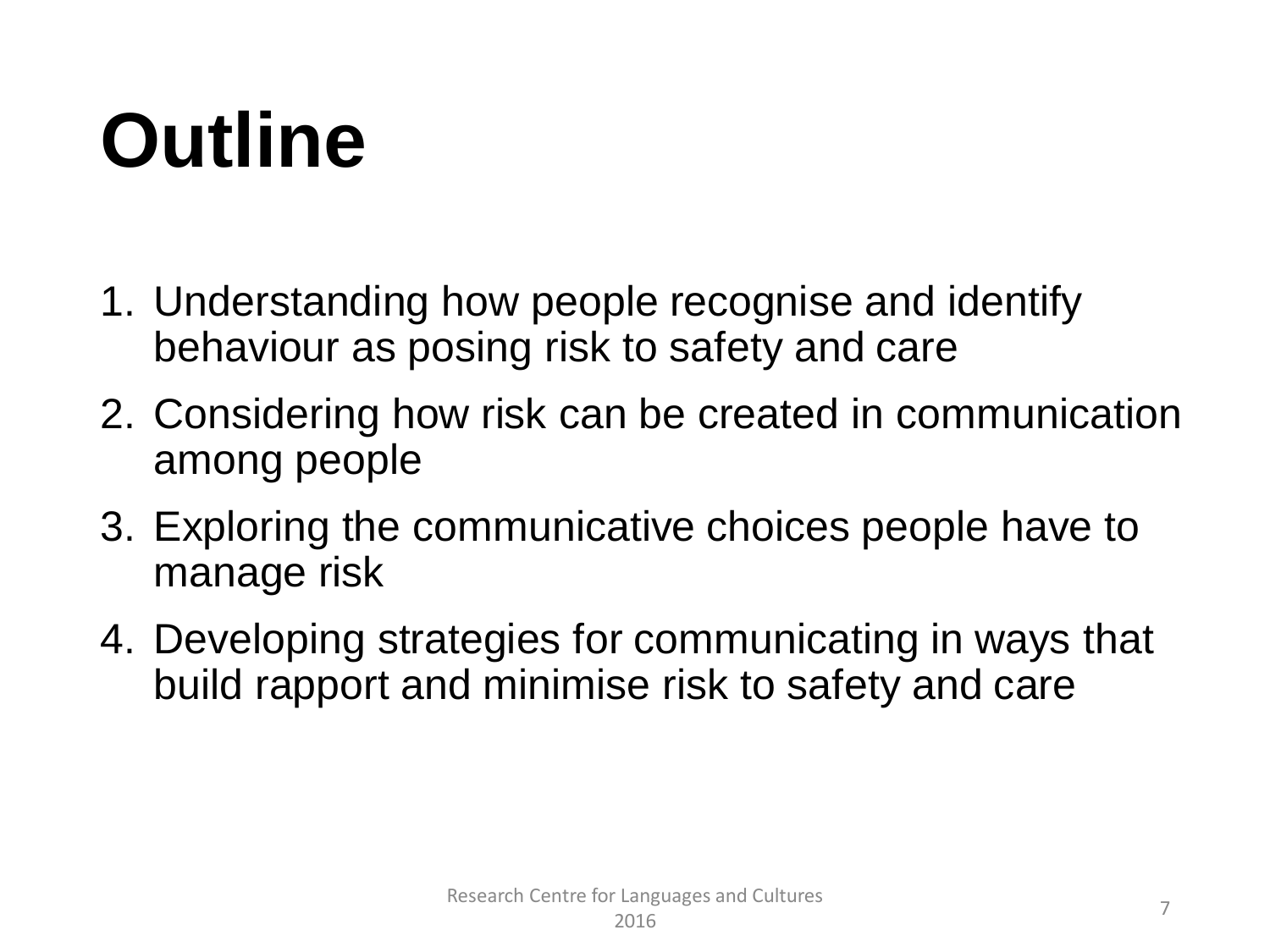### **Segment 1**

### *Understanding how people recognise and identify behaviour as posing risk to safety and care*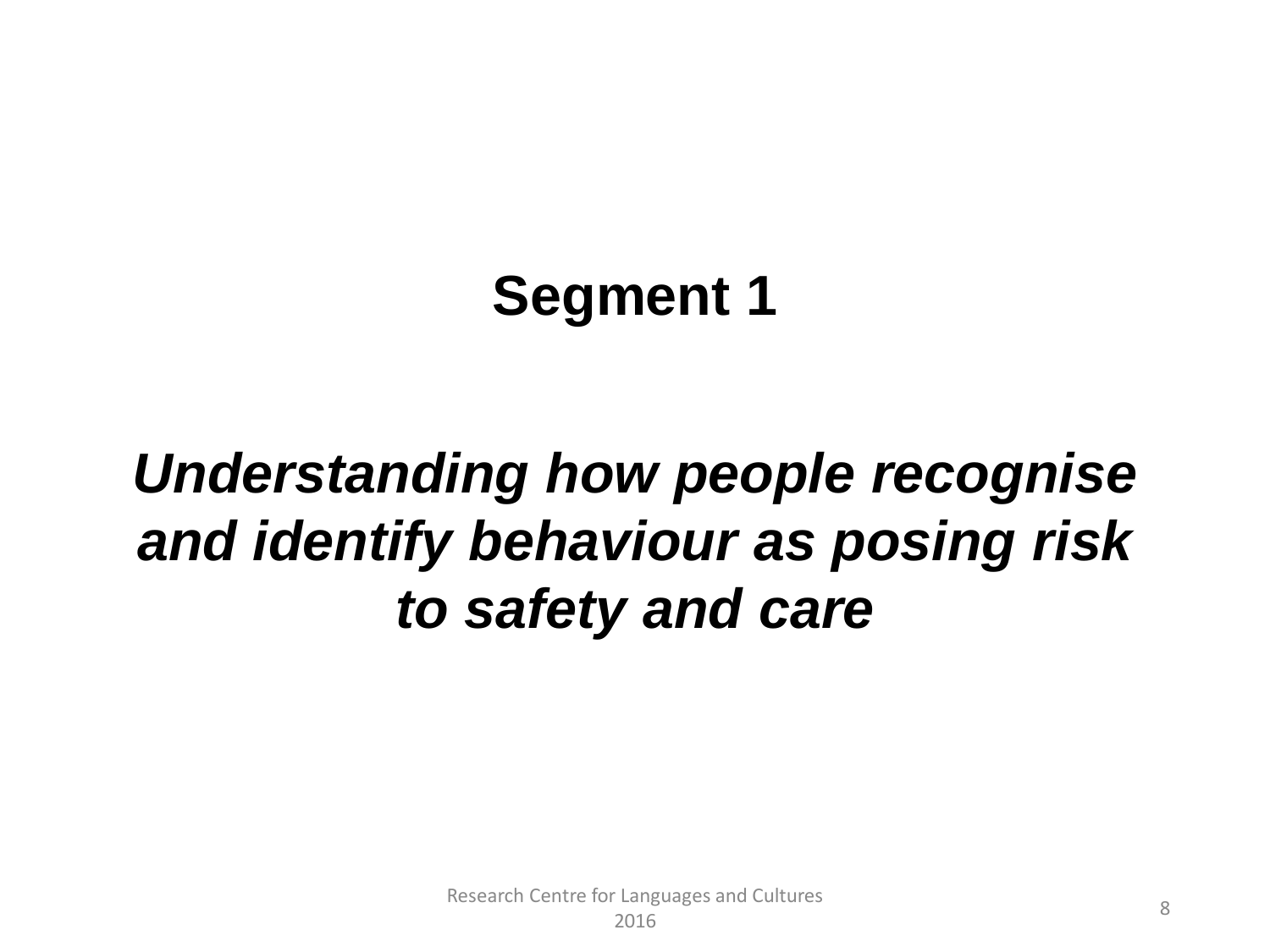'The only thing that I tell new people is to be careful, be watchful. You might be having a very good conversation and within a minute they will switch. So you need to watch out for things like that.

'I've been working with someone and they were just talking "Blah, blah" and the next thing "Boom".' [*gestures being punched*].

(Care worker, African background)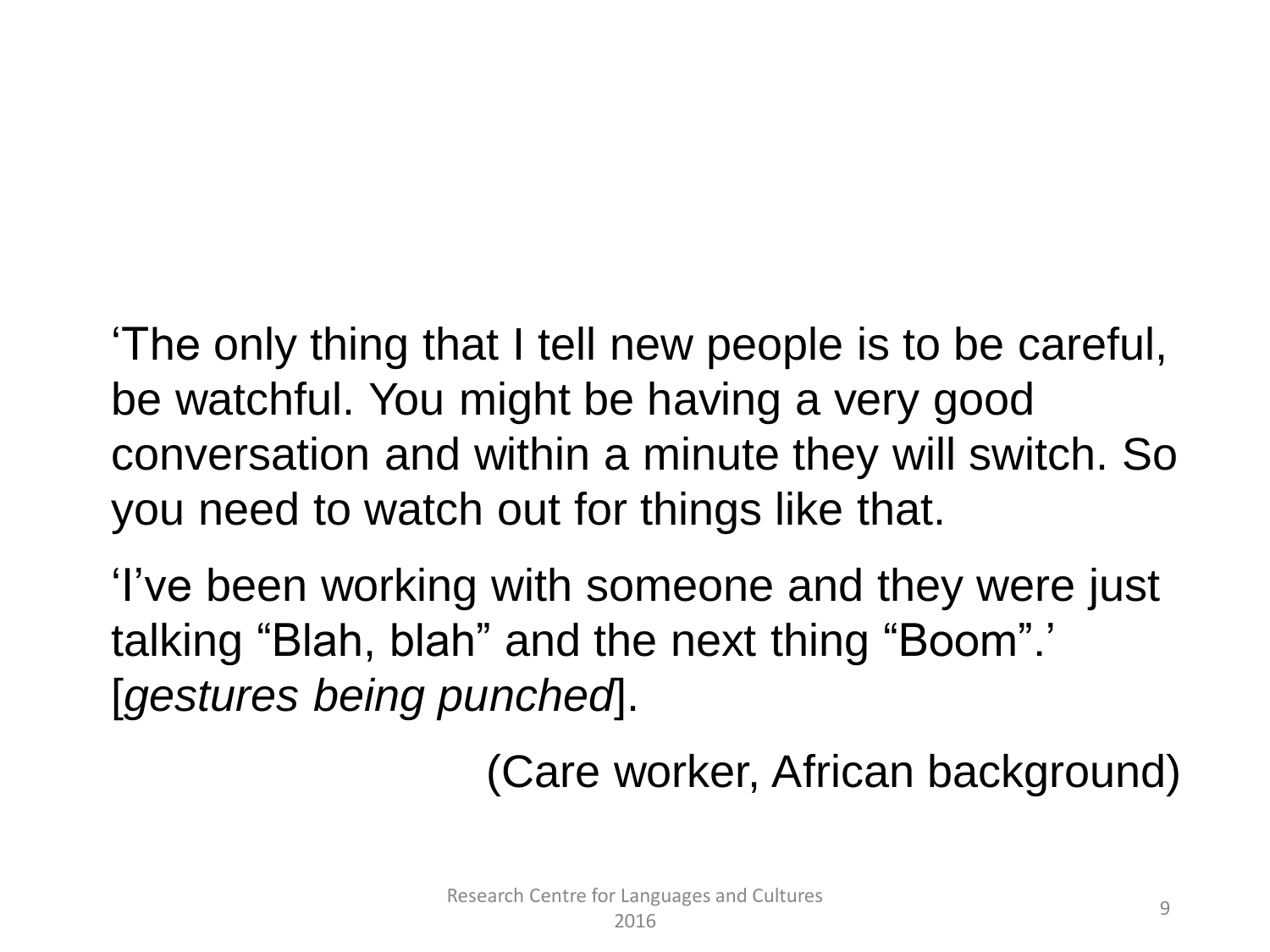### **Triggers that may contribute to the behaviour**

'Trying to identify what might contribute to the behaviour of a person with dementia is a key element of the assessment process – these may be discussed as **triggers** for the behaviour which once identified provides the focus for interventions to reduce the behaviour itself and the impact of the behaviour on those involved.'

#### (DTSC, 2013, p. 24)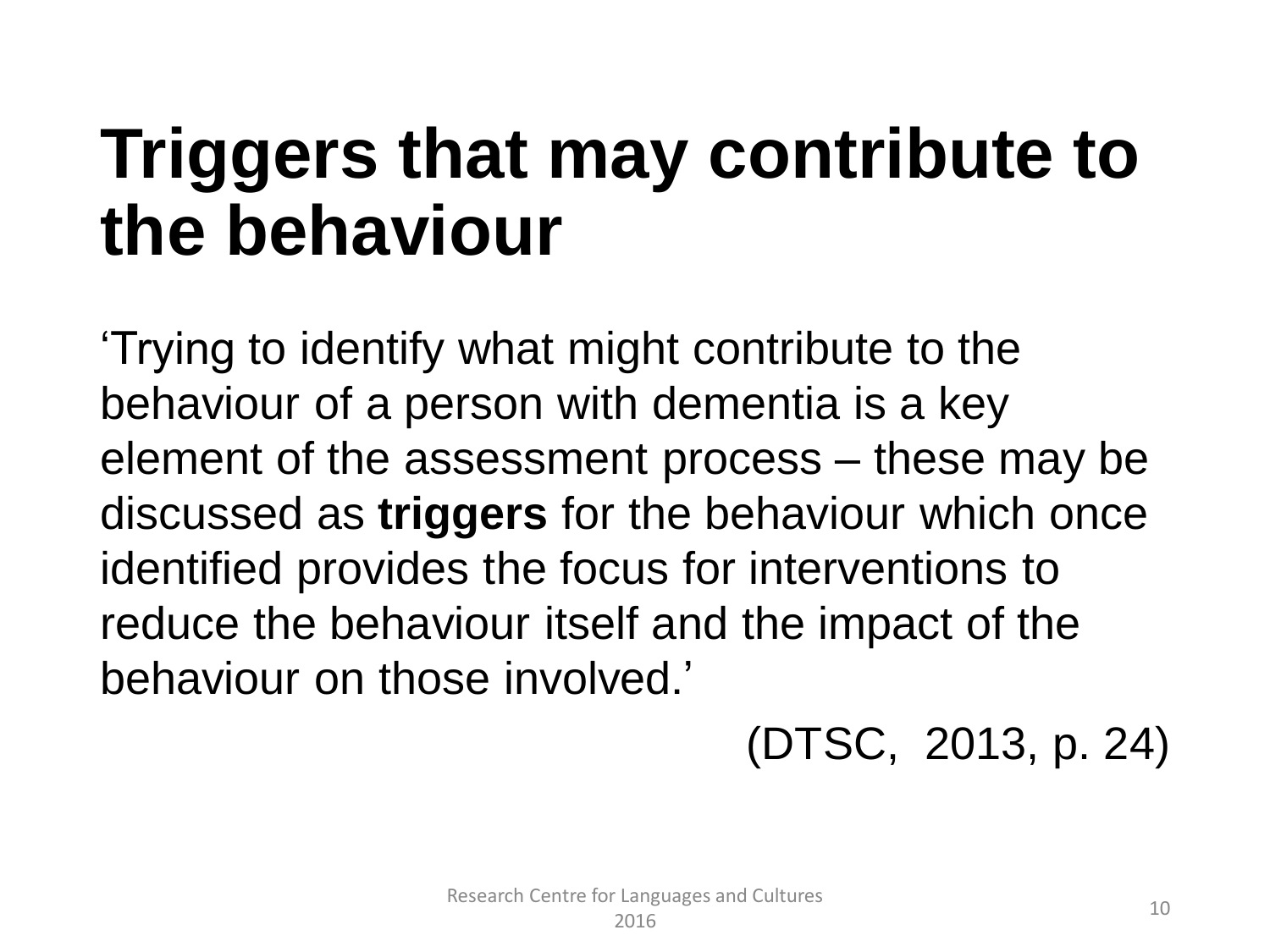### **Individual or pair activity**

Compare what happened when someone you know well and someone you do not know was annoyed or aggressive with you. In each case, consider:

- what led up to this, why they were responding to you like this and what the risks were for you and for them
- how and when you knew the person was annoyed with/ aggressive towards you
- how you felt and how your feelings affected how you responded

(contd over)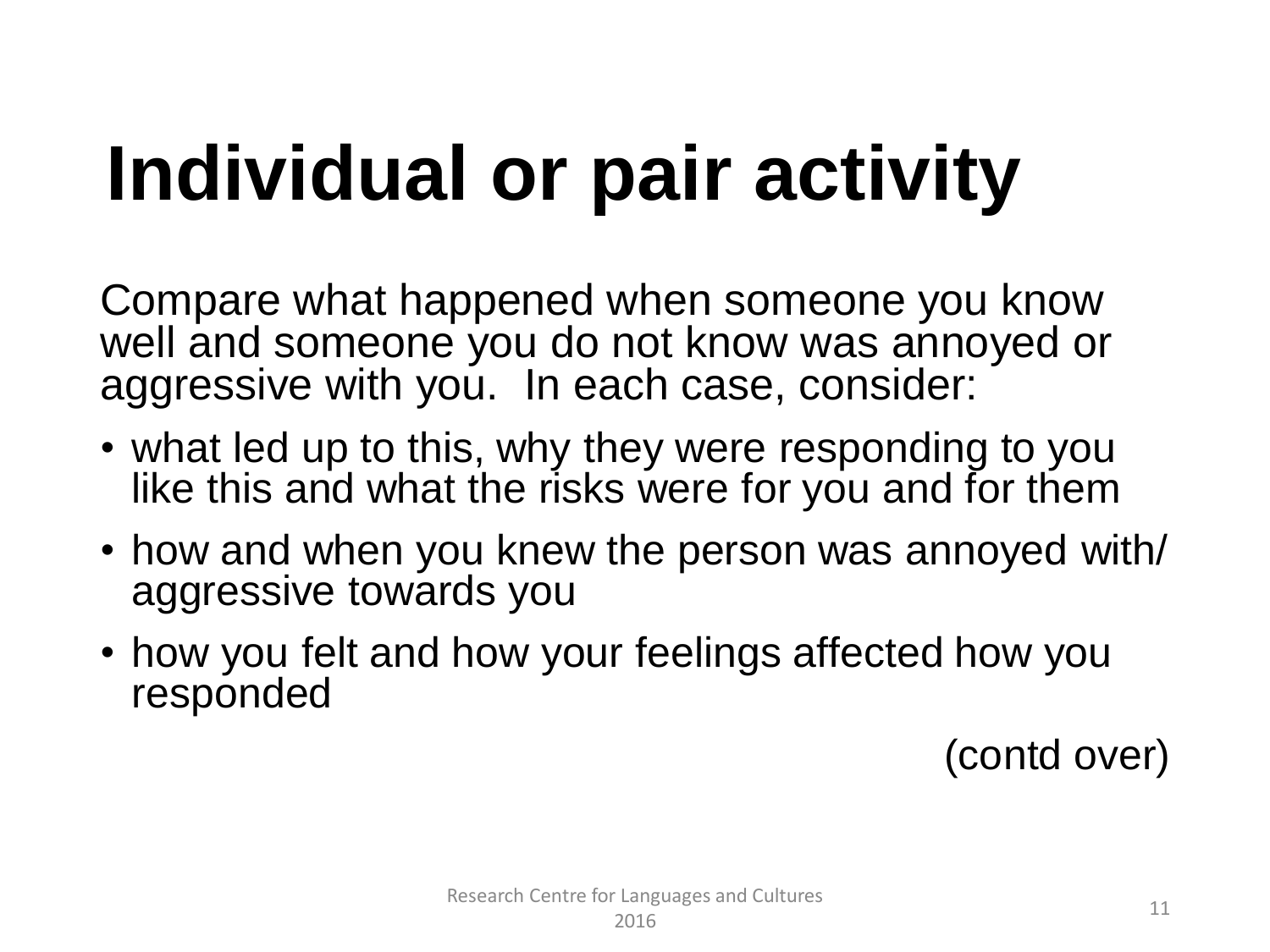#### (contd)

- how you responded (the language that you chose and how you used your body)
- why you responded like that for each person
- what you understood about each person to make sure that they understand your response as you intended it
- other ways you could have responded that might have made the situation better or worse.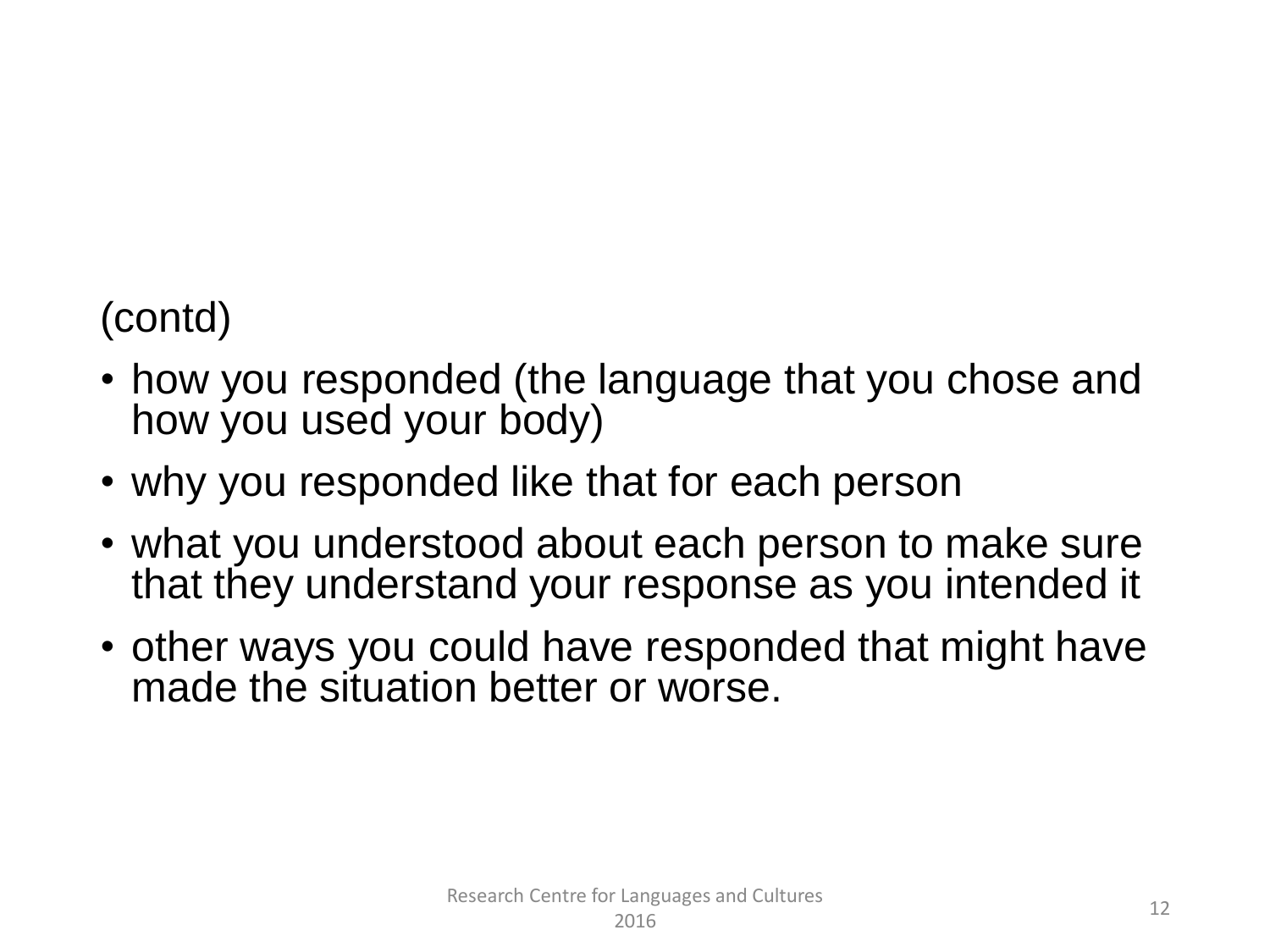'Yesterday, what happened, I'll tell you. Up there is Vera, she's very good with me. Some people say she is very aggressive with them. She's very good with me. I just go and take my time. I was just taking off her shirt, it was just a little bit, I was just taking it over her head, it was a little bit stuck. She was a bit aggressive at that time. 'No!' I said 'Vera, give me a good hug, don't worry I'm not hurting you,' and she gave me a hug. So I think love is good.

(contd over)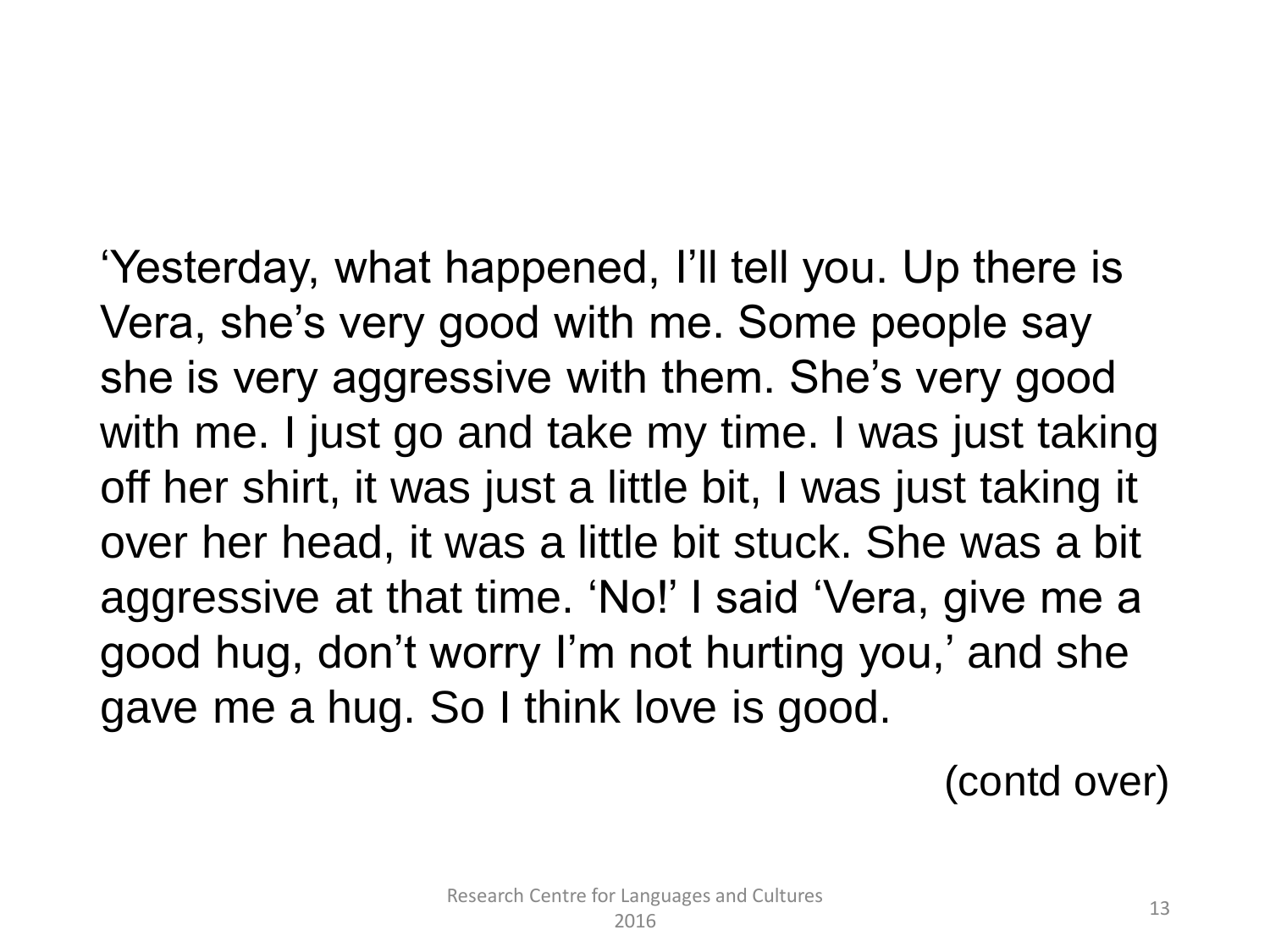#### (contd)

'But the dementia we can say that, but every time they change their behaviour. So we're just careful at that time. Another carer, she was like 'Just leave her if she's aggressive'. I said 'OK, I'll try, if she's OK I'll try, if she's aggressive I'll leave'. But she was good. Maybe she understood at that time that I was not hurting her, just helping.'

(Care worker, Indian background)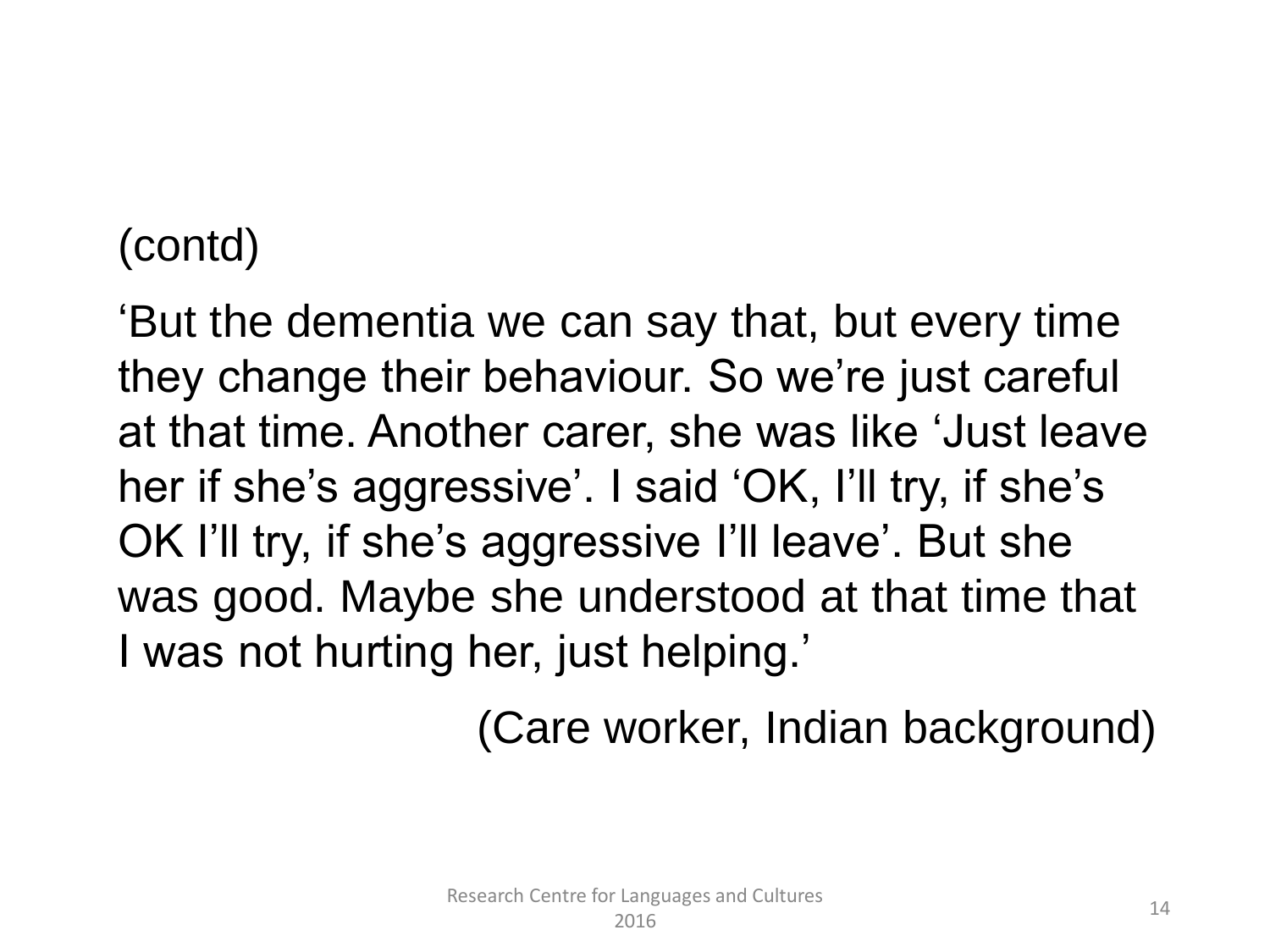**Video 5.1.** Consider the perspectives of three care workers, an enrolled nurse, a registered nurse and a trainer, on how to recognise and identify behaviour as posing risk.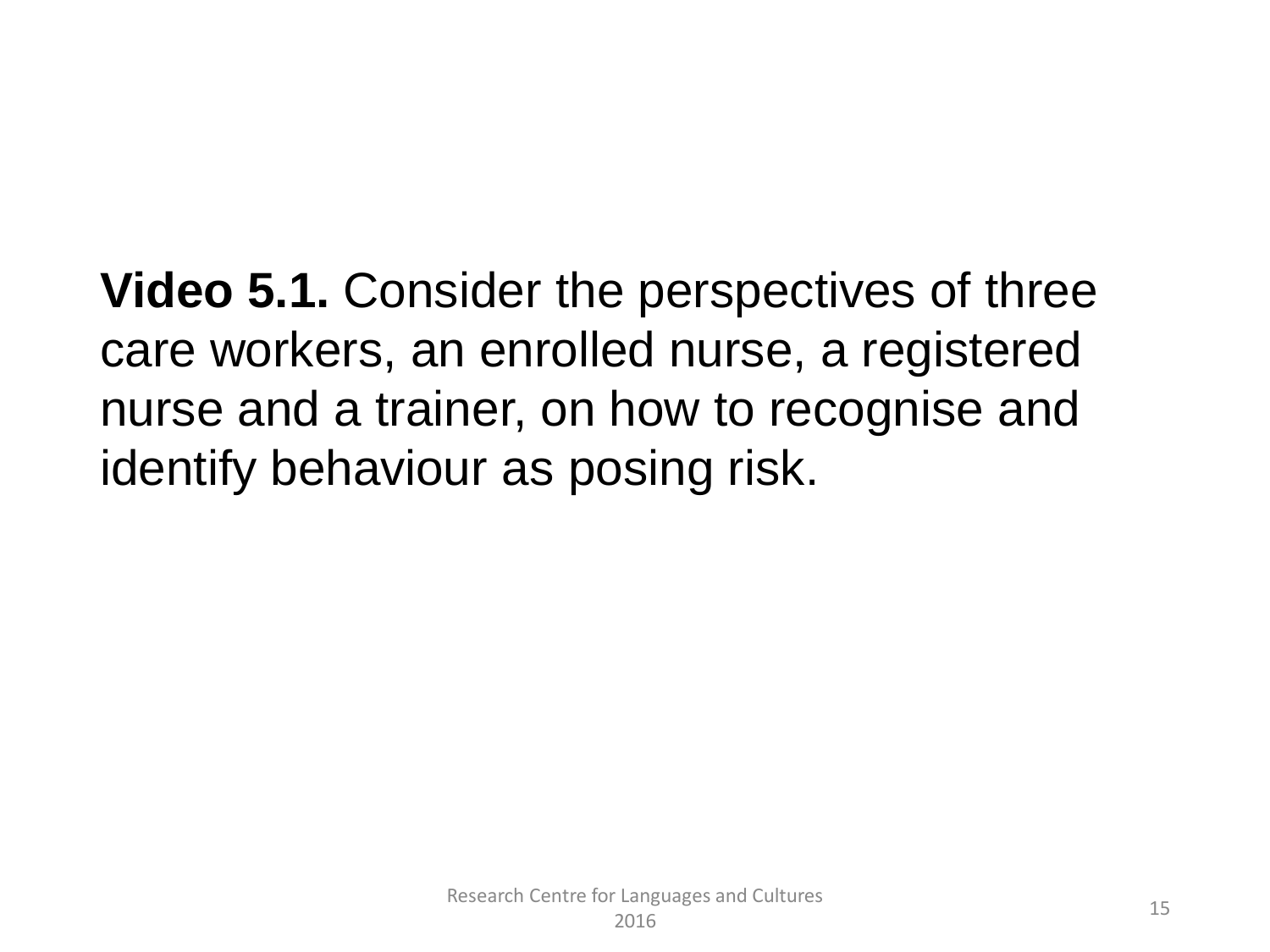# **Small group activity**

In groups of three, compare your experiences to the experience of the care worker in Slide 13 -14 and those in the video.

Consider:

- How you identify whether a person is annoyed or aggressive? What are the differences?
- How do you respond to them if you know them and if you do not?
- What are you being careful of and what it would help you to know about the person in each case?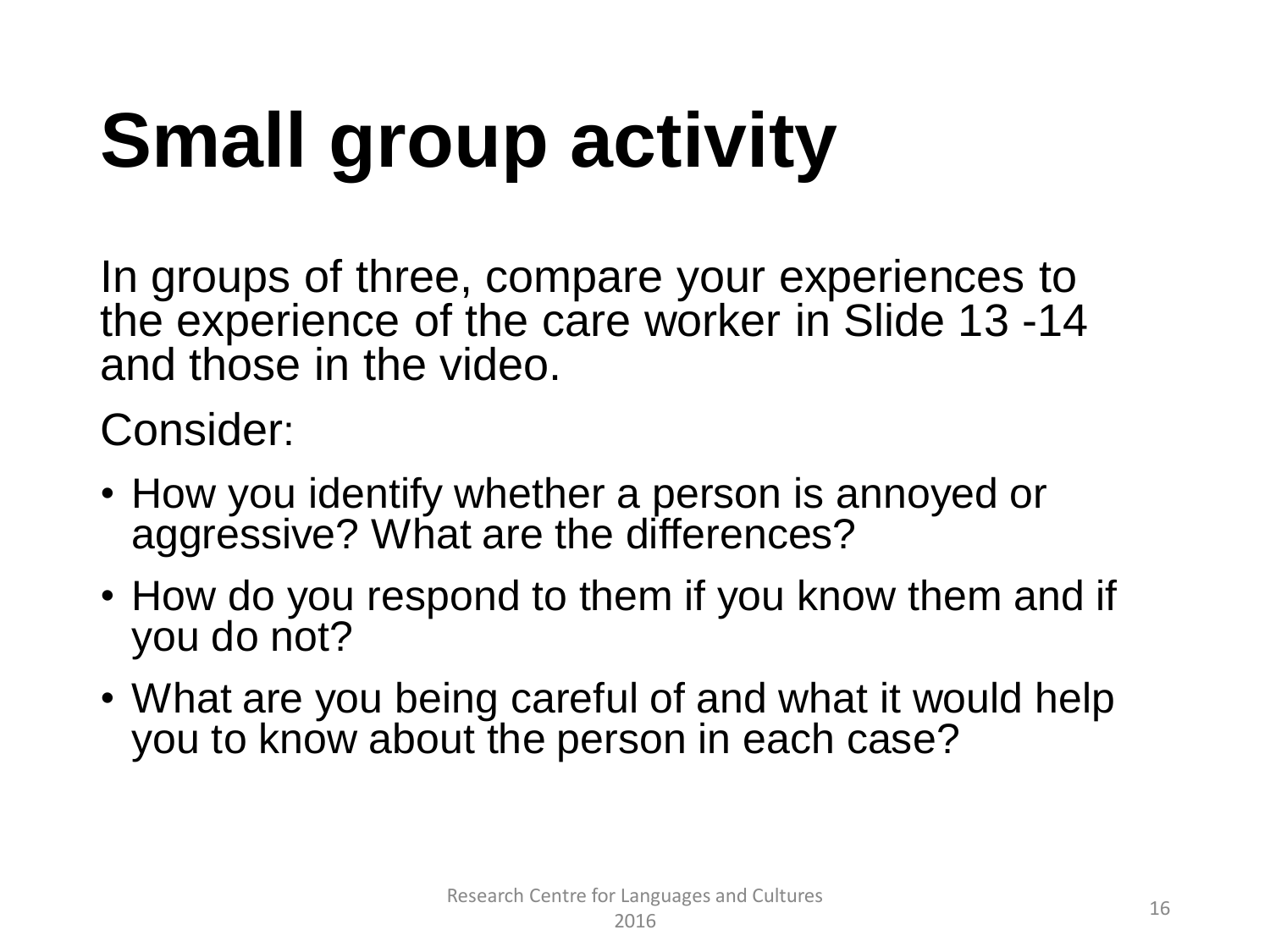### **Discuss together**

- What triggers help you to know when a person is annoyed?
- What do you need to know besides the triggers in order to respond in a way that reduces the risks?
- What difference does it make to know something about the person's clinical condition, their past, their family, their language and their culture?
- How does this understanding change the way you behave with the person?
- What risks does this understanding of the person minimise?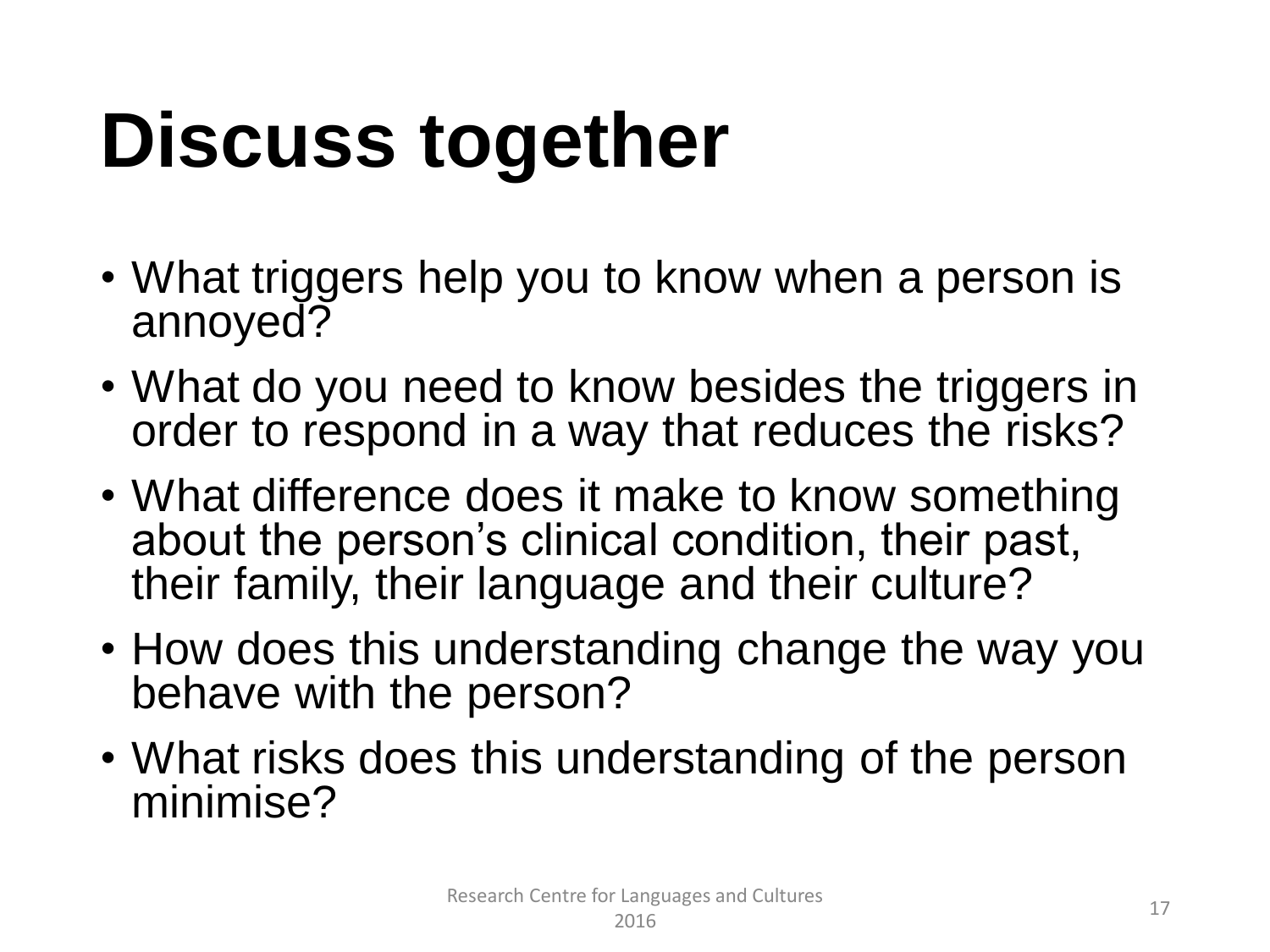# **Bringing it together**

- What key ideas emerged about how people identify a behaviour that may be challenging? About what people need to know to identify this correctly and to respond in way that reduces risk?
- What difference does it make if you know something about a person's clinical condition, their past and present situation, their family and their language and culture?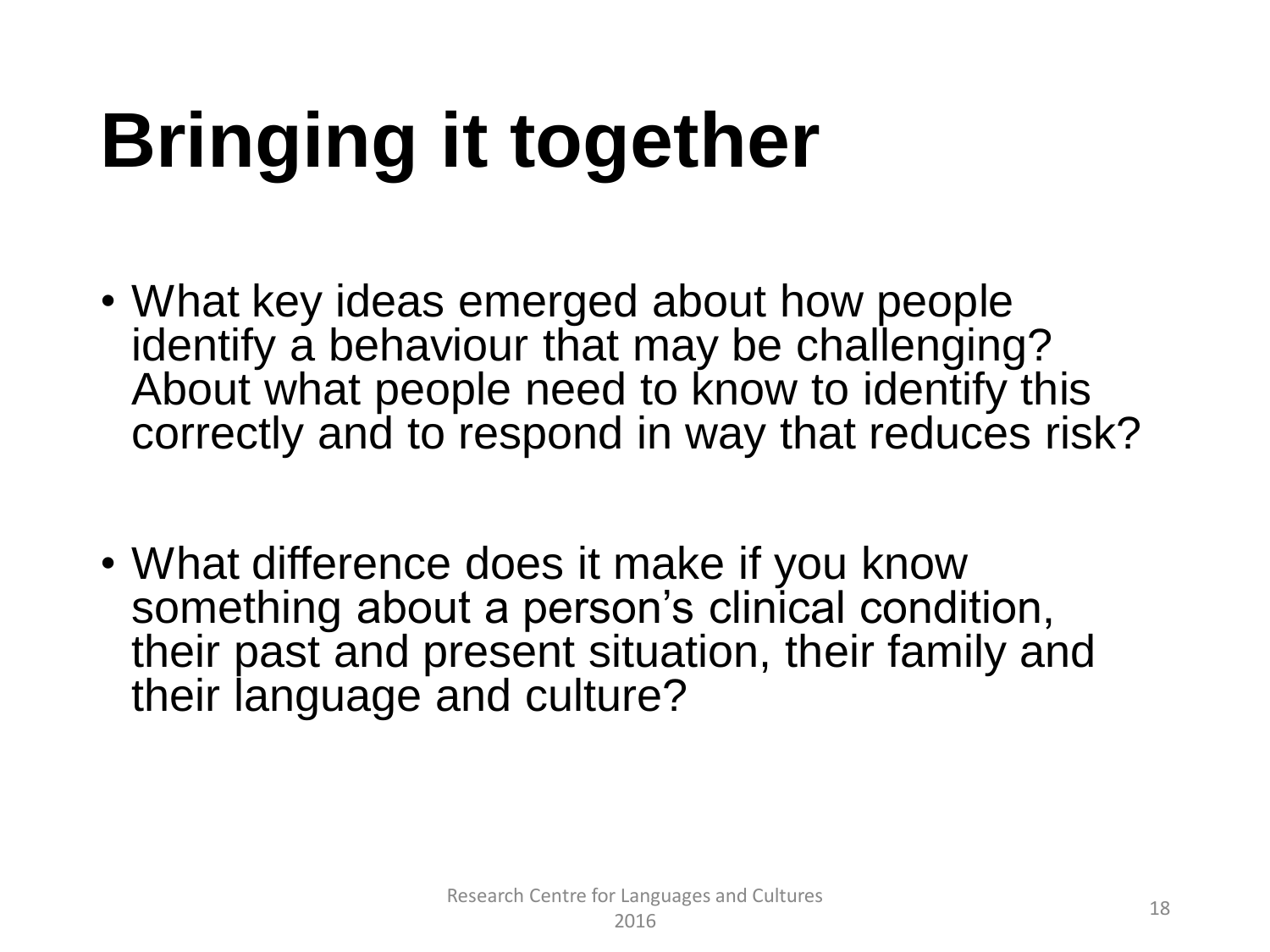#### **Segment 2**

#### *Considering how risk can be created in communication among people*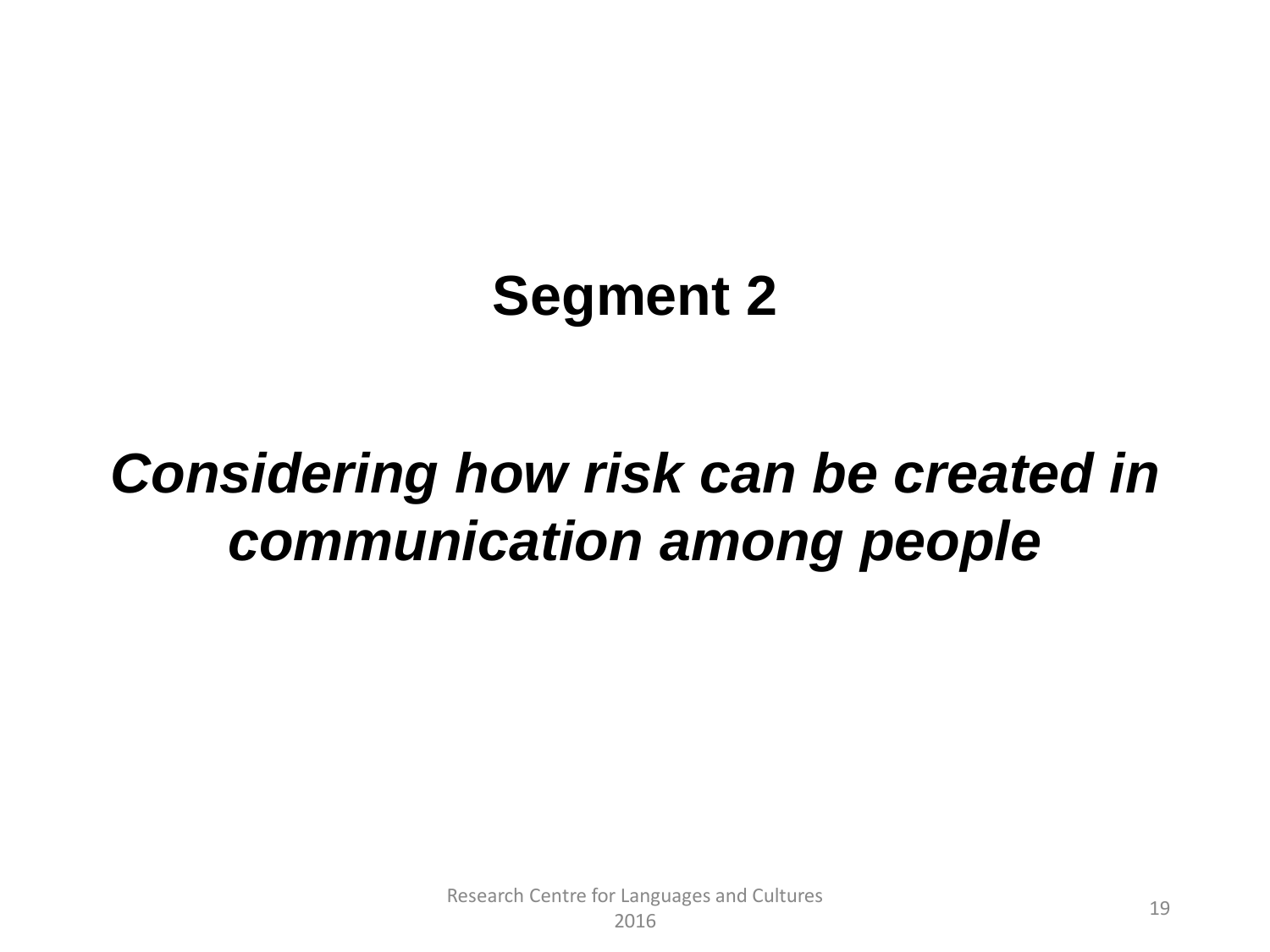## **Individual or pair activity**

Consider what you would think and feel if you became seriously ill in a country where you were travelling alone, did not know the language or culture, and other people did not know you or your language and culture.

- What would you do?
- What help would you try to get?
- Who would you trust?
- What risks would you fear if a stranger offered to help you?
- What could reassure you to trust the person?
- What would reassure them to trust you?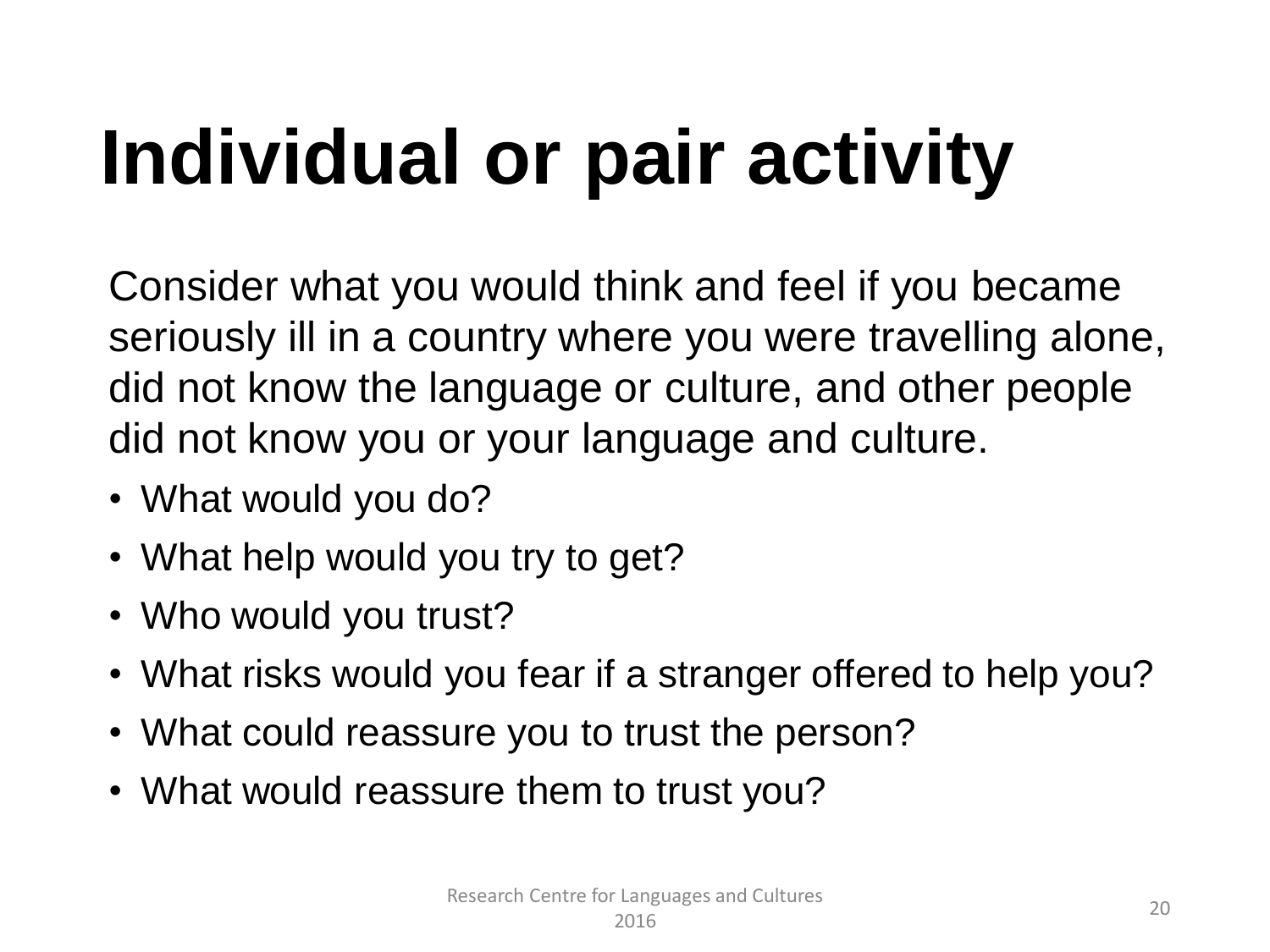'Upstairs there's a lady, she used to like me, but all of a sudden she kept telling people she doesn't want me near her any more. Up to now, I still don't understand the reason why. So I went to speak to the clinical nurse about it, and she said 'she has a new care plan now, it indicates that she doesn't want men any more'. So she has a choice.

'So yeah … whenever I'm working at that wing, they have to send me to a different wing and get someone over to attend to her care. So I've seen that a lot. I've seen people that don't like me because I'm black. They've said it directly to me.'

(Care worker, African background)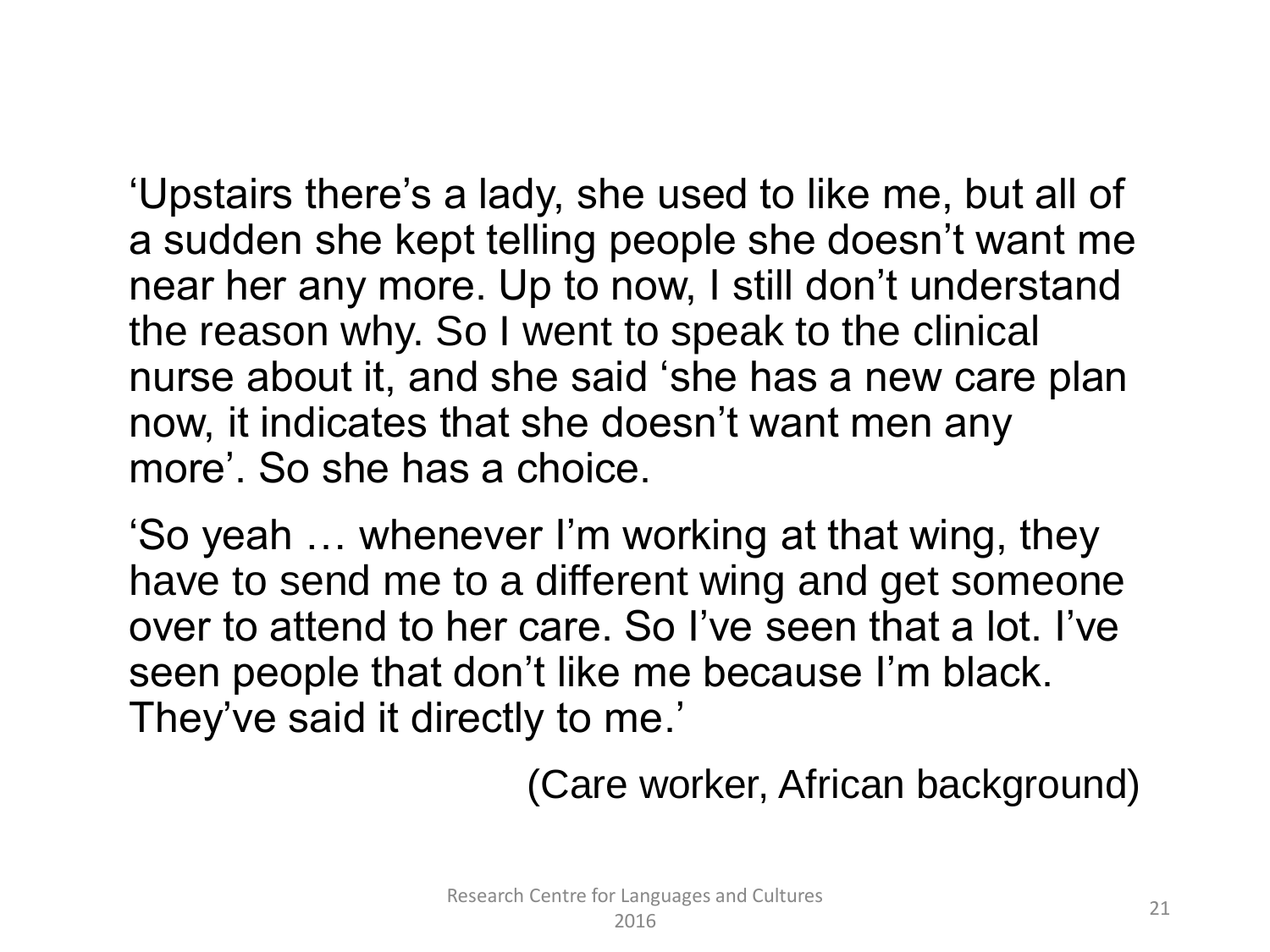### **Small group activity**

- In groups of three, ask each other how you answered the questions in the first task.
- Compare your experiences to the experience of the person in the previous slide.
- What similarities and differences can you see?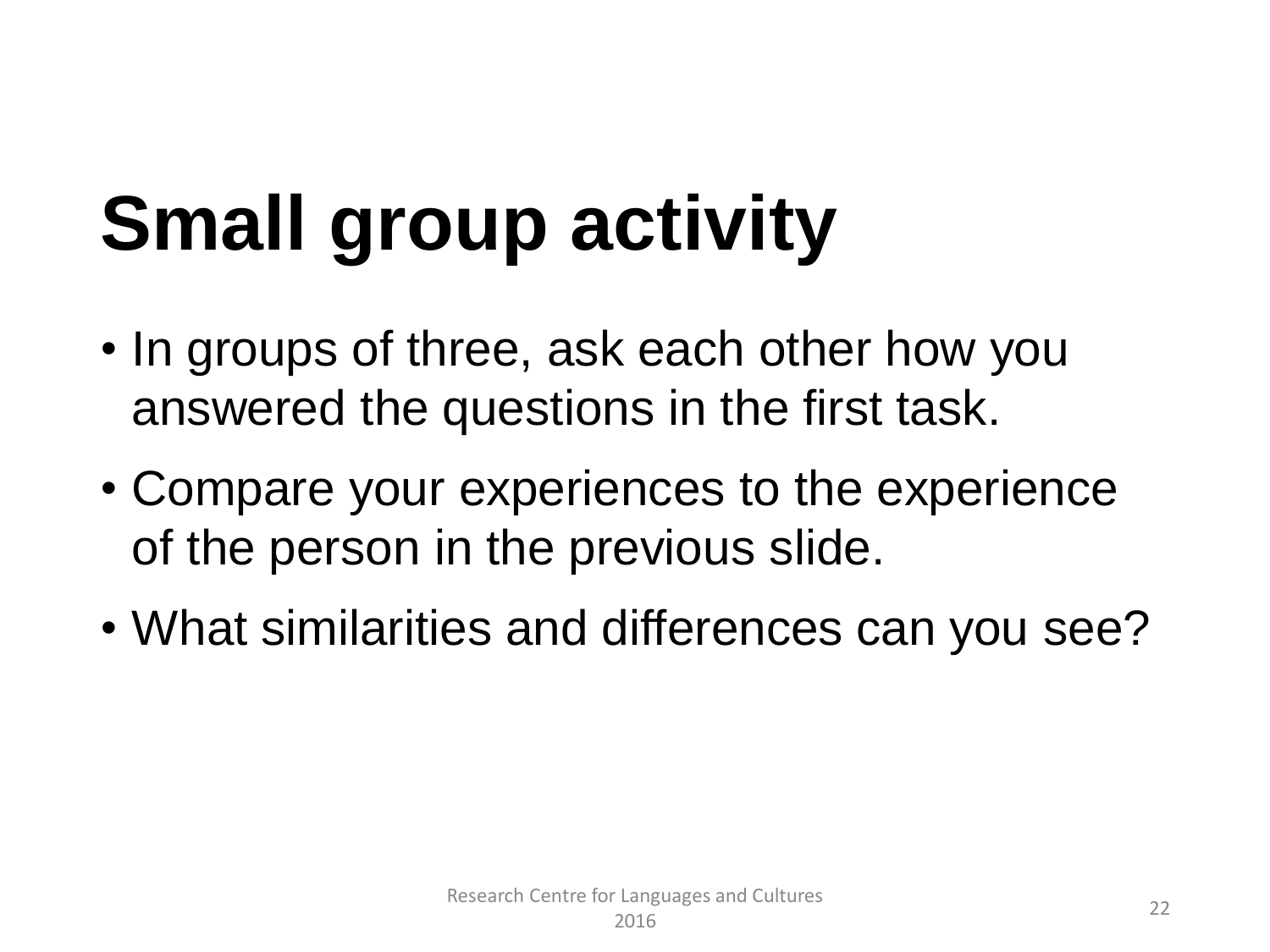'Another example is Sarah. That lady she is very, everybody goes, "I can't do her". "OK, come with me, I'll show you how we can handle her". That lady, you're just telling everything to her. Everything. If it's a small

thing you're doing, just let her know. And don't rush. "Sarah, it's time to go to the toilet" [speaking slowly]. She just looks at me and I'm "Yes, time to go to the toilet" [whispers]. "So now, I put the walker here, you just hold it here, now stand up, that's it". She does it.

"Now you walk. Come with me. Come to the toilet. Sarah, now it's time to sit up". Every single line you tell her and she is easy. If not, if you rush, she's "Oh! Don't worry, don't do anything. No, no, no, nothing. I don't want anything".' (Care worker, Indian background)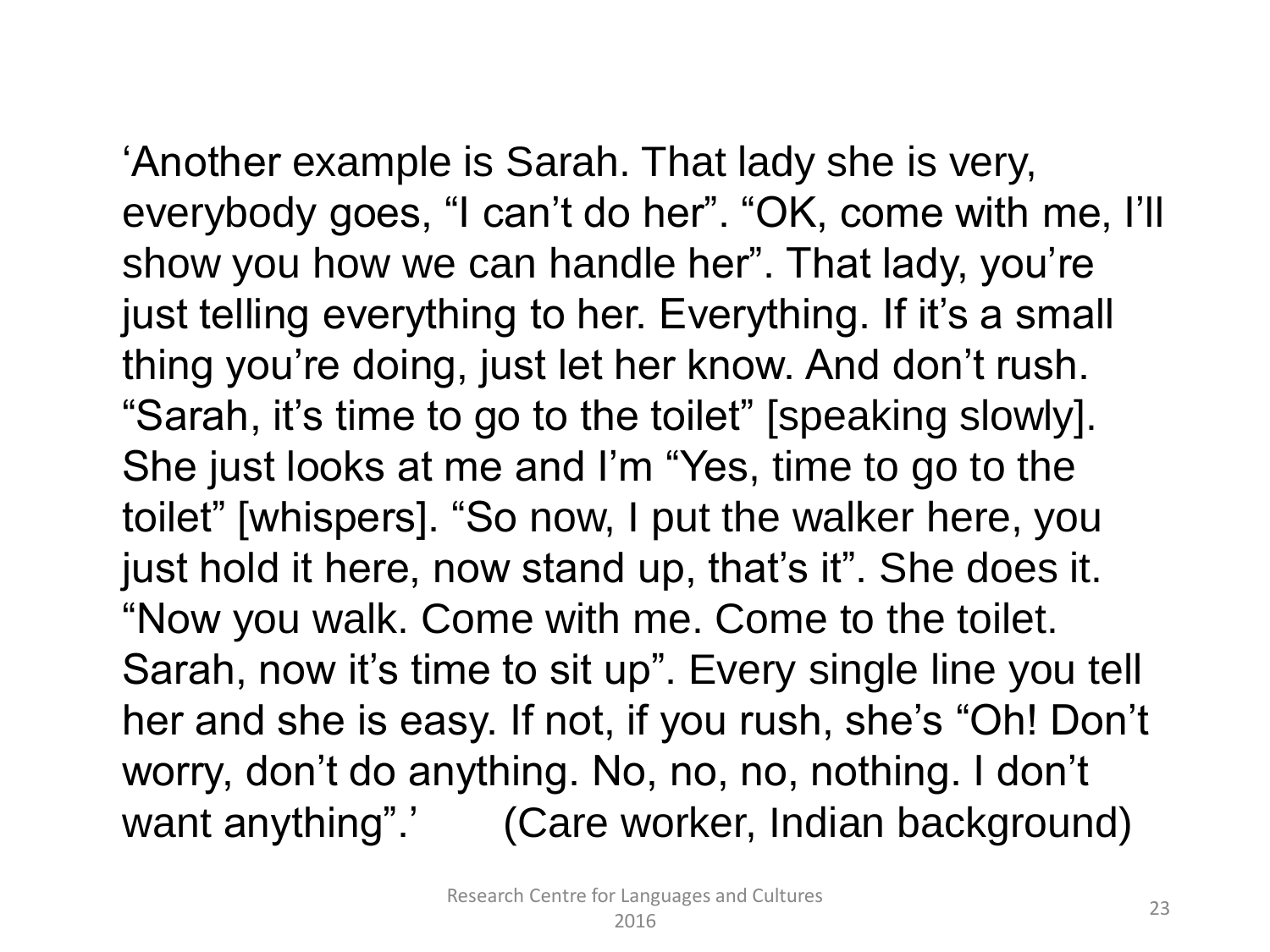**Video 5.2.** Consider the perspectives of four care workers, a registered nurse and an enrolled nurse on how risk is created in communication.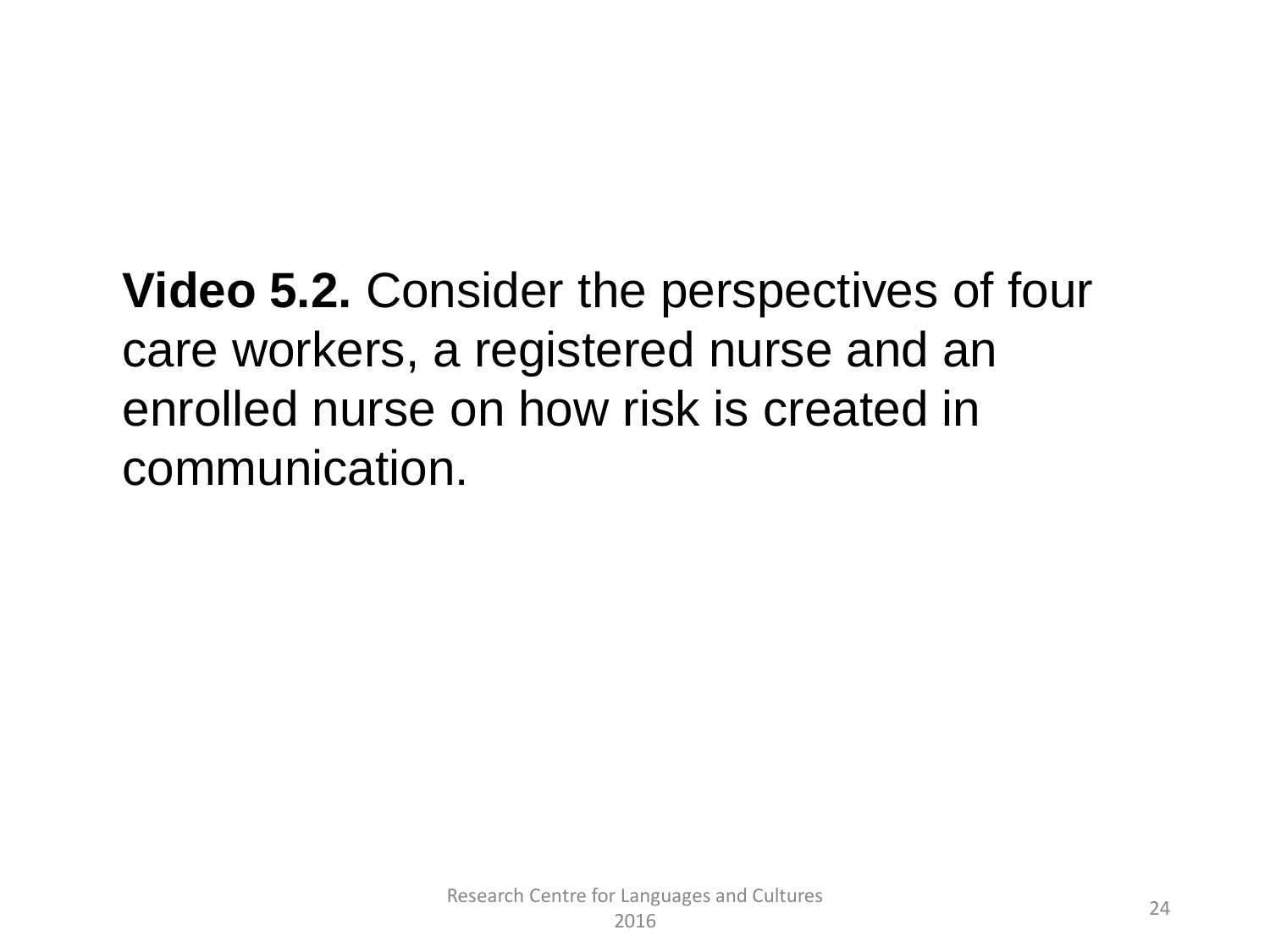### **Small group activity**

Based on your own experiences discuss:

- Which people are you most comfortable being with and who is most comfortable with you, and why?
- What does this reveal about assumptions other people have about you, and that you have about other people (e.g. their personality, age, nationality, language, culture, religion, colour, health, gender, occupation)?

(contd over)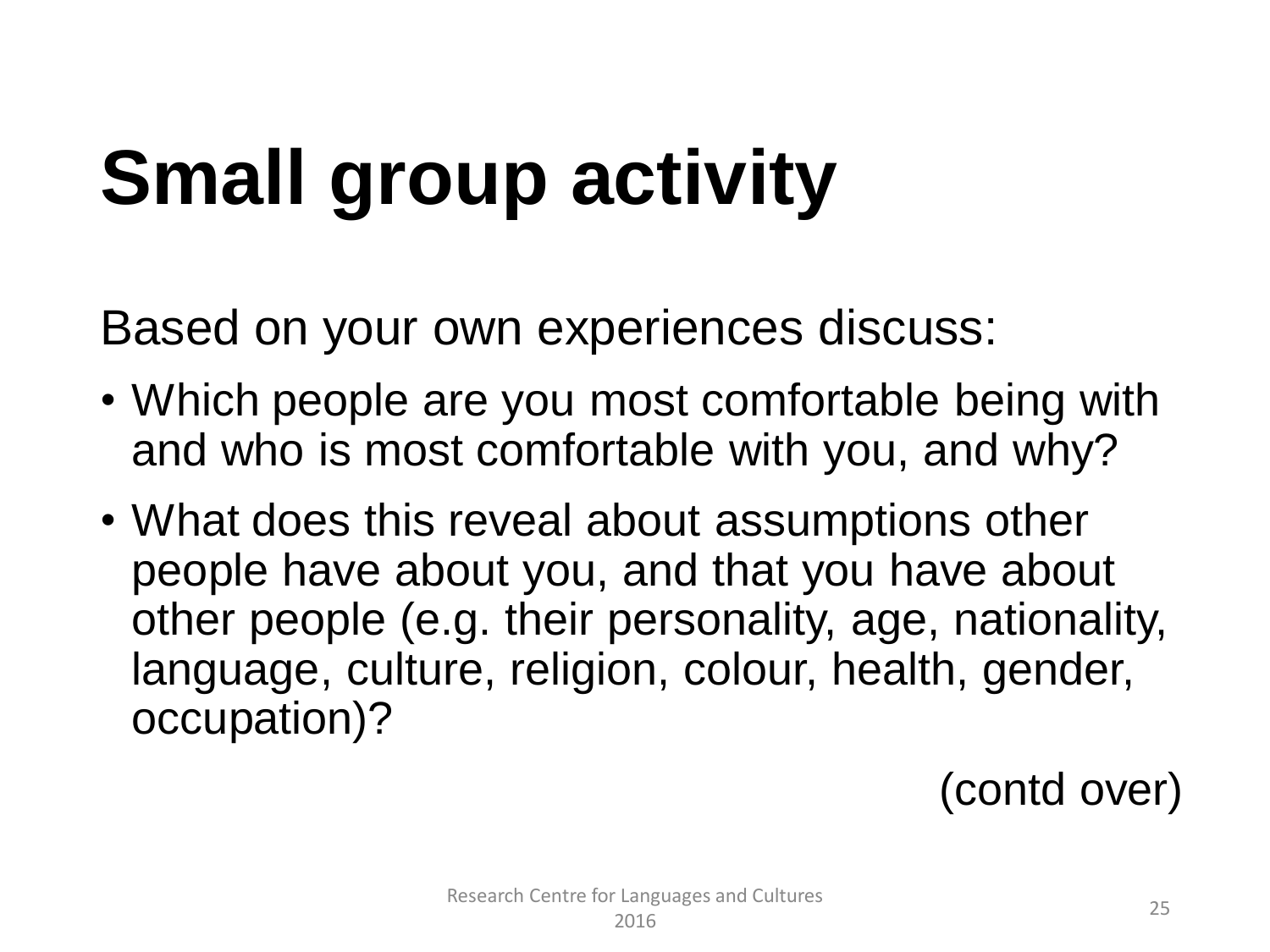(contd)

- How can these assumptions lead to mistrust by distorting
	- how you appear to other people and how they respond to you?
	- how they appear to you and how you respond to them?
- To reduce these assumptions and risks, what does another person need to know about you and what do you need to know about them?
- How could you find out and confirm your understanding?
- What might you still need to find out?
- Who would you talk with to find out?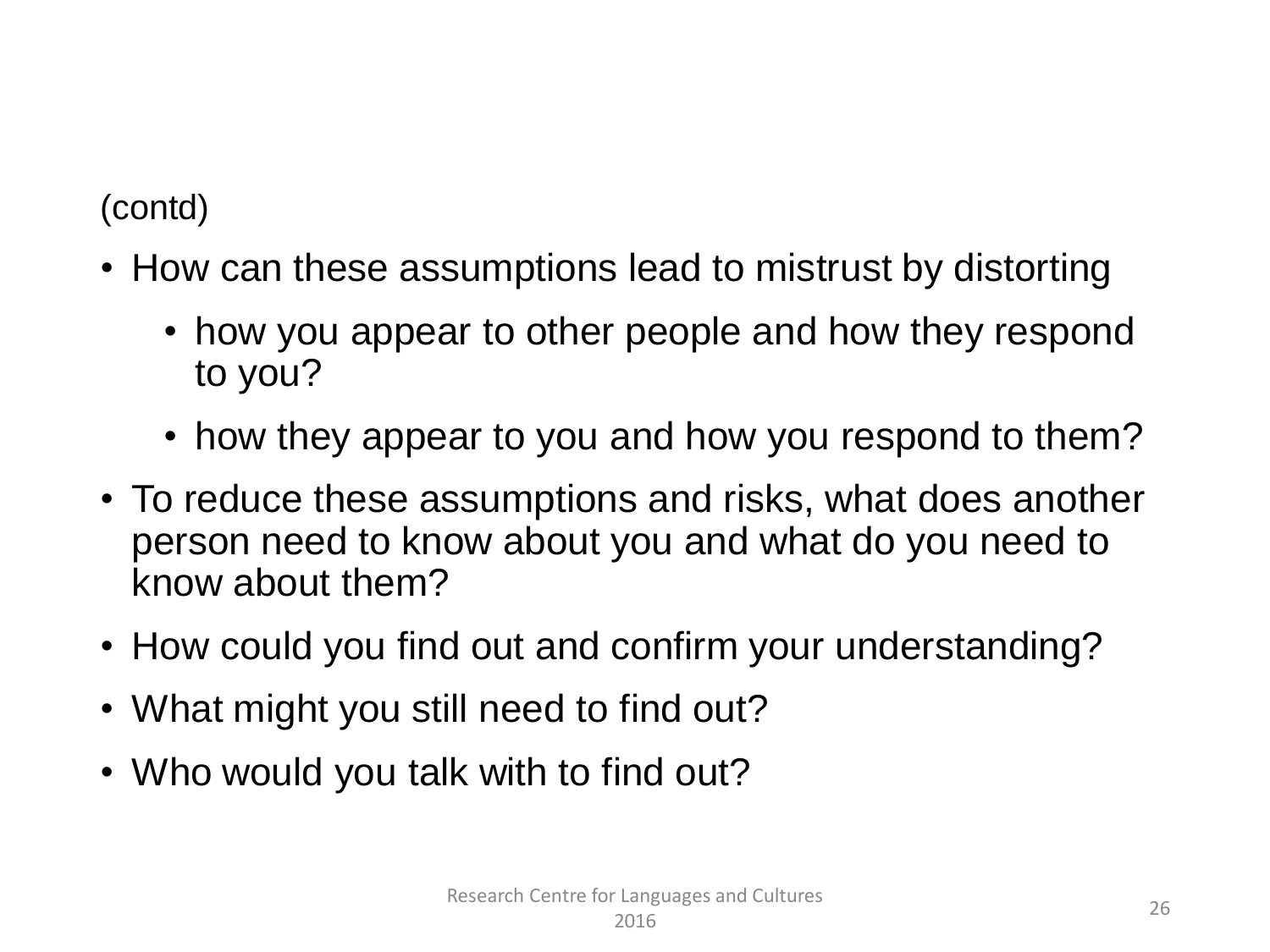# **Bringing it together**

What key ideas have emerged about the following:

- How does having assumptions about each other raise the risk of misjudging what each other says and does, and how people respond based on these misjudgements?
- How can these misjudged responses confirm for people their assumptions about each other?
- How can you enhance care and reduce the risk of challenging behaviours arising by reducing assumptions and finding about each other?

(contd over)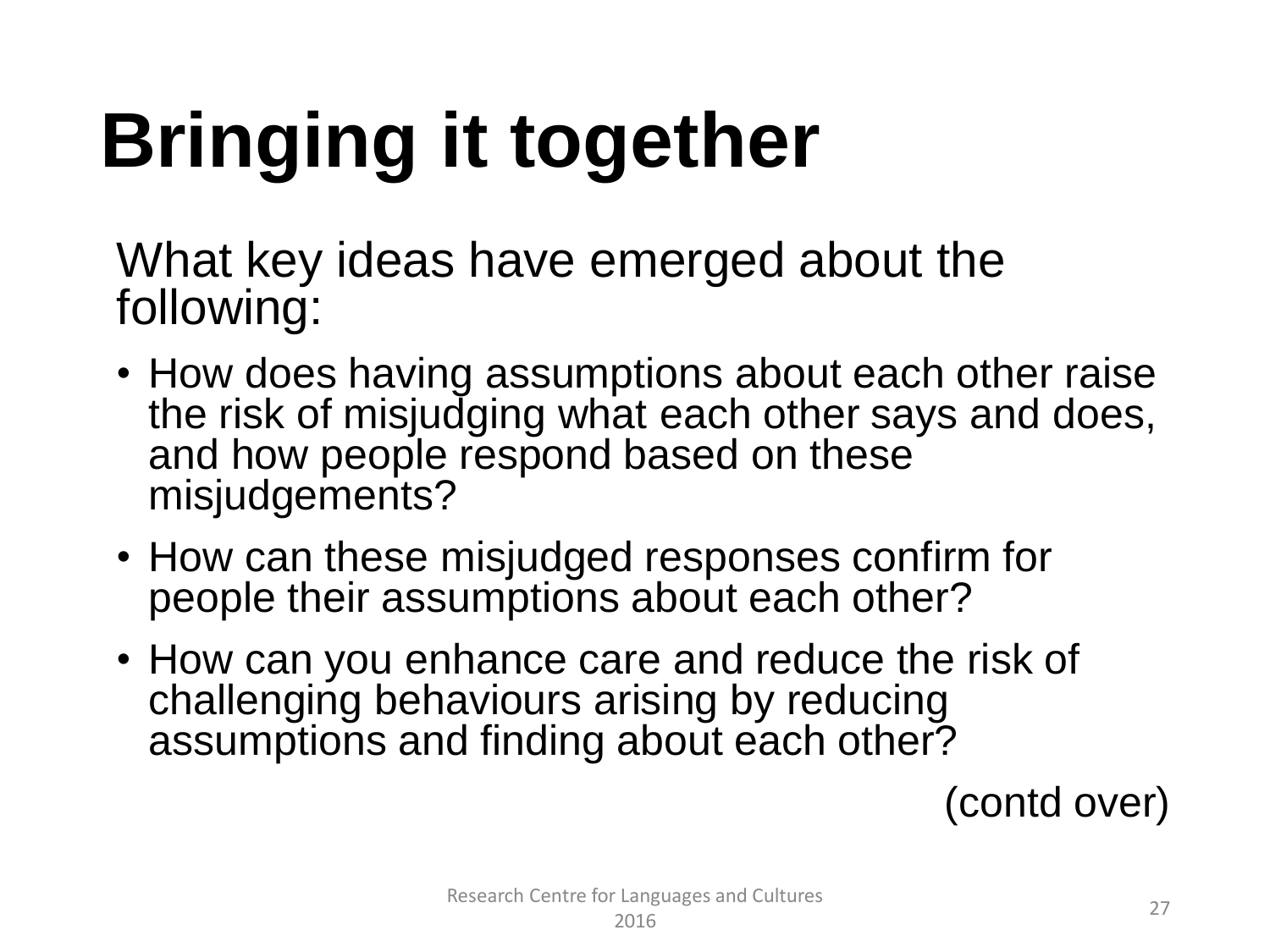#### (contd)

- How can you enhance care and reduce the risk of misunderstanding, tension and unpredictable responses on each side by seeking to understand a person, not only when you are together, but over time and from their point of view?
- How people can better understand each other if they are part of a team who can share and support each other's understanding?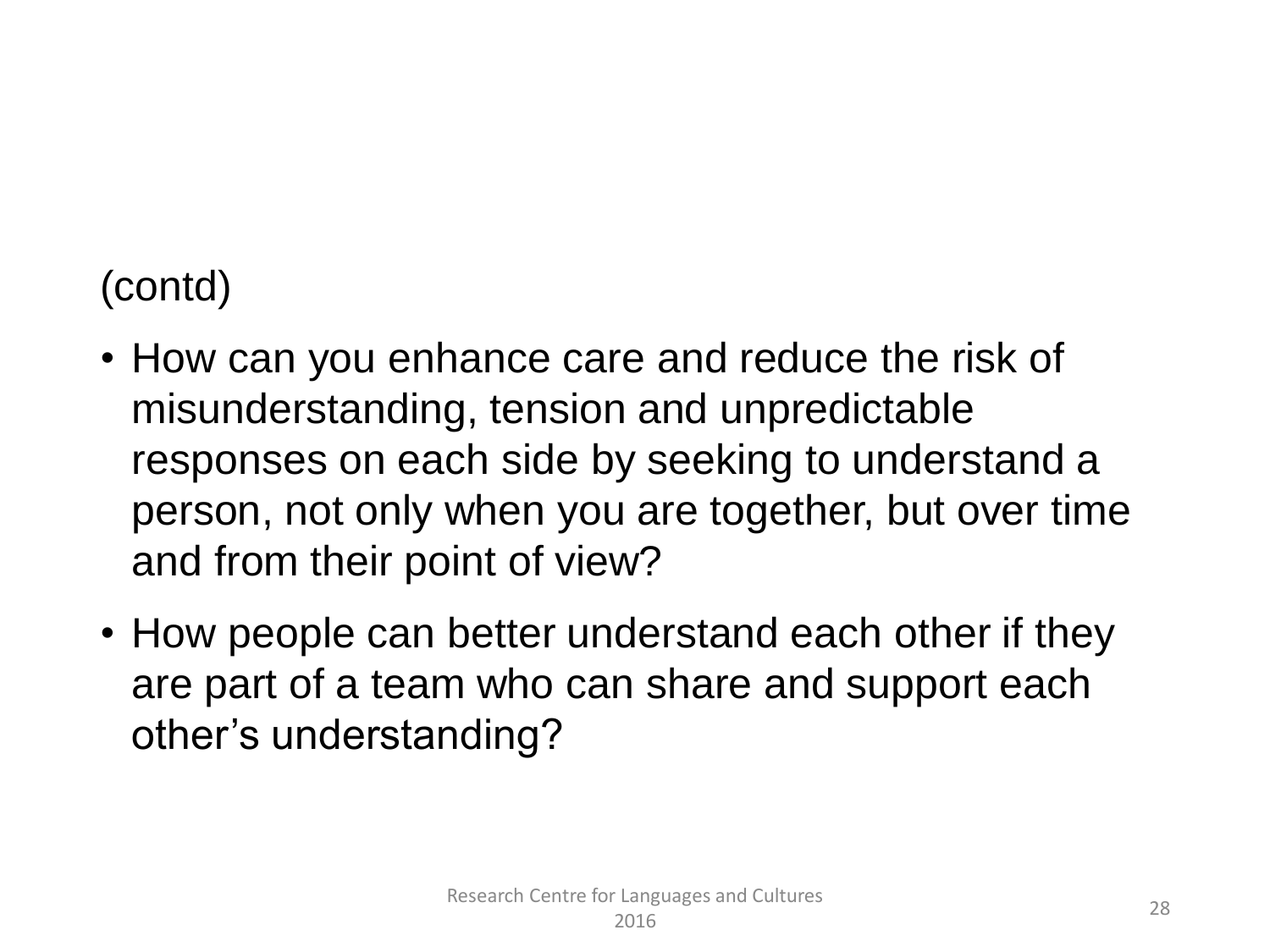#### **Segment 3**

#### *Exploring the communicative choices people have to manage risk*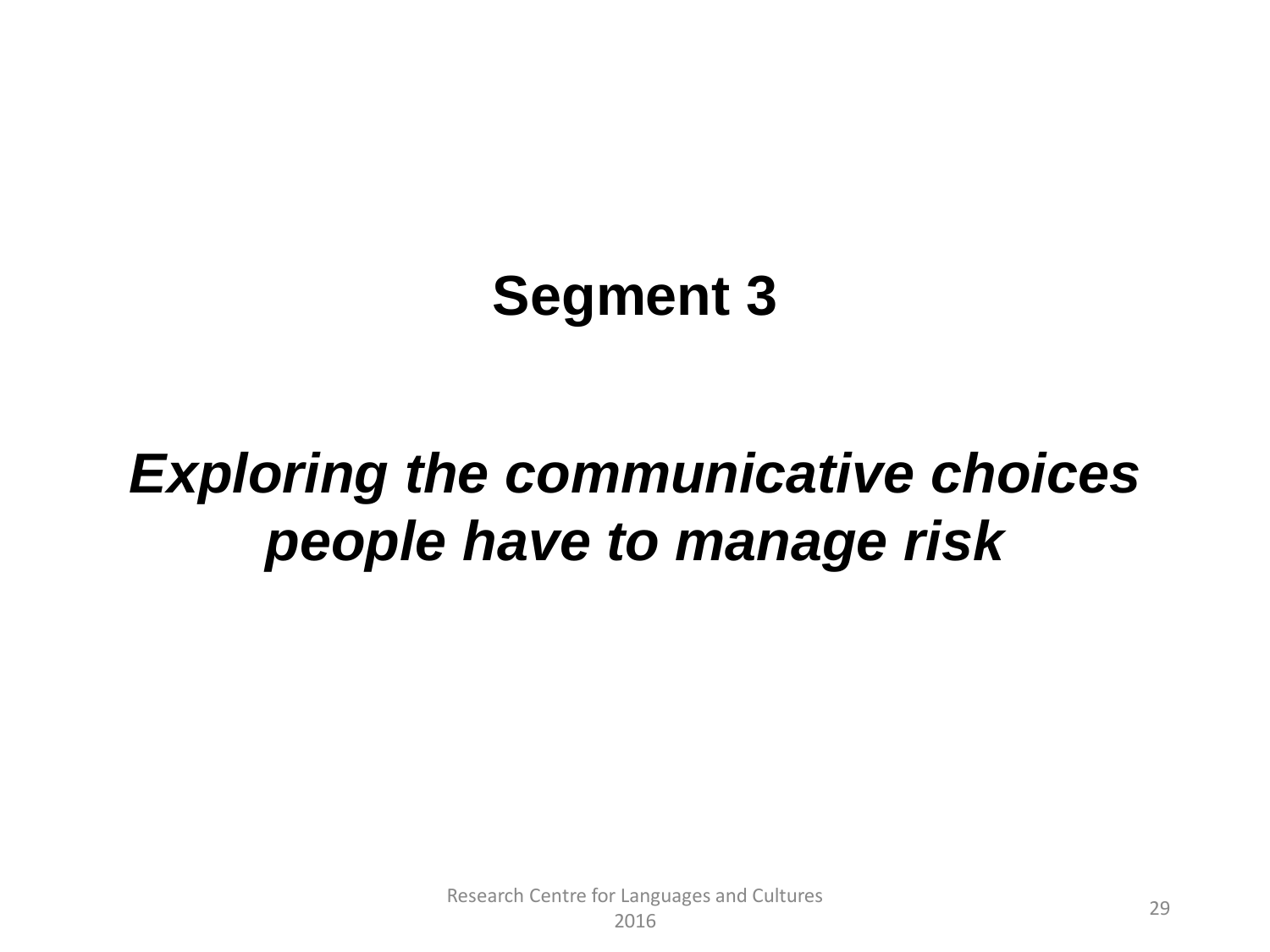'A lot of us well we have to rely on the regulars a lot more, so we'll be asking them a lot. Sometimes it takes me longer. If you don't know the residents it takes longer. The drug round used to take me a lot longer than it does now, because once you know the residents, you know individual tactics that work for each resident. A lot of them don't want to take their medication, and you'll go back three or four times, but once you work out, "What's the thing that will help with that resident?" Then it usually works unless they're having a bad day…

(contd over)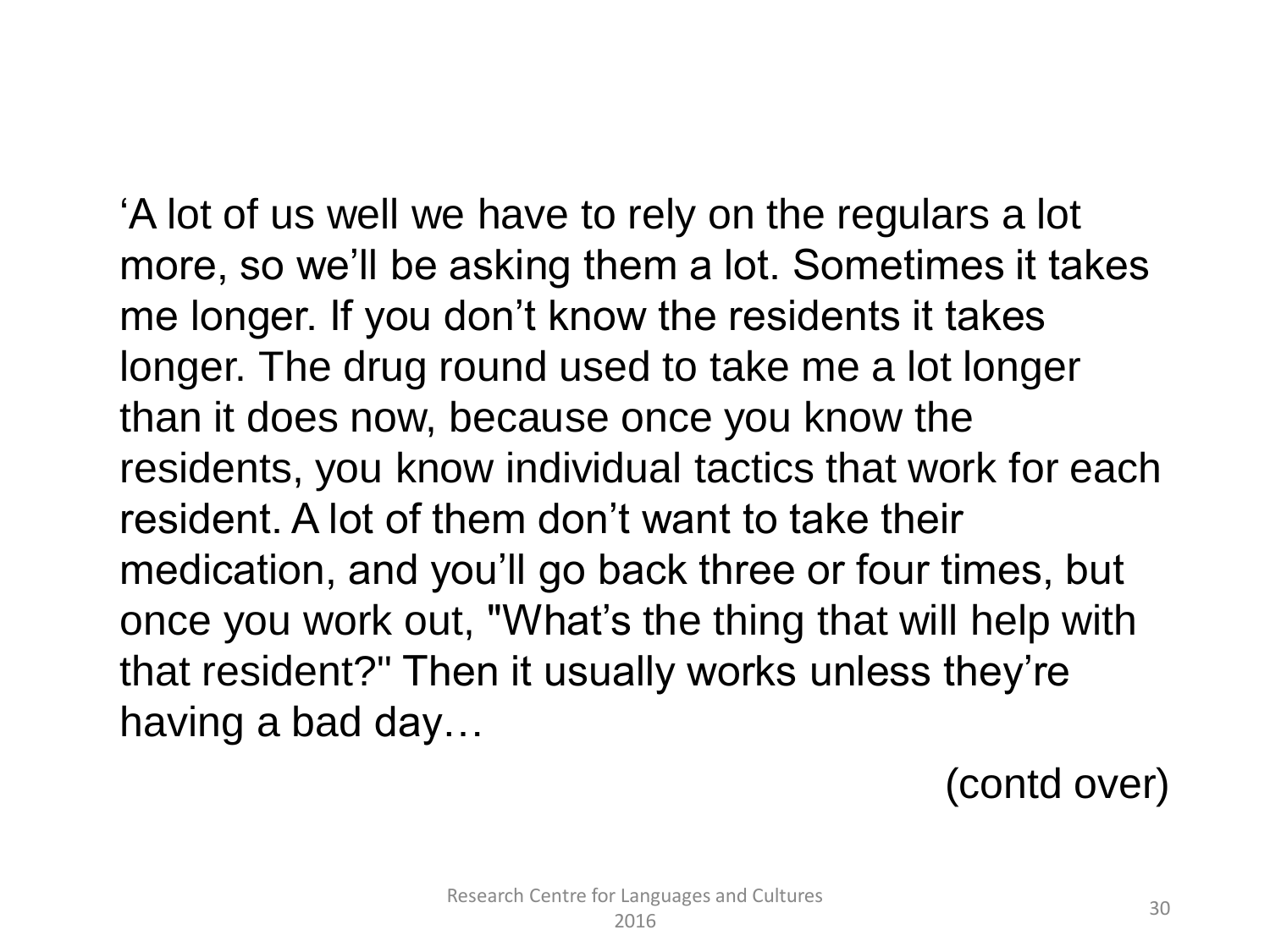#### (contd)

A lot of it is practice. "What do I need to do?" So alright, is the room hot? So if I'm going to shower someone I'm going to need all these things. Towels, soap, everything before I start, and make sure that the room is warm enough.

'So just planning out in your head what you're going to do. So it's like two things, treating people with respect and decency, and planning out what you're going to do before you do it so that you can carry it out smoothly without endangering people's safety.'

(Enrolled nurse, Australian background)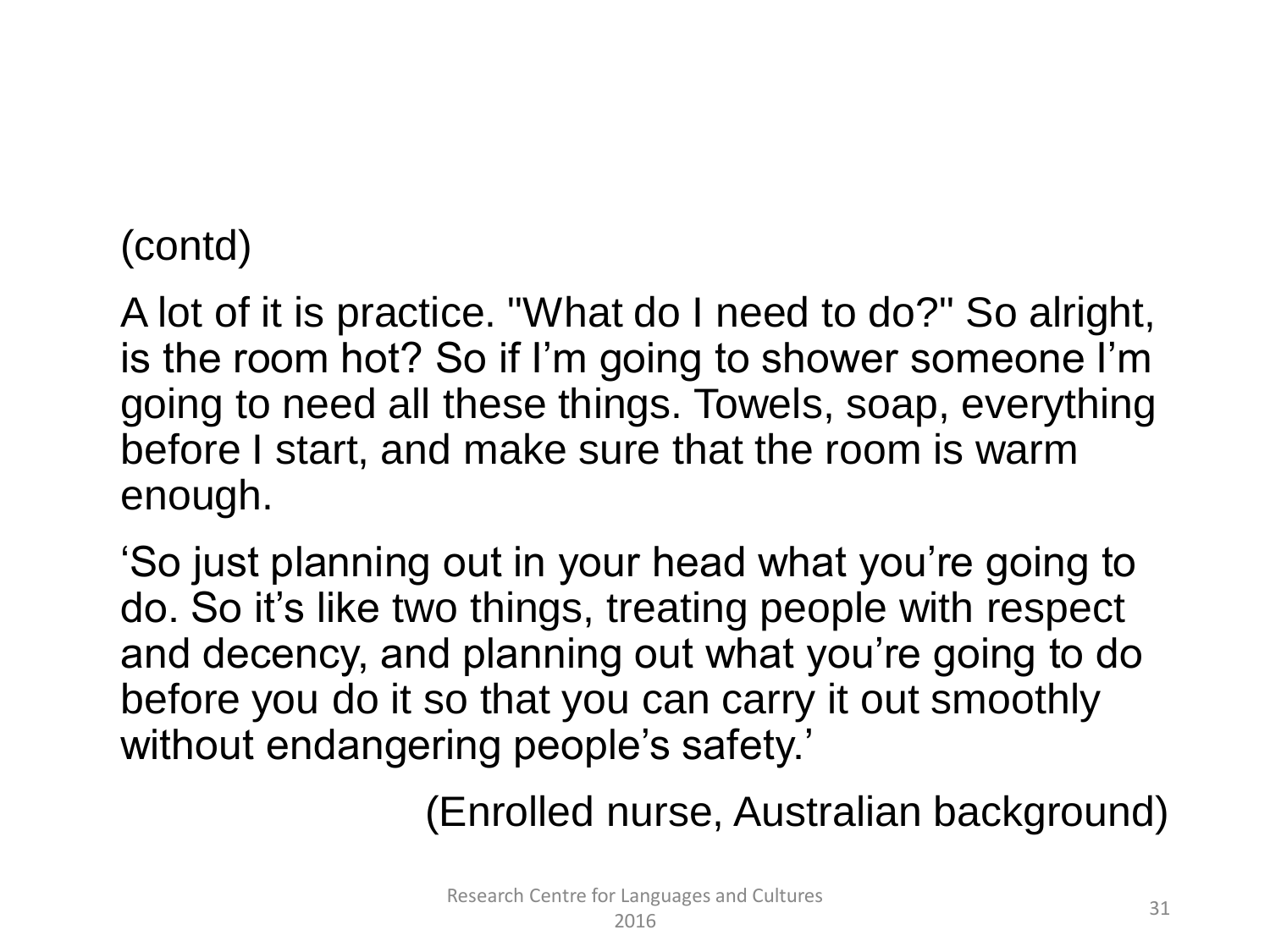### **Individual or pair activity**

Consider the experience of the nurse in the previous slide.

Think of an experience in which you are told that a person you are caring for later that week may show behaviours of concern and that they come from a language and culture that you do not know.

Consider the following:

• How would you plan the encounter and what choices do you have in how you appear to the person, how you talk and behave with them?

(contd over)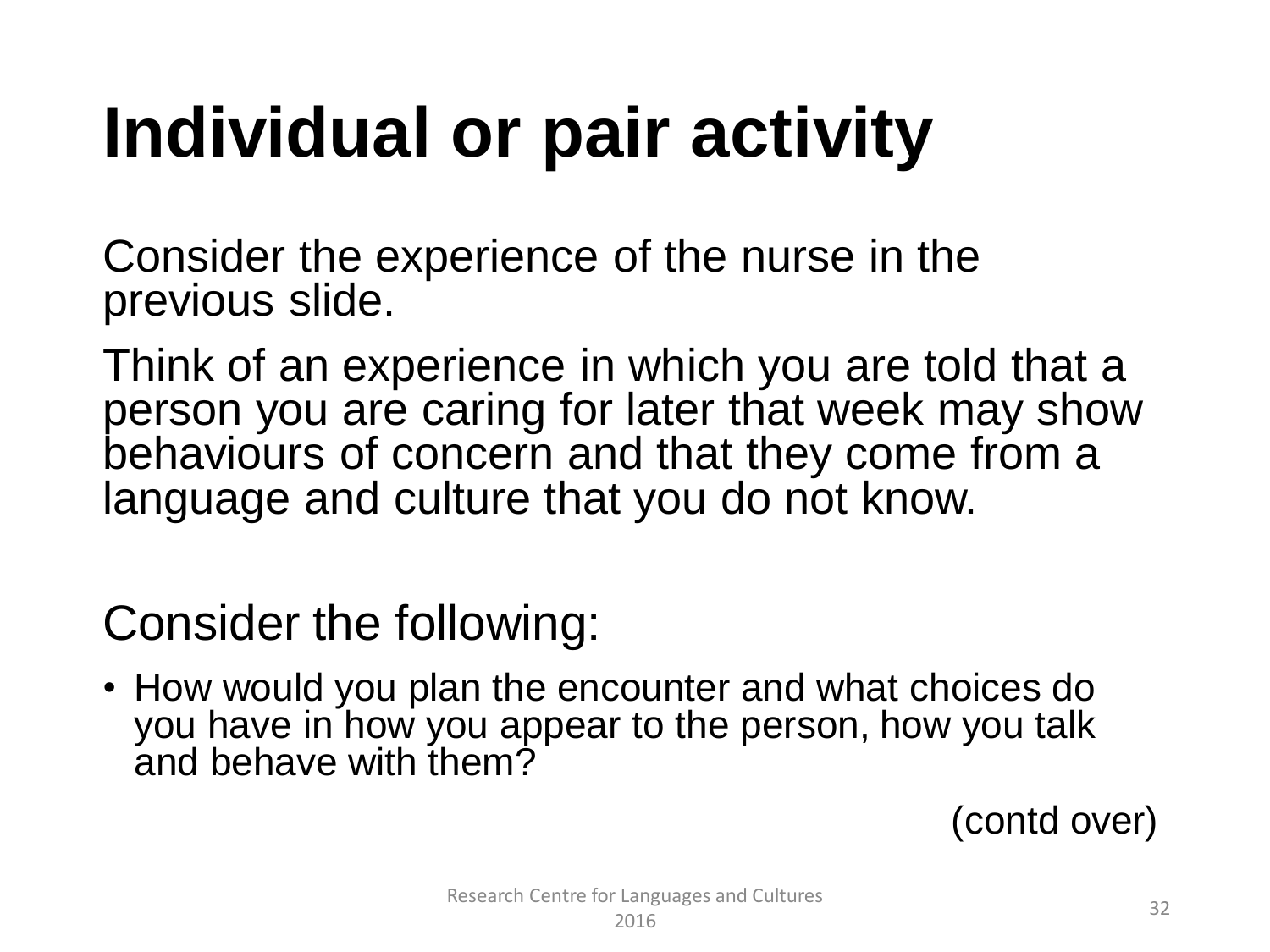#### (contd)

What would you need to know about the person and what might the person need to know about you?

Knowing something about each other's language and culture could help each of you to build rapport.

What are the first things that you might want to know about their language and culture?

How will you talk and behave with the person? E.g.

- What will you call them?
- How will you introduce yourself?
- How you will explain what you are doing?
- What you will say and do if the person seems agitated or fearful?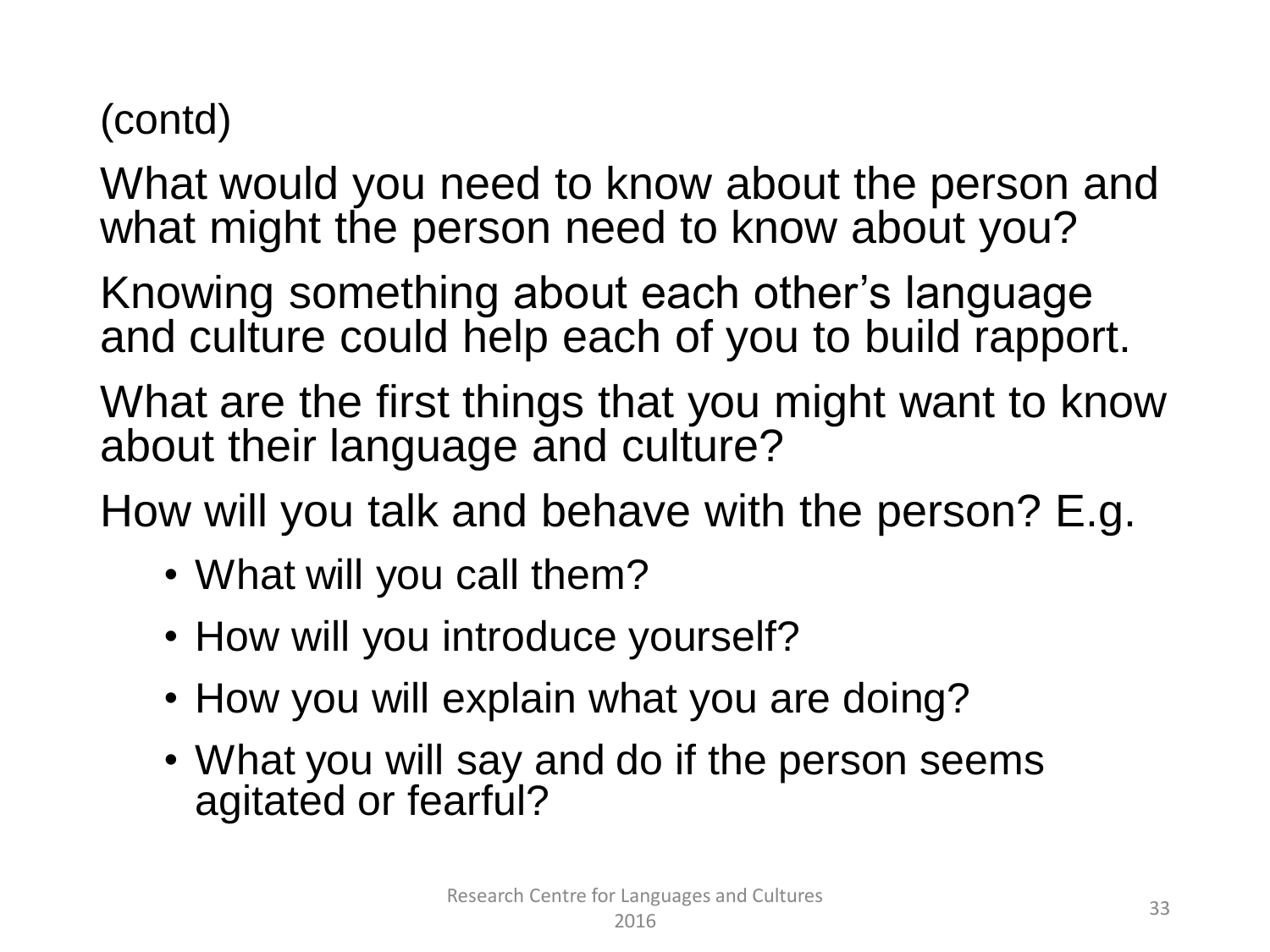RN 1: This is the priority, we believe in the whole person. At the end of the day, we cannot make them upset, the task is important ... We know the consequences if the care hasn't been met, a particular task hasn't been done, what the bad consequences can be, but the person doesn't understand because that person's going through depression, going through other medical conditions, or maybe pain.

They don't know what's going on, so we need to focus on why. Not forcing that person to do something. Giving them choices about what they'd like to be doing. Sometimes they'll allow you to wash their face. Giving them other options. Giving them the right to choose. (Indian background)

(contd over)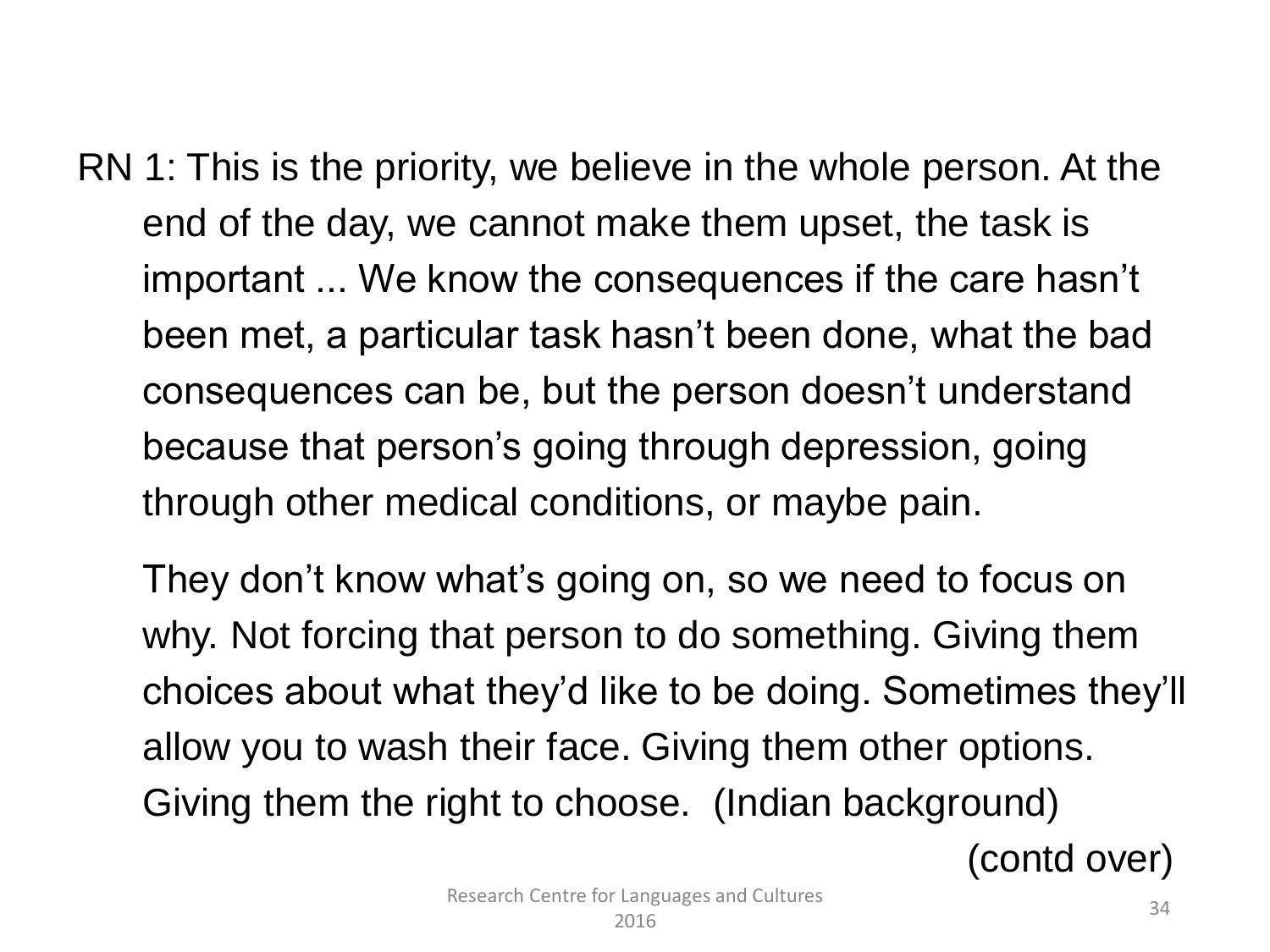(contd)

- RN2: Sometimes we'll get her to hold onto something, like a baby doll. Or we'll give them a hot towel sponge, and that's a wash. (Asian background)
- RN1: So distraction, trying different therapies. The doll therapy works with female residents. There is always some ways we have to find. (Indian background)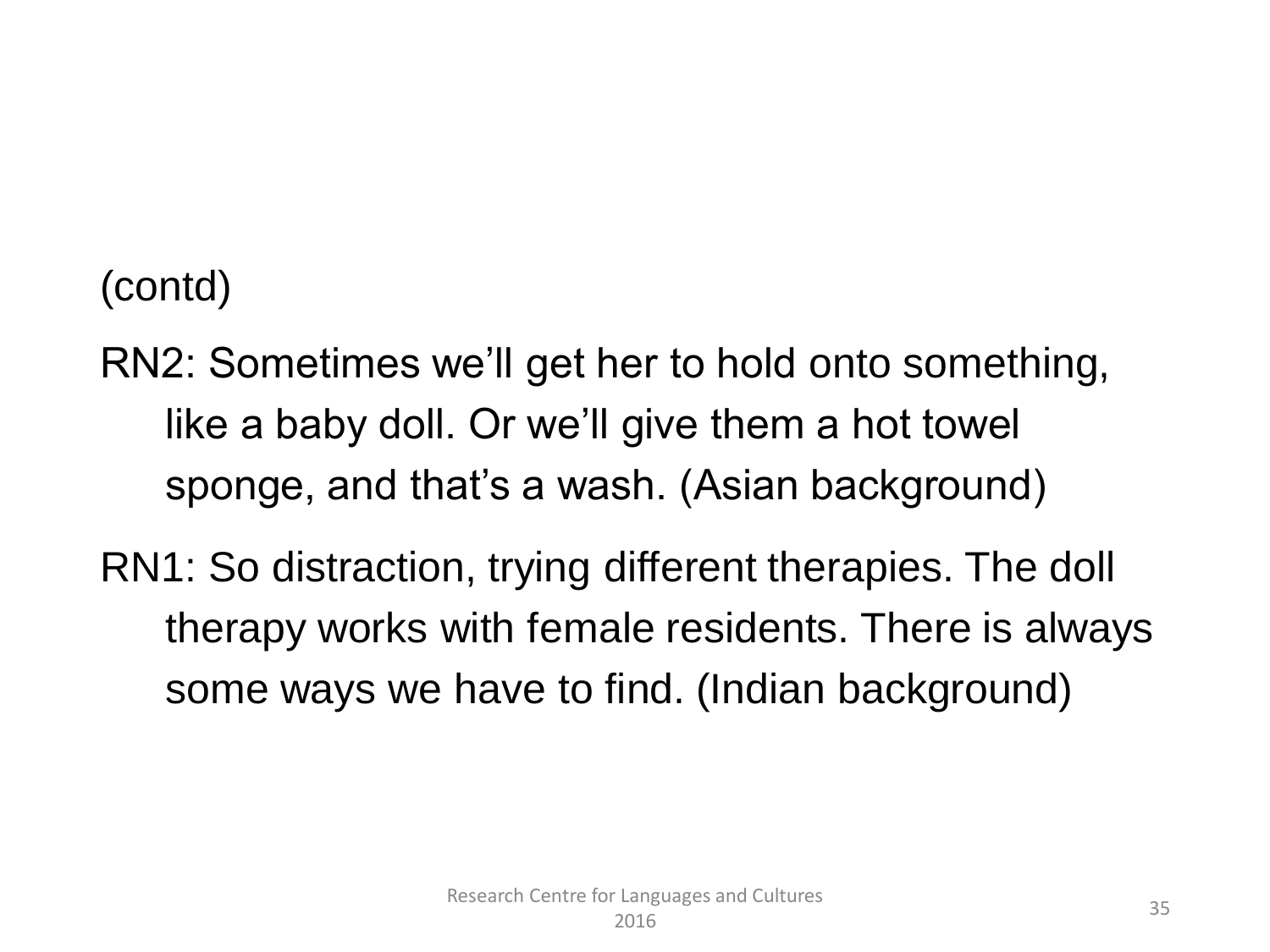**Video 5.3.** Consider the perspectives of a manager, a registered nurse and three care workers on communication and managing risk.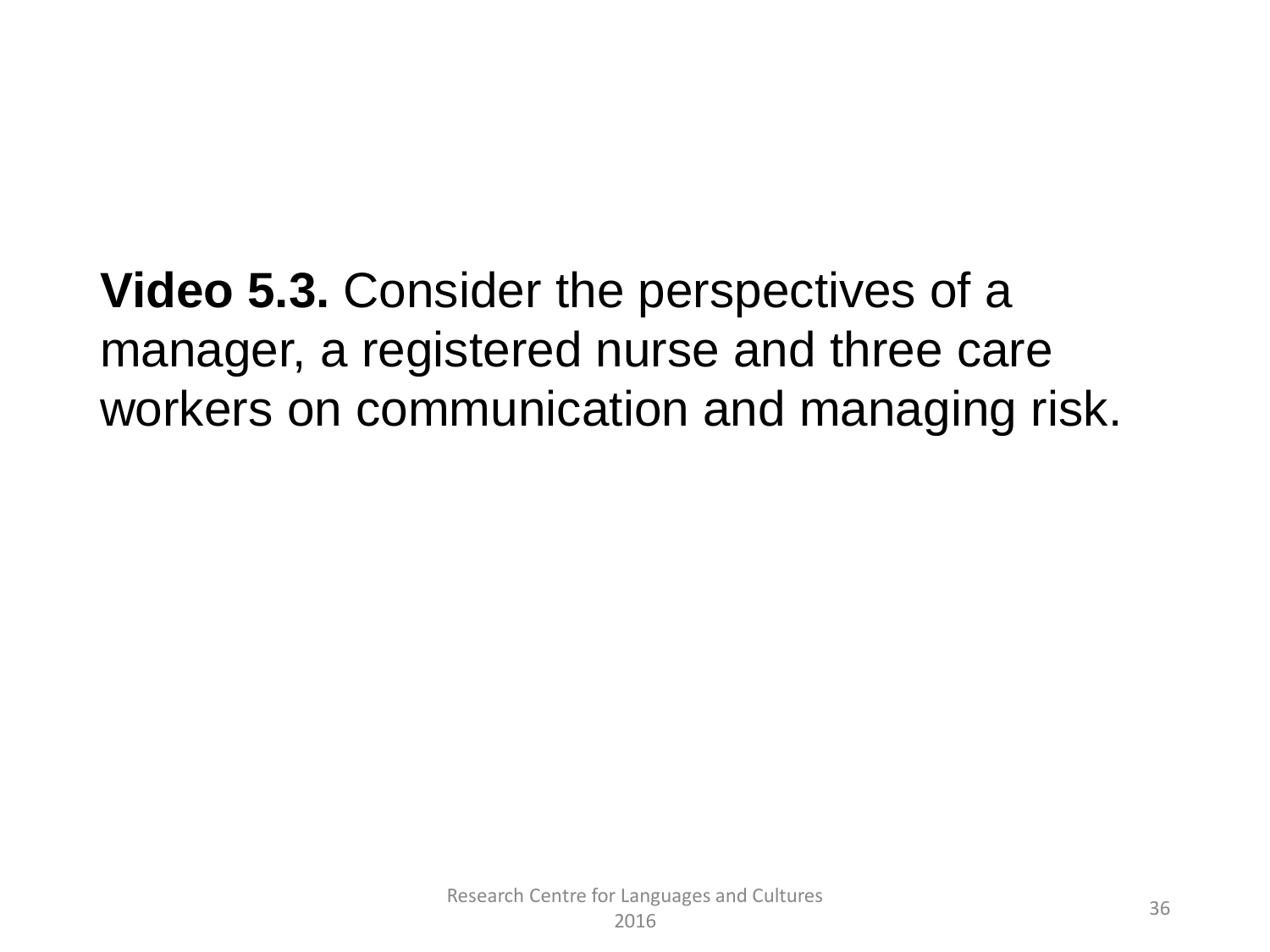### **Small group activity**

In groups of three:

- compare how you answered the questions in the first task in this segment.
- compare your experiences to those of the people in the video and the RNs in the previous slides.

What similarities and differences can you see?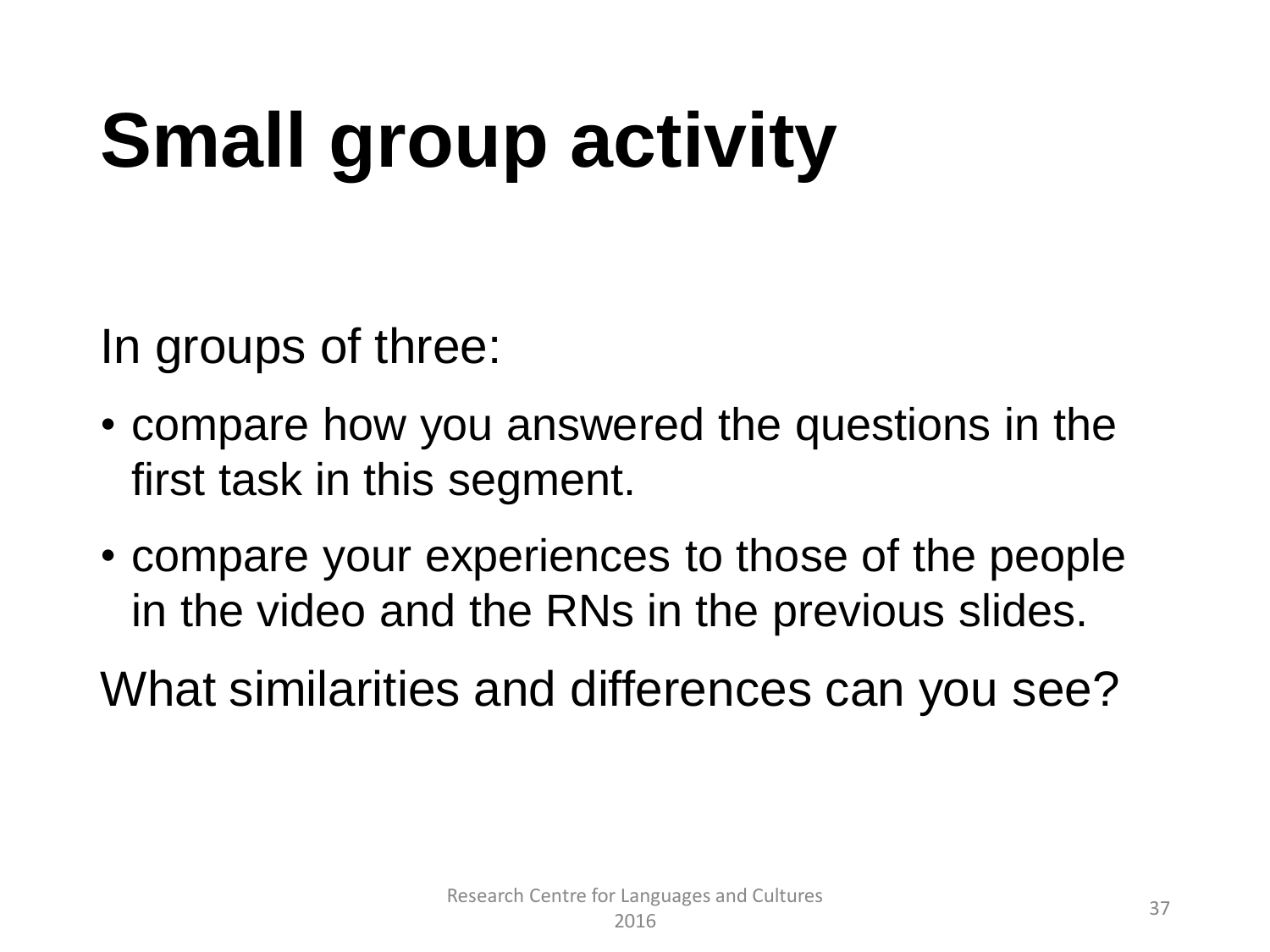### **Discuss together**

- How would you plan to appear to, and talk and behave with, a person who may show challenging behaviours?
- What would you find out about the person to give them choices that can develop trust and rapport between you?
- How would you find out about the person?
- How would you talk with the person in their language and your language about what you have planned, e.g. about a doll if you were giving to the person?
- What might you be able to tell from the person's responses? (contd over)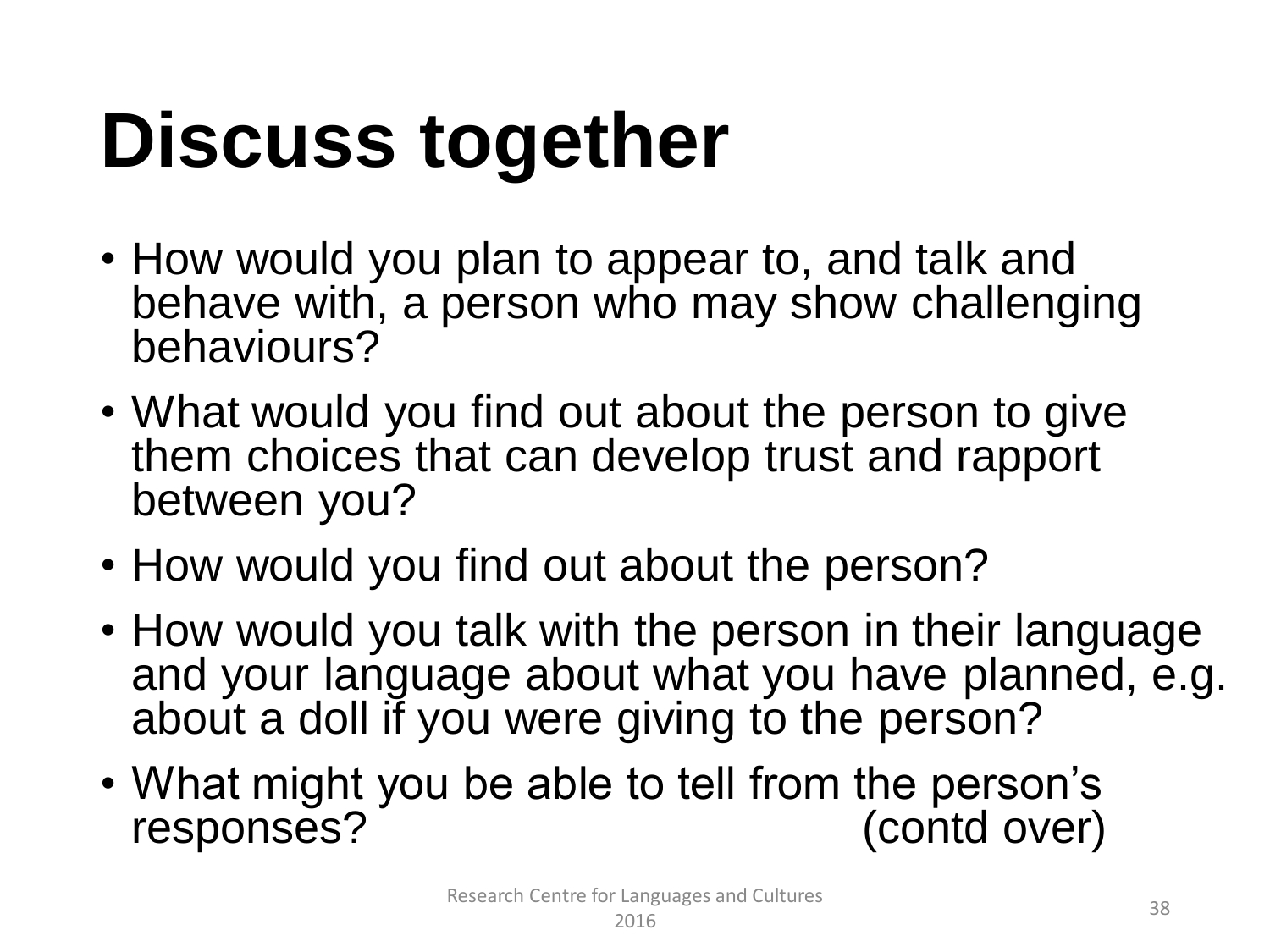#### (contd)

- What choices would you give yourself and the person if they seem agitated or aggressive?
- What might you not be able to tell?
- How could you confirm your understanding, and what might you still need to find out?
- Who could you talk with about how best to plan and afterwards talk about your experience with the person?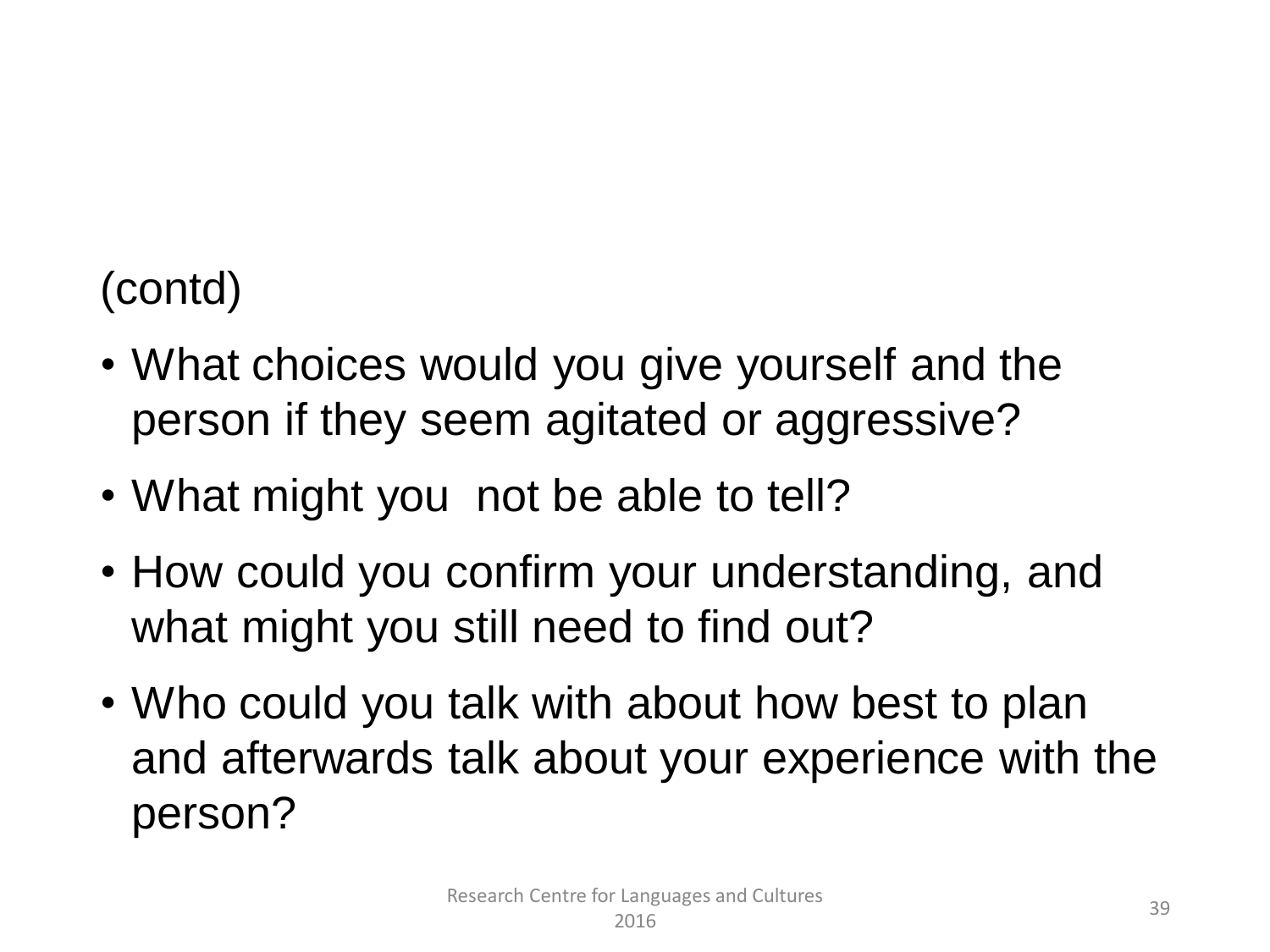# **Bringing it together**

What key ideas have emerged about:

- how you can plan to talk and behave with a person who may show behaviours of concern?
- how finding out about the person, including their life, family, language and culture as well as their health can give people choices about how to appear to others and how to interpret what others say and do, that will increase care and reduce risk?
- how you can take a stance to communicating care that reduces risk and builds trust by attending to the other person's world as it is meaningful to them, and therefore includes the use words or phrases of their language and culture?

(contd over)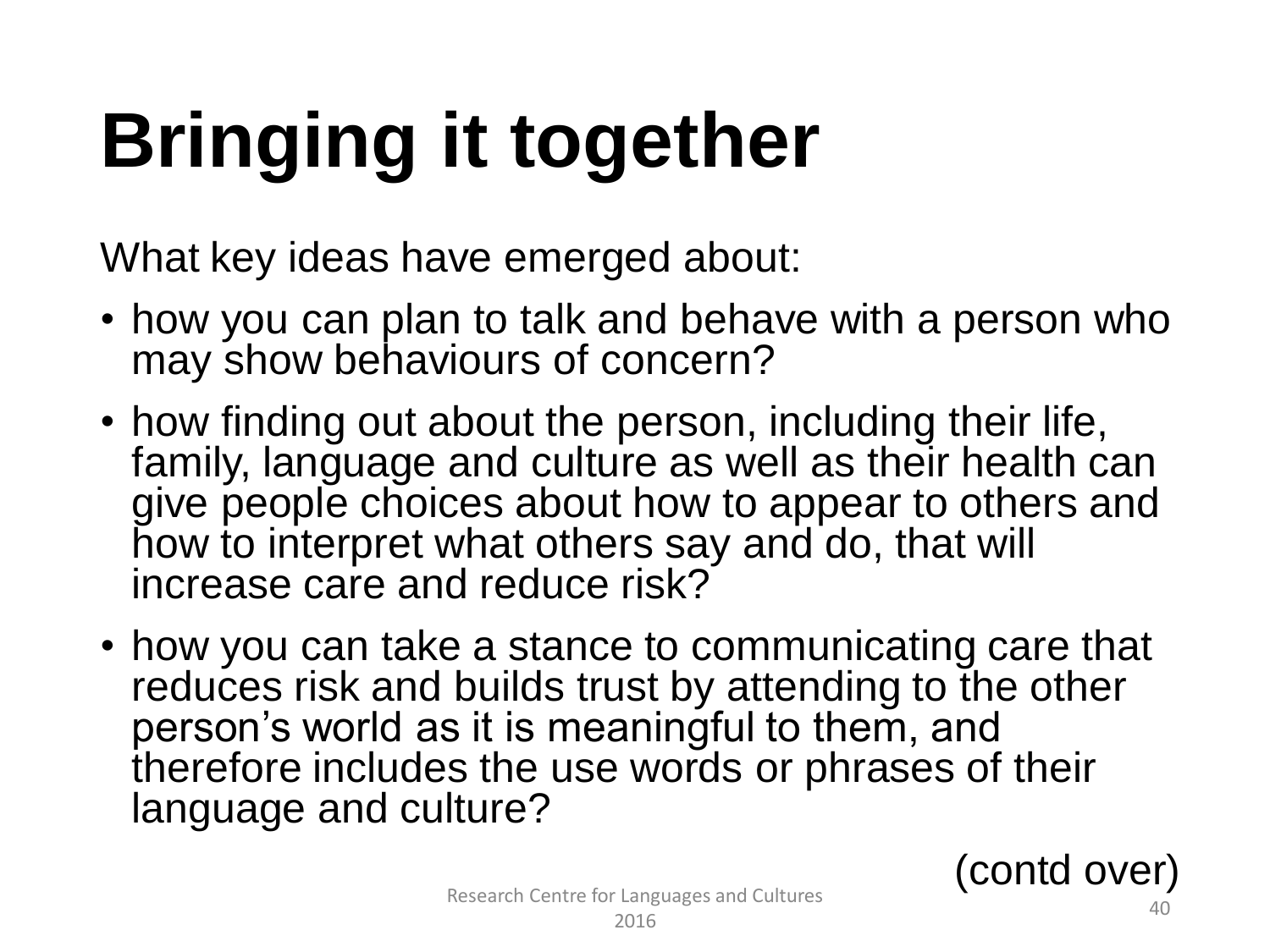#### (contd)

- how you can communicate care in ways that acknowledge potential language difficulties of the person with dementia?
- how you communicate this information to others?
- why you should do this?
- how this influences *communicating* and *doing* safety and care together when people communicate (or don't communicate) this with others?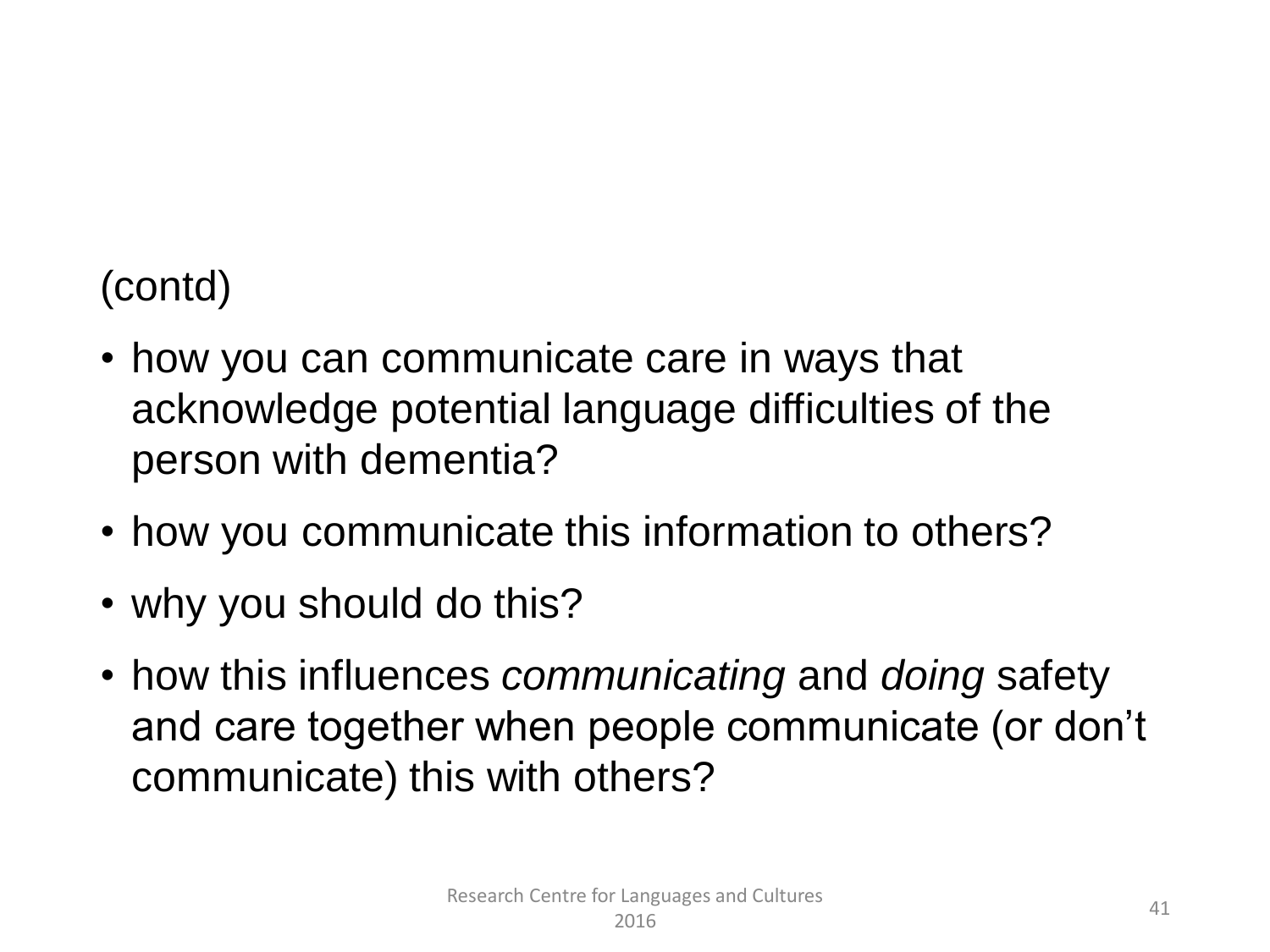#### **Segment 4**

#### *Developing strategies for communicating in ways that build rapport and minimise risk to safety and care*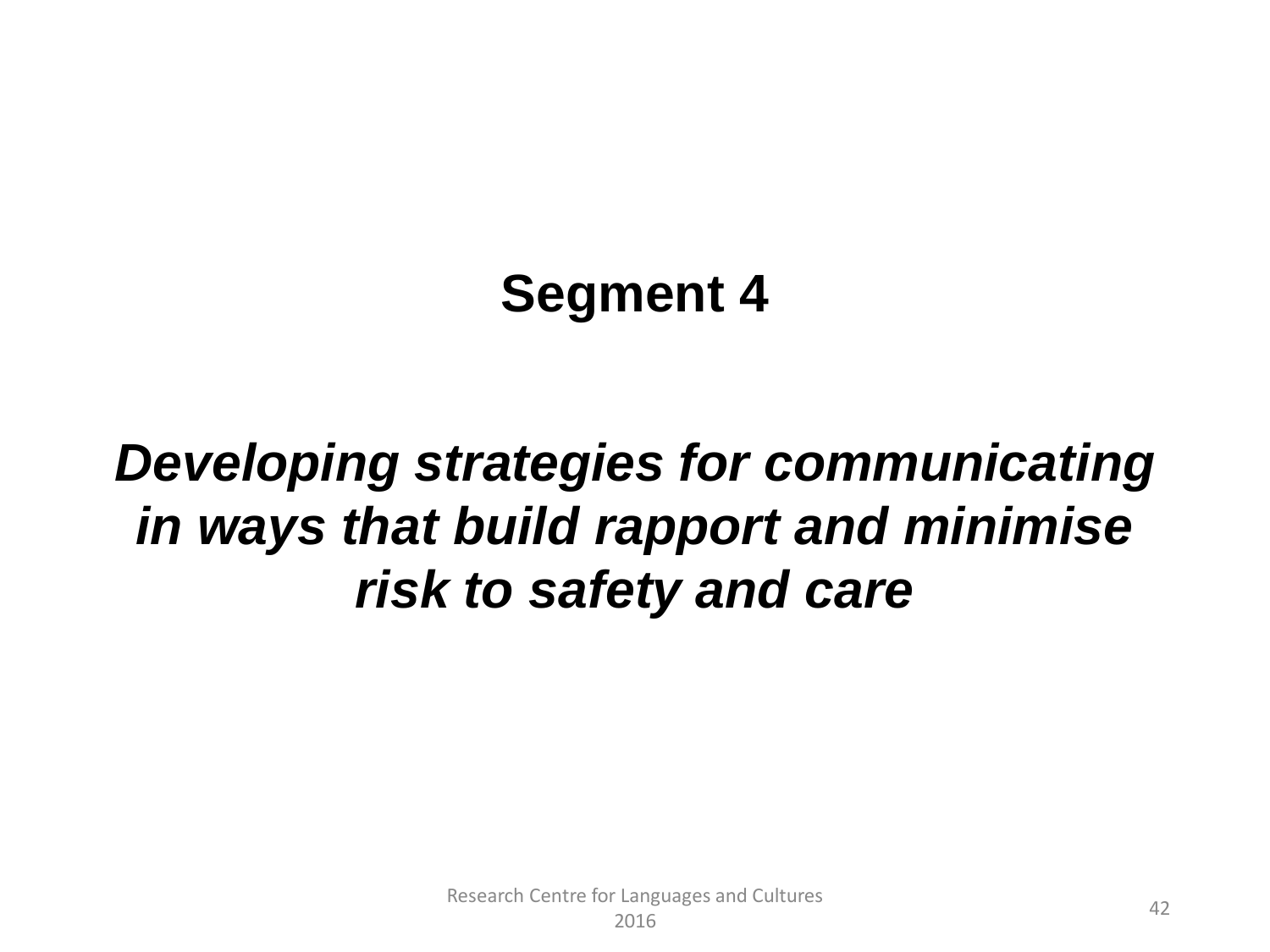'They're not living in our workplace; we're actually working in their home. And that's where we have to change the perception and attitudes. So all this hurrying up and having this on time and the manager's saying you have to do it, 'Have you done it?', this all comes from the old culture. Now we have just changed the way we work. Full stop. And if they want to have a shower at four o'clock pm well that's their home, so then we have to adapt, simply to give them the shower at 4 pm. Don't wash them at 10 o'clock when they may be drowsy, tired and anxious, not a morning person, whatever the reason.'

(Trainer, European background)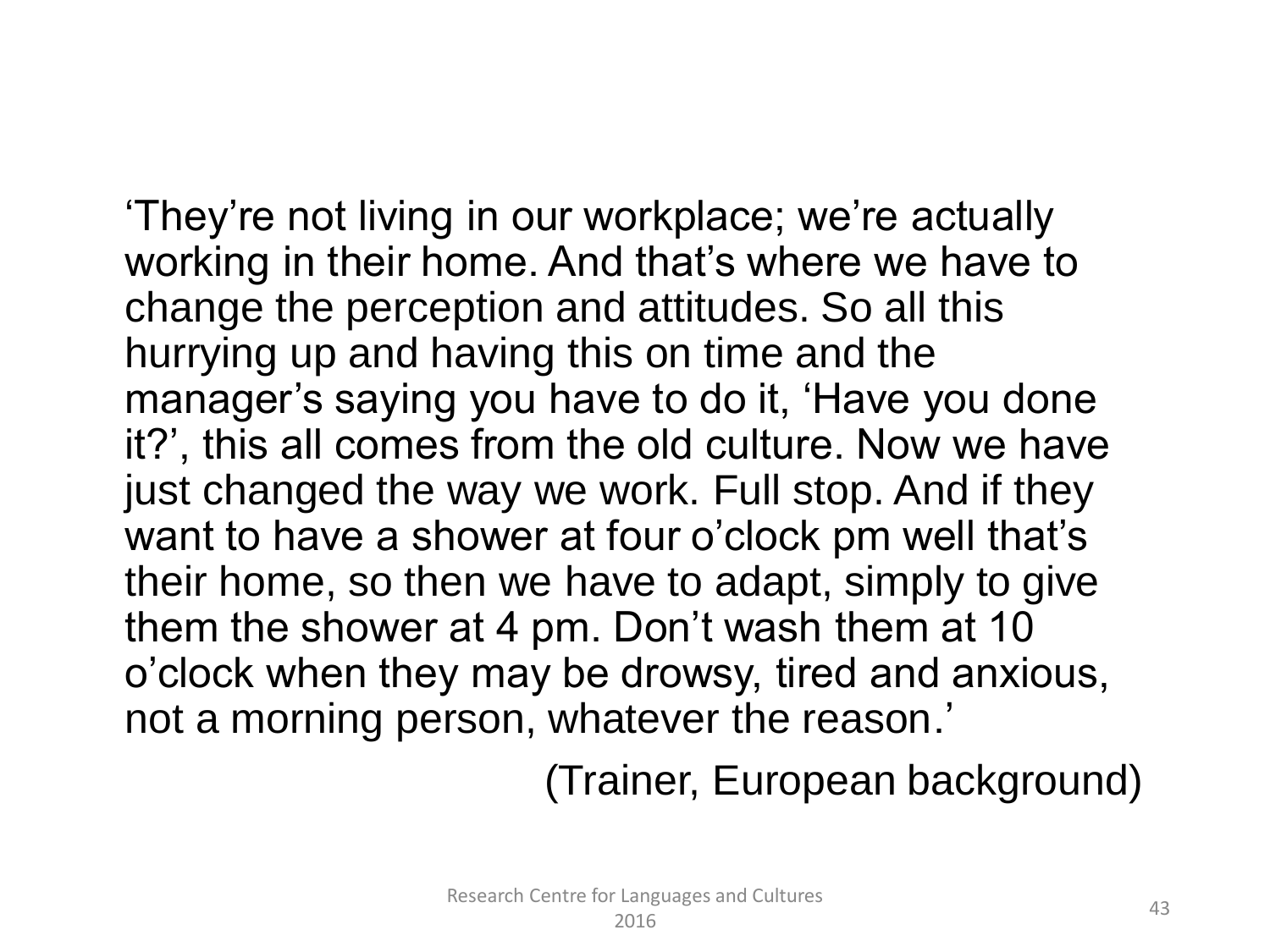# **Individual or pair activity**

Consider the experience of the trainer in the previous slide.

In each of the following cases, compare how you would feel if you were ill and a stranger whose language and culture you were not familiar with was treating you (a) in your home and (b) in hospital:

- how you would feel if the person got on with the task but did not seem interested in you or to care about you
- how the person might speak or behave that could upset or make you anxious or not trust them to care for you
- how the person could speak or behave with you to reassure and build trust and rapport with you.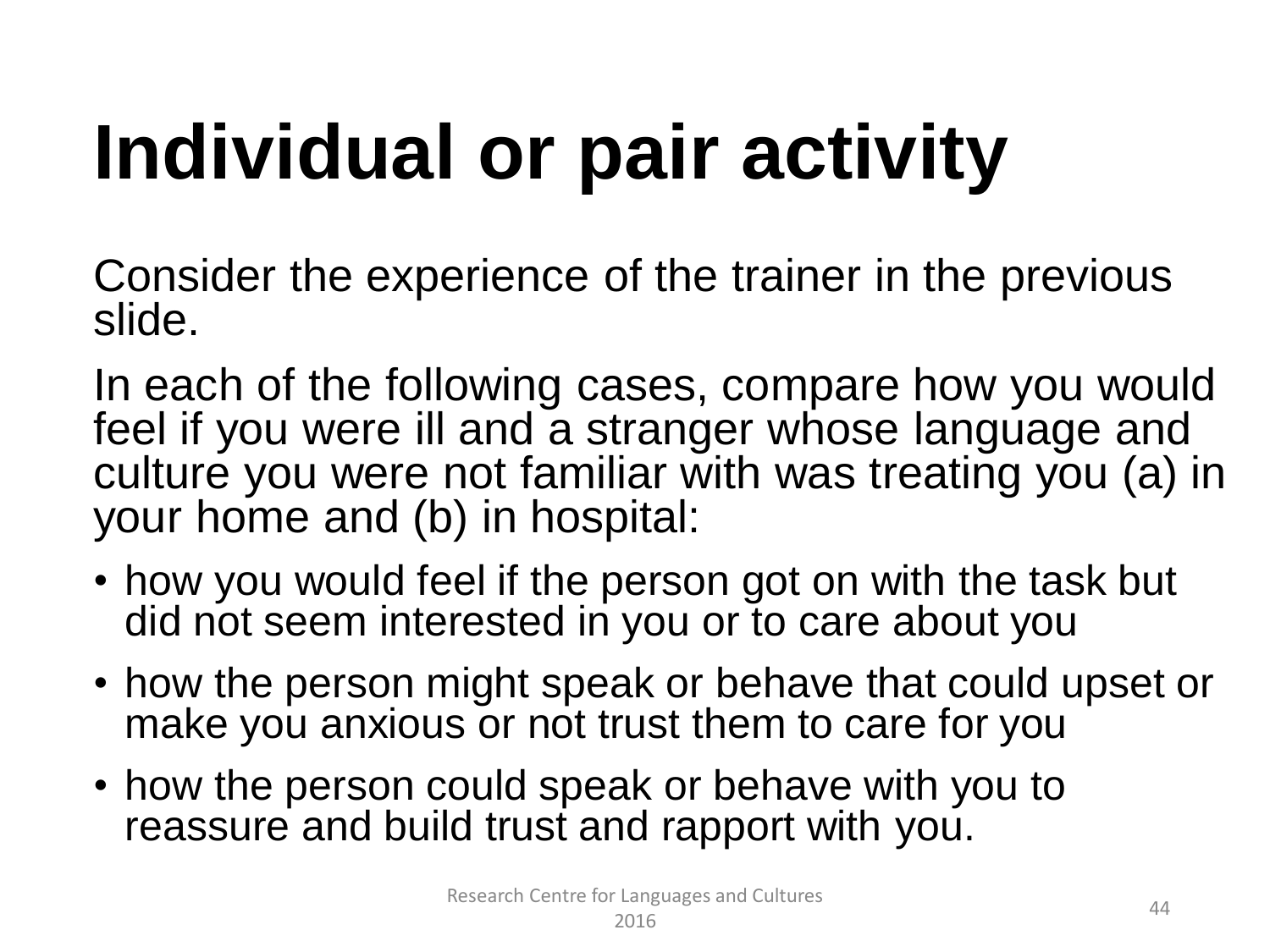'The only thing that I tell new people is to be careful, be watchful. You might be having a very good conversation and within a minute they will switch. So you need to watch out for things like that. I've been working with someone and they were just talking "Blah, blah" and the next thing, "Boom".' *[gestures being punched]*.'

#### (Care worker, African background)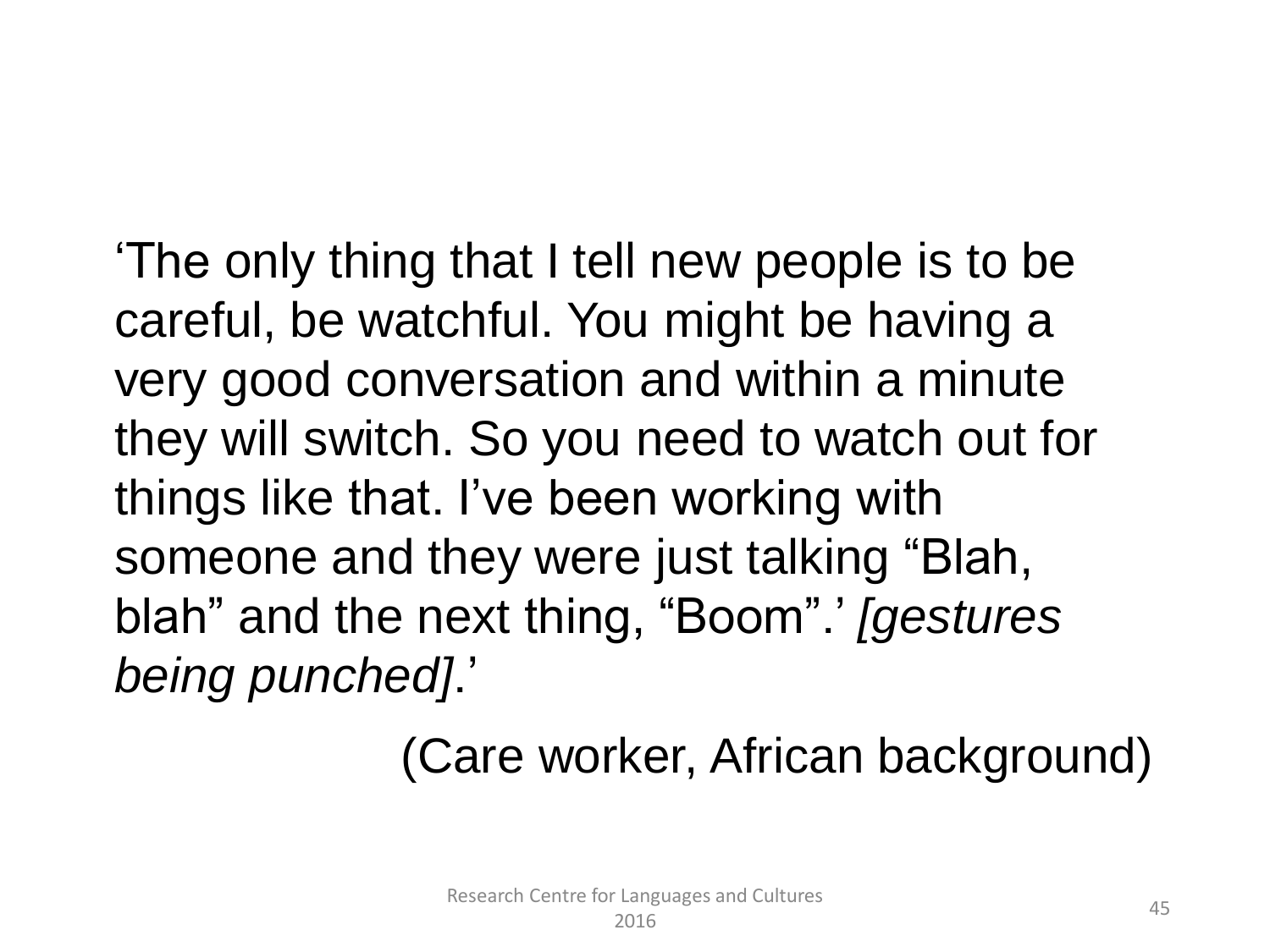'Sometimes, if you don't want it to escalate, you persuade them, if they refuse to listen, you have no choice, you just go, and come back. Come back with a different approach, change something.'

Care worker, African background)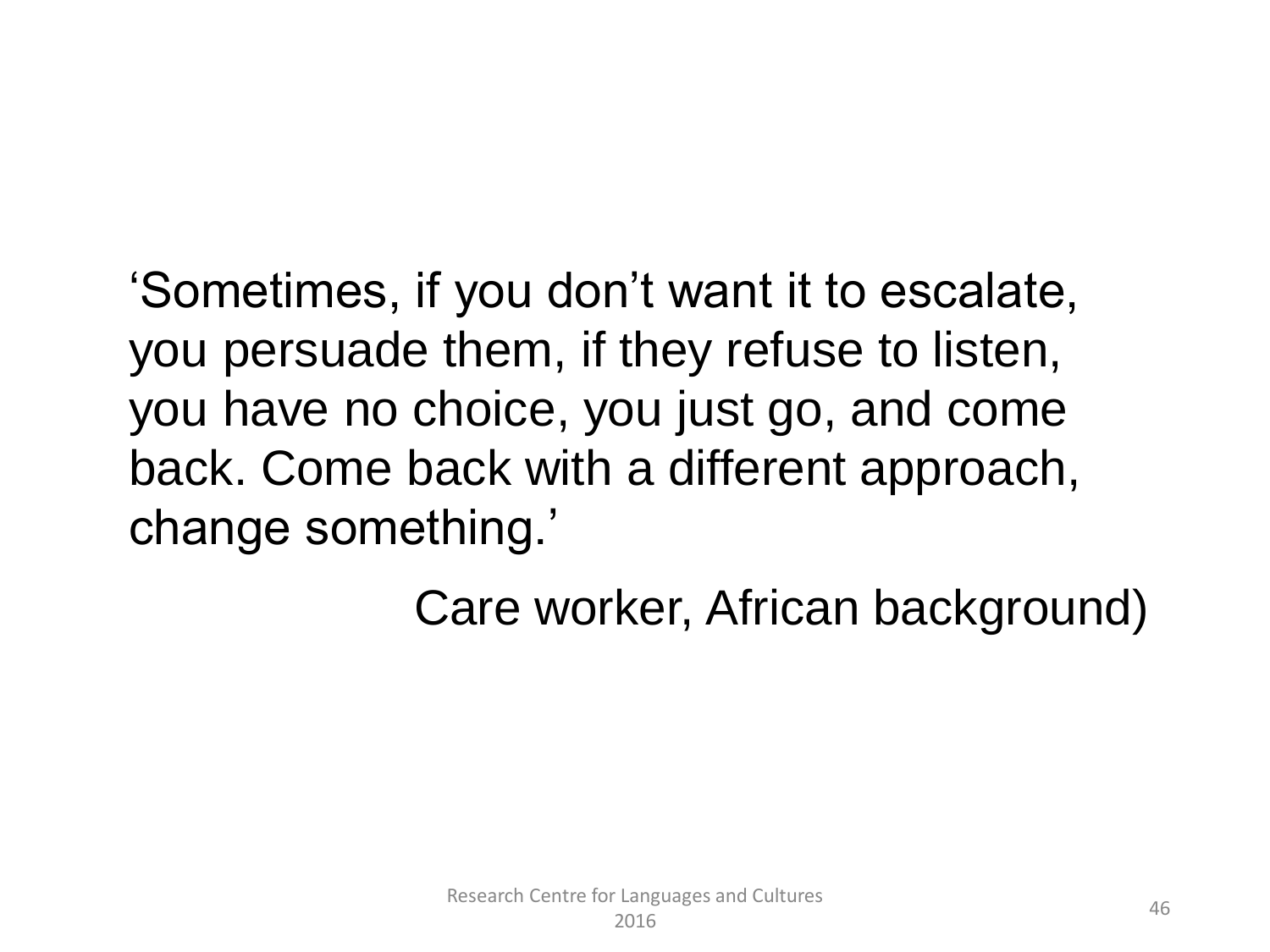'So you can have very, very resistive behaviour where you go in and the person just resists everything that you do. And for that we would say, "Go away, let them settle, come back and try again later".

'They can lash out, they can be verbally abusive, they can be physically abusive.'

(Trainer, Australian background)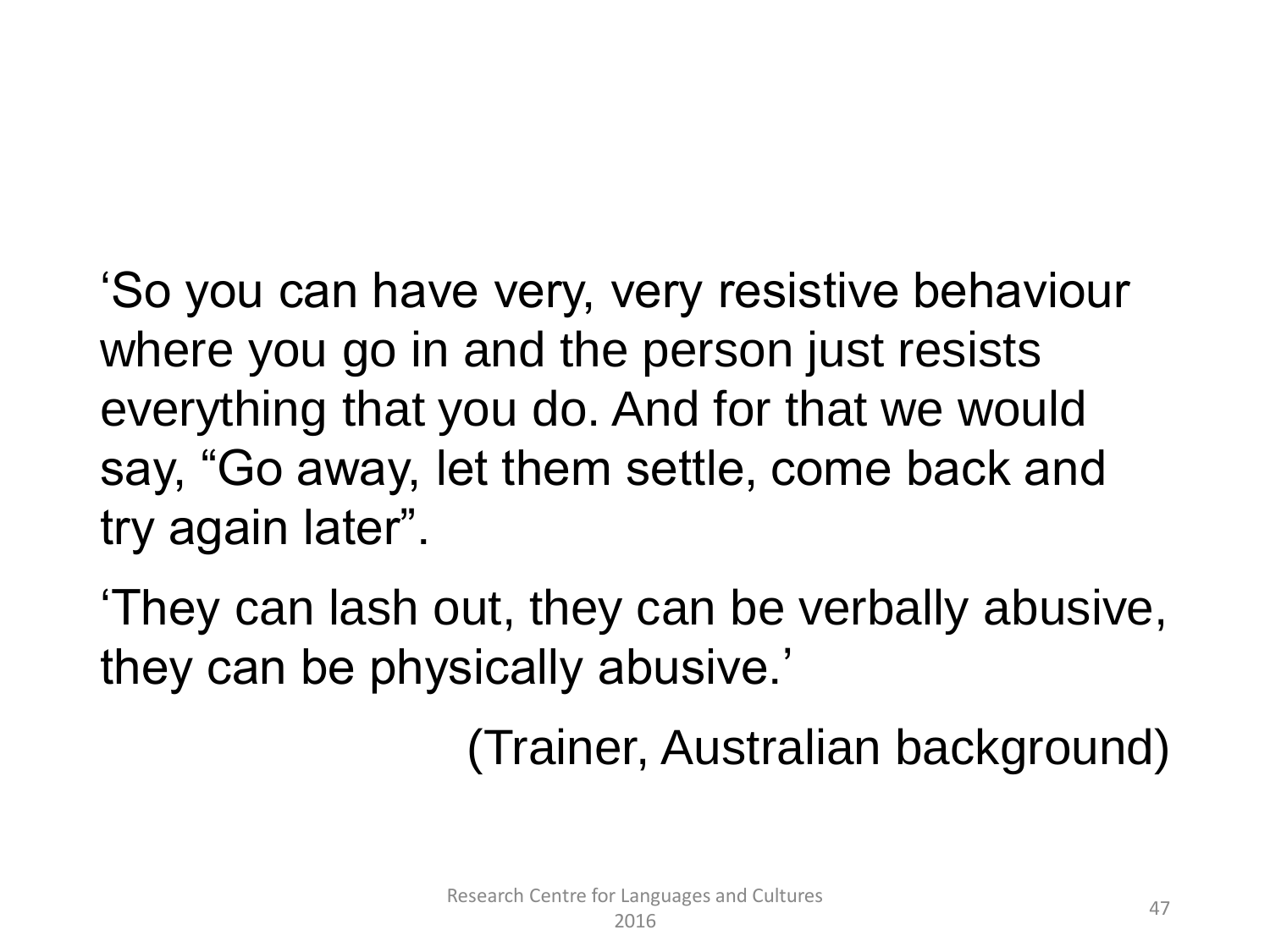### **Small group activity**

- In groups of three or four, ask each other how you would answer the questions in the previous (individual or pair) activity.
- Compare your experiences to the experiences of the people in the previous slide.
- What similarities and differences can you see?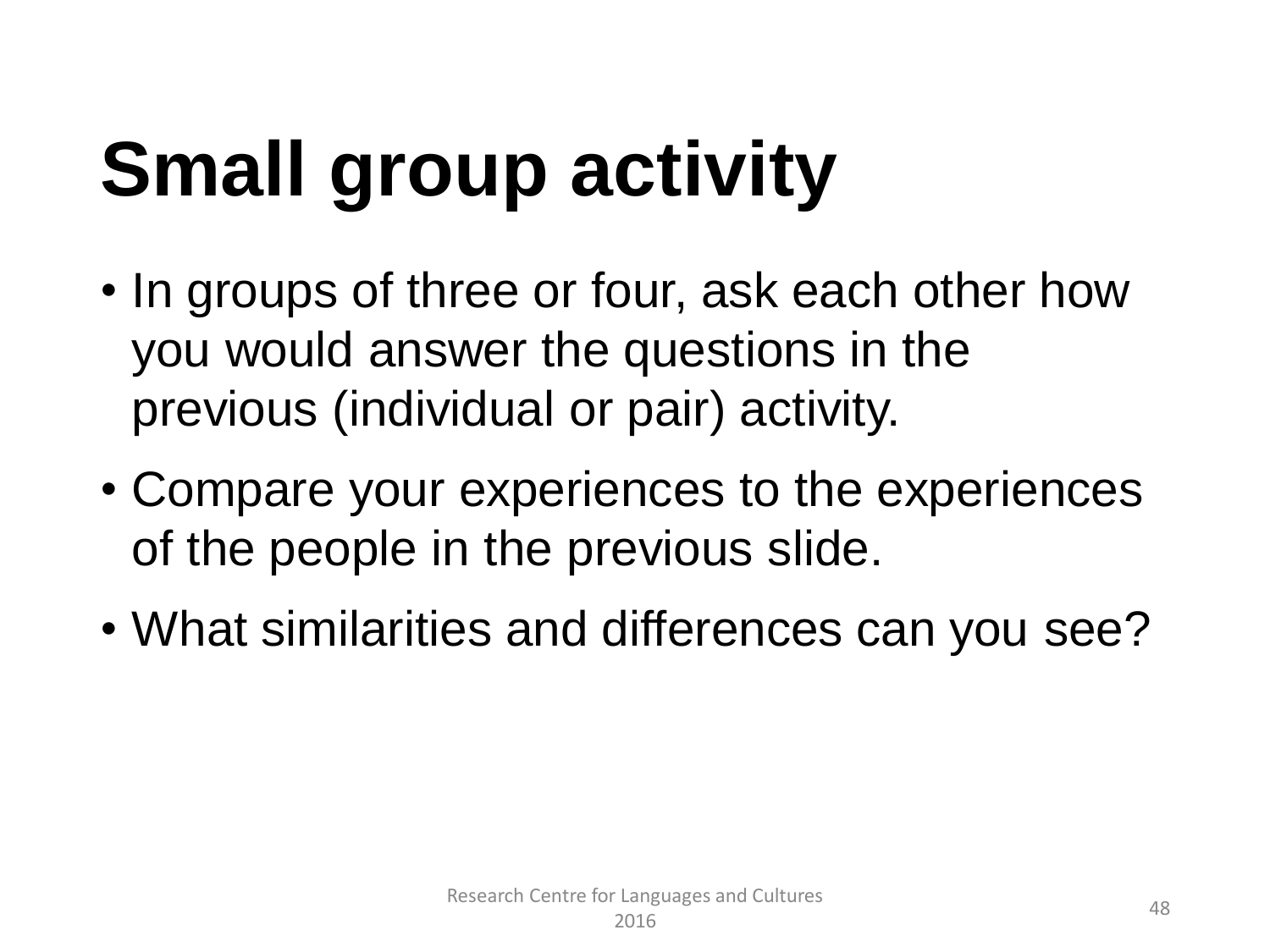### **Discuss together**

- By how you speak and behave, how can you help a person to understand that they are more important to you than the task that you need to do with them?
- What ways of interacting with the person can you learn from the experiences of other staff and family?
- What can this tell you about the person as they change over time? About yourself as you change over time?

(contd over)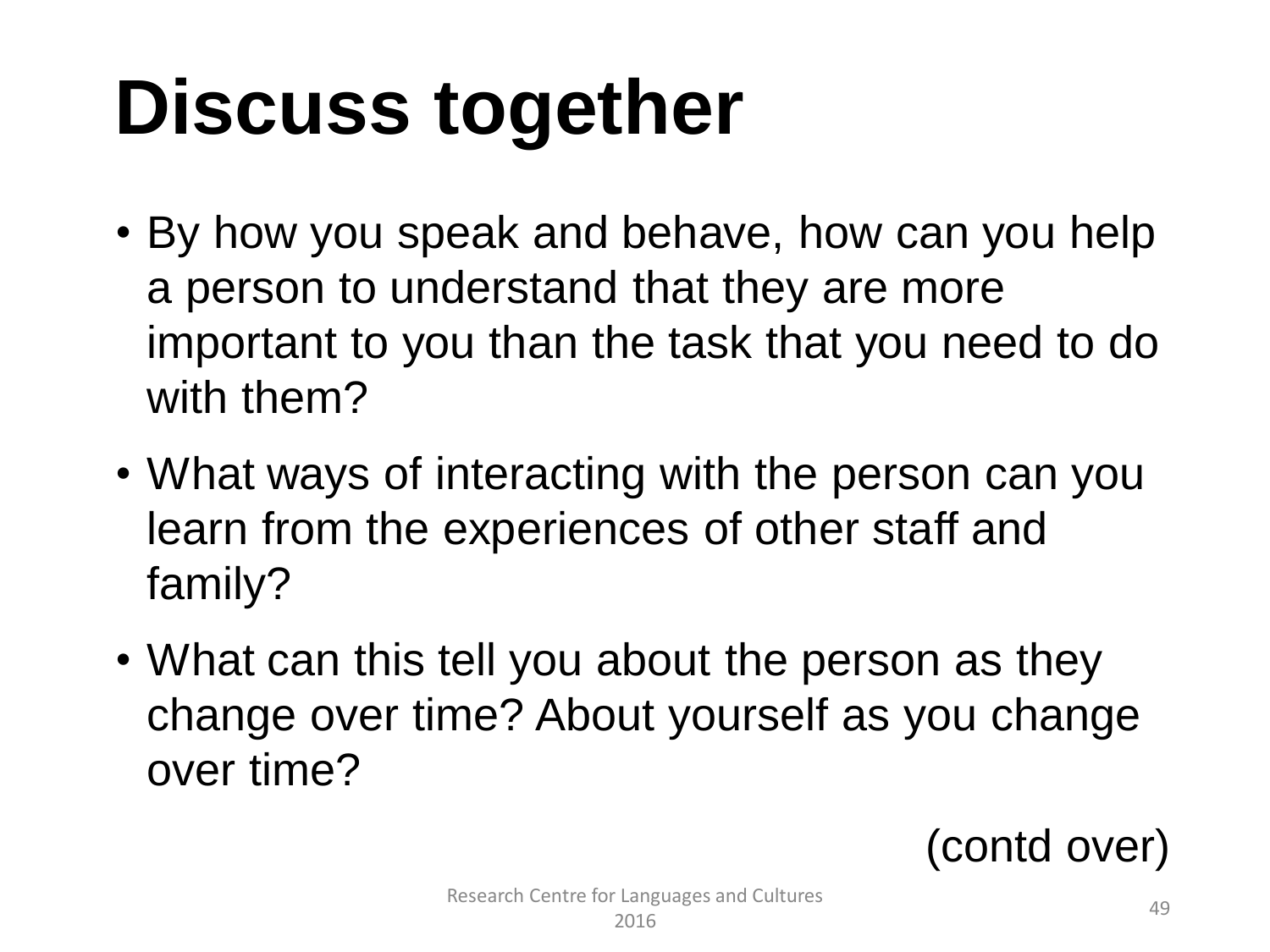#### (contd)

- How can this help you predict and manage the situation when you are with the person?
- How could this change how you would speak and behave if the person appears agitated or aggressive?
- How might this change how you would explain what happened in reporting this as an incident report?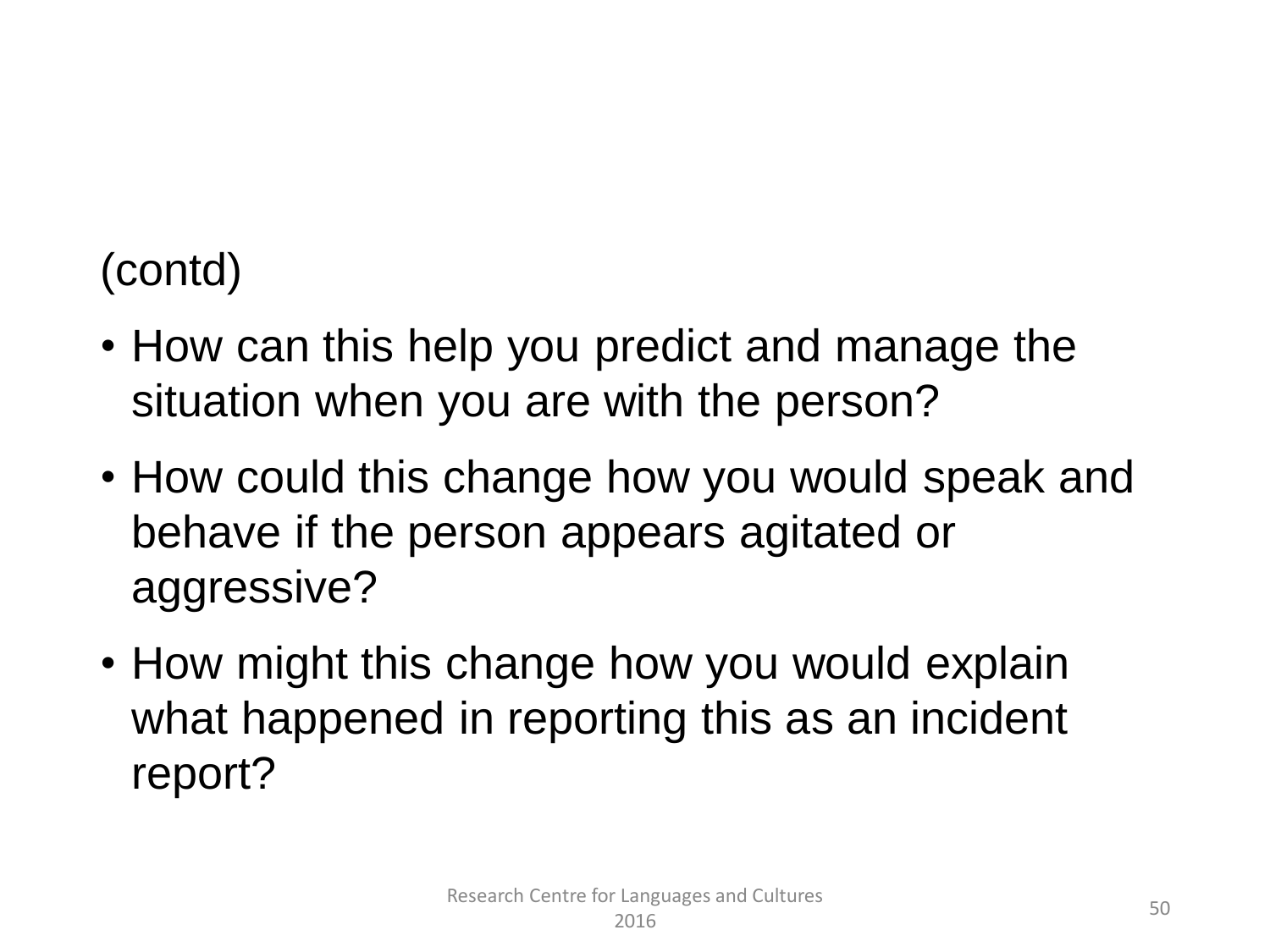**Video 5.4.** Consider the perspectives of two care workers, an enrolled nurse and a registered nurse on developing strategies for working together and communicating to minimise risk.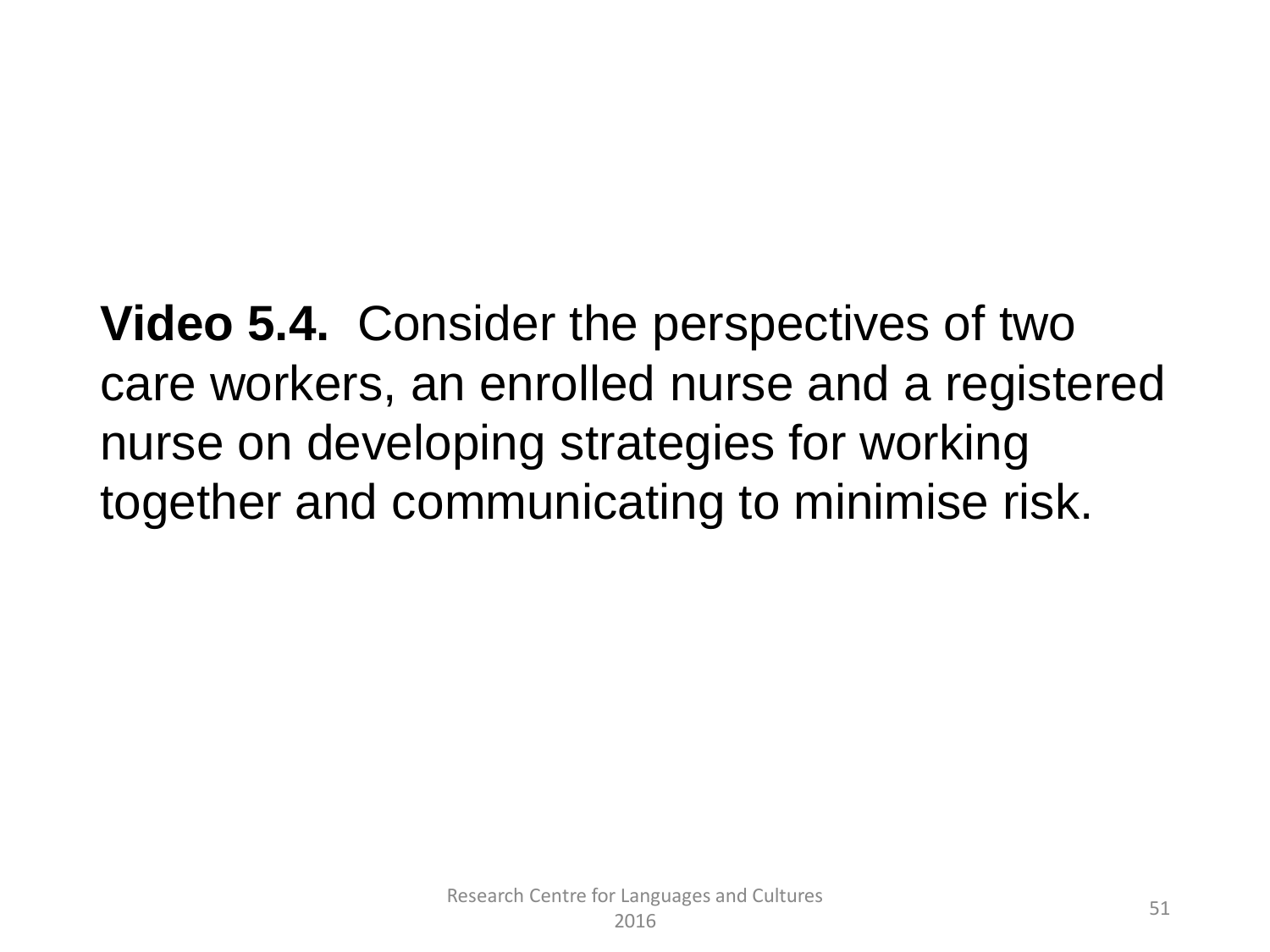# **Bringing it together**

What key ideas have emerged about:

- how you can help the person to understand that they are more important to you than the task you/they need to do?
- how giving the person and yourself choices in this area while you are with them can enhance rapport, safety and care?
- ways in which you can plan, observe and work together with the person and others (staff, residents, family) to help you to decide which choices to give the person and yourself?
- how this information can be communicated to others?
- why you should do this?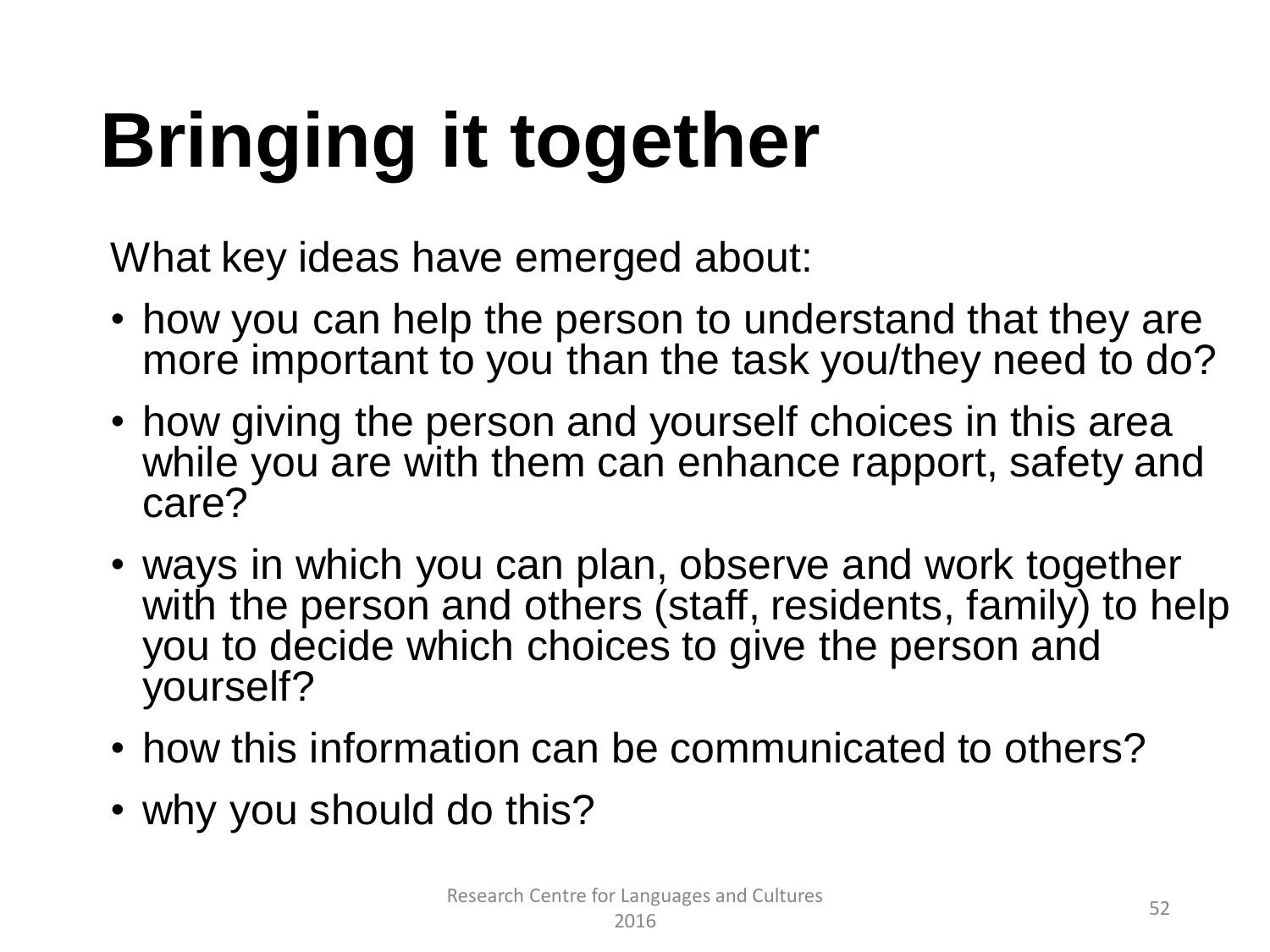#### *Reflection and application*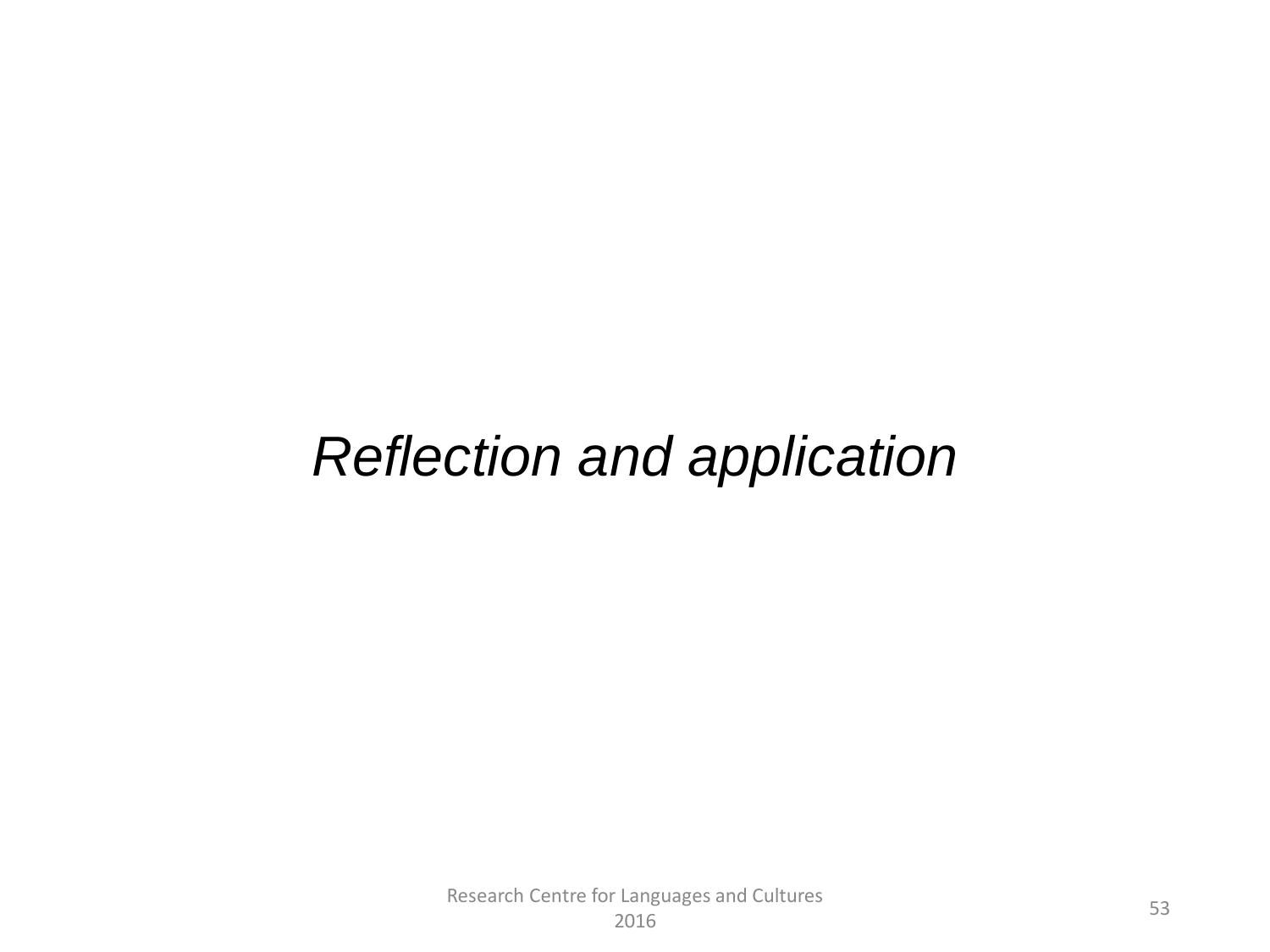'They need to take a deep breath and step back and look at things critically. So 'What do I need to achieve this task?' A lot of it is practice. 'What do I need to do?' So alright, is the room hot? So if I'm going to shower someone I'm going to need all these things. Towels, soap, everything before I start, and make sure that the room is warm enough. So just planning out in your head what you're going to do. So it's like two separate things, treating people with respect and decency, and planning out what you're going to do before you do it so that you can carry it out smoothly without endangering people's safety.' (Enrolled nurse, Australian background)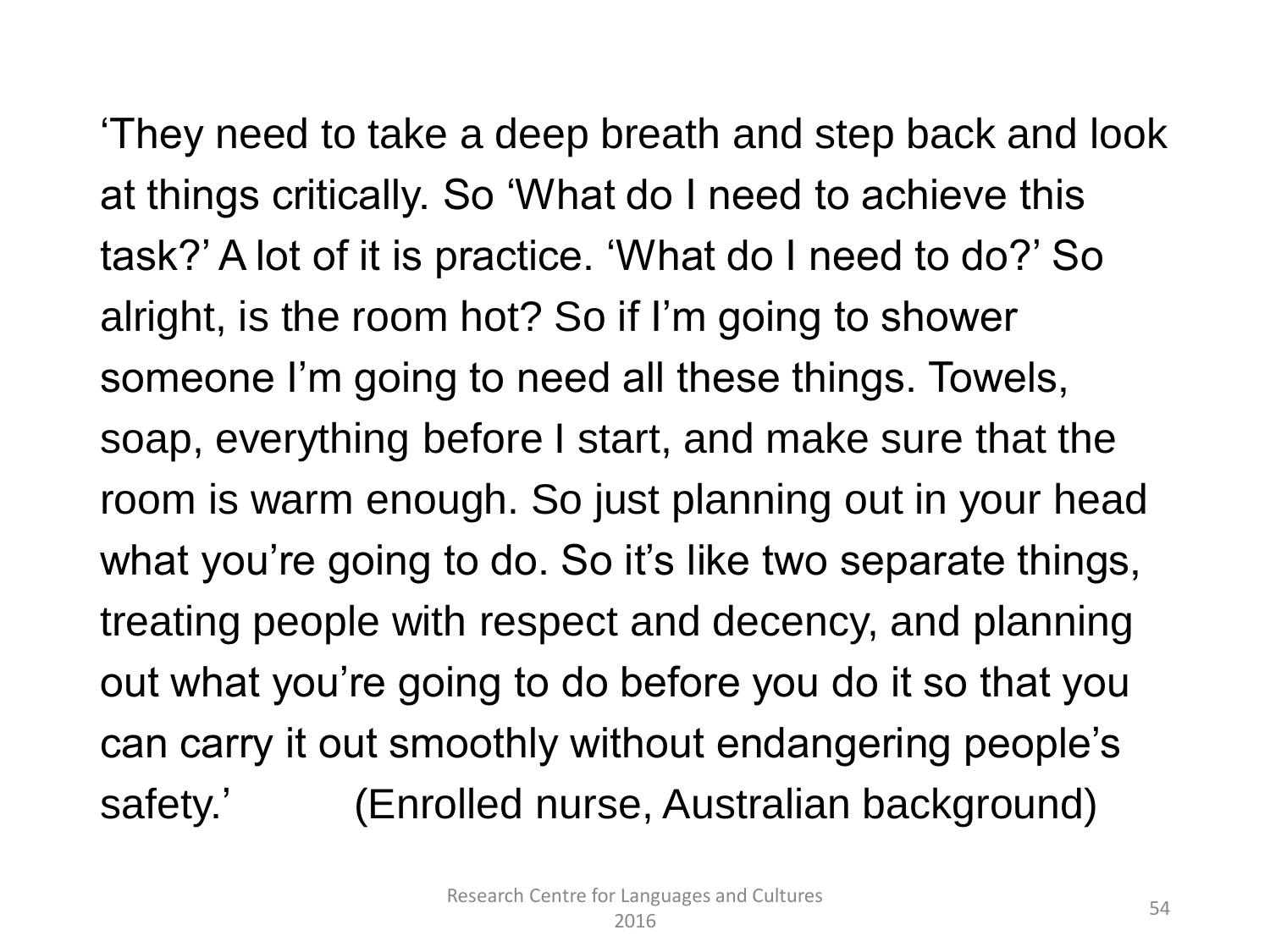### **Bringing it all together**

Consider the different perspectives on managing risk that have been discussed in this module.

• What choices do you and others have to manage the risk of challenging behaviours when you are together?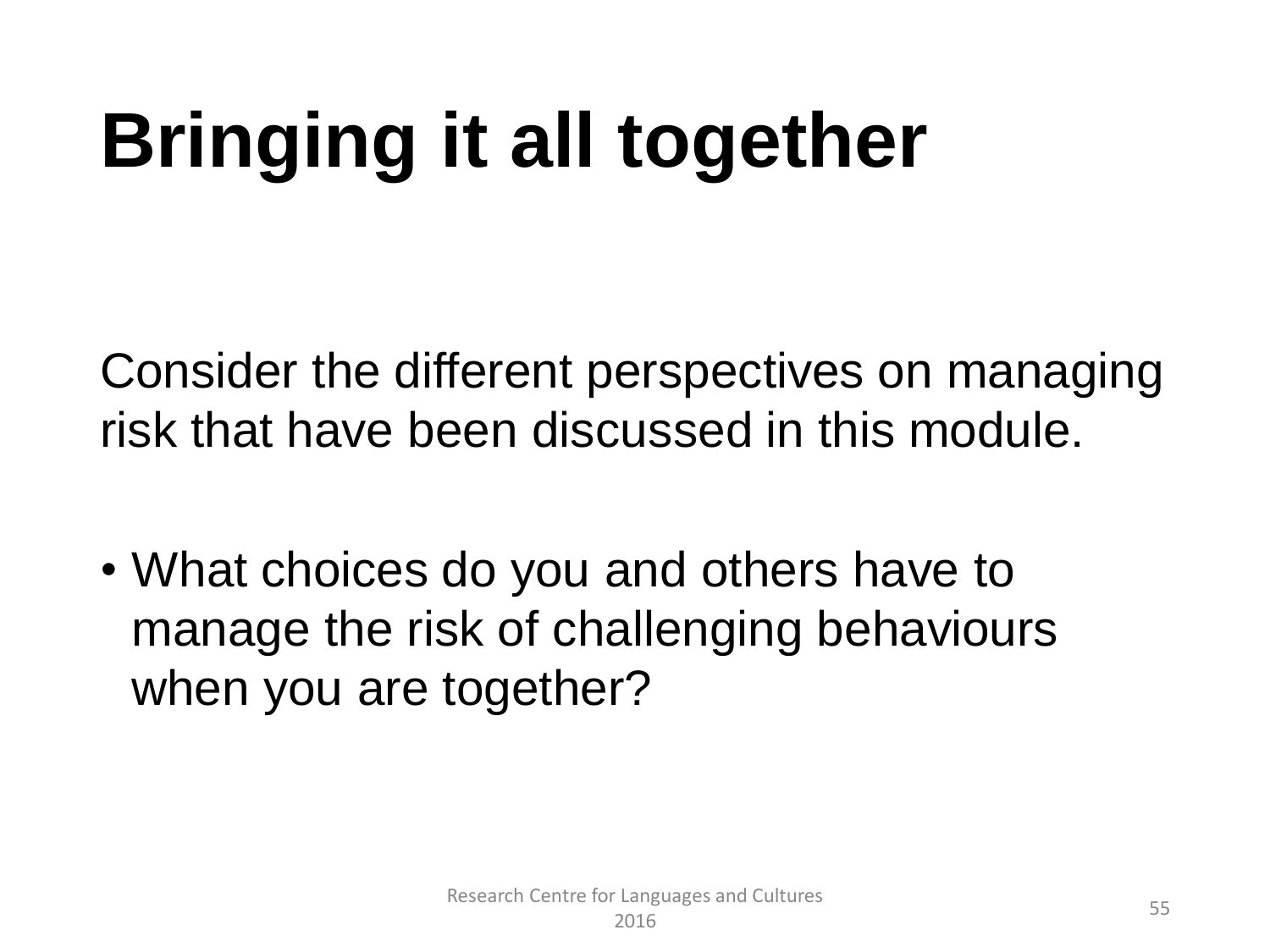### **What next?**

*On your next shift:*

- Think of a routine task that you do with a person you care for.
- Plan how you speak and behave differently while doing the task to enhance trust with a person. This may mean finding out something new about the person, their clinical condition, their life and their language and culture, from the person, their room, other residents, their family or staff.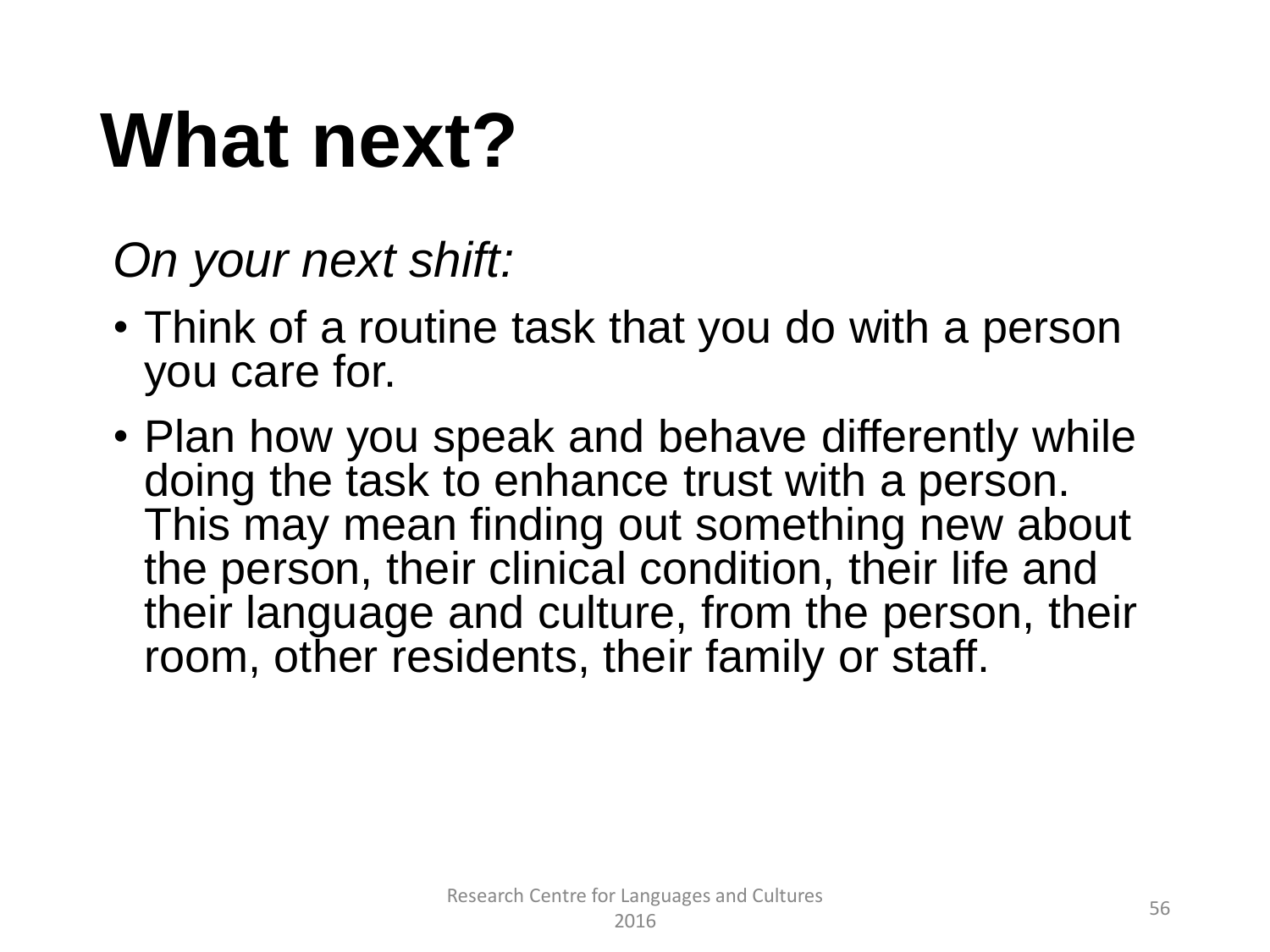*Over the next week –* 'Person of the Week'

Working together, focus on one person you care for at a weekly meeting or handover.

- What knowledge about trust and communication with the person could be shared to build rapport and a more trusting relationship with the resident, to better understand them and their needs?
- In which activities with the person would this be most important?
- What do you and other staff know / not know / need to know about the person's language ability, language and culture that could help you do this?
- Plan and facilitate opportunities to enhance trust and reduce risk with this resident, for this week.
- At the end of the week, what have you learned/noticed? What could be done differently? How does this matter for safety and care?